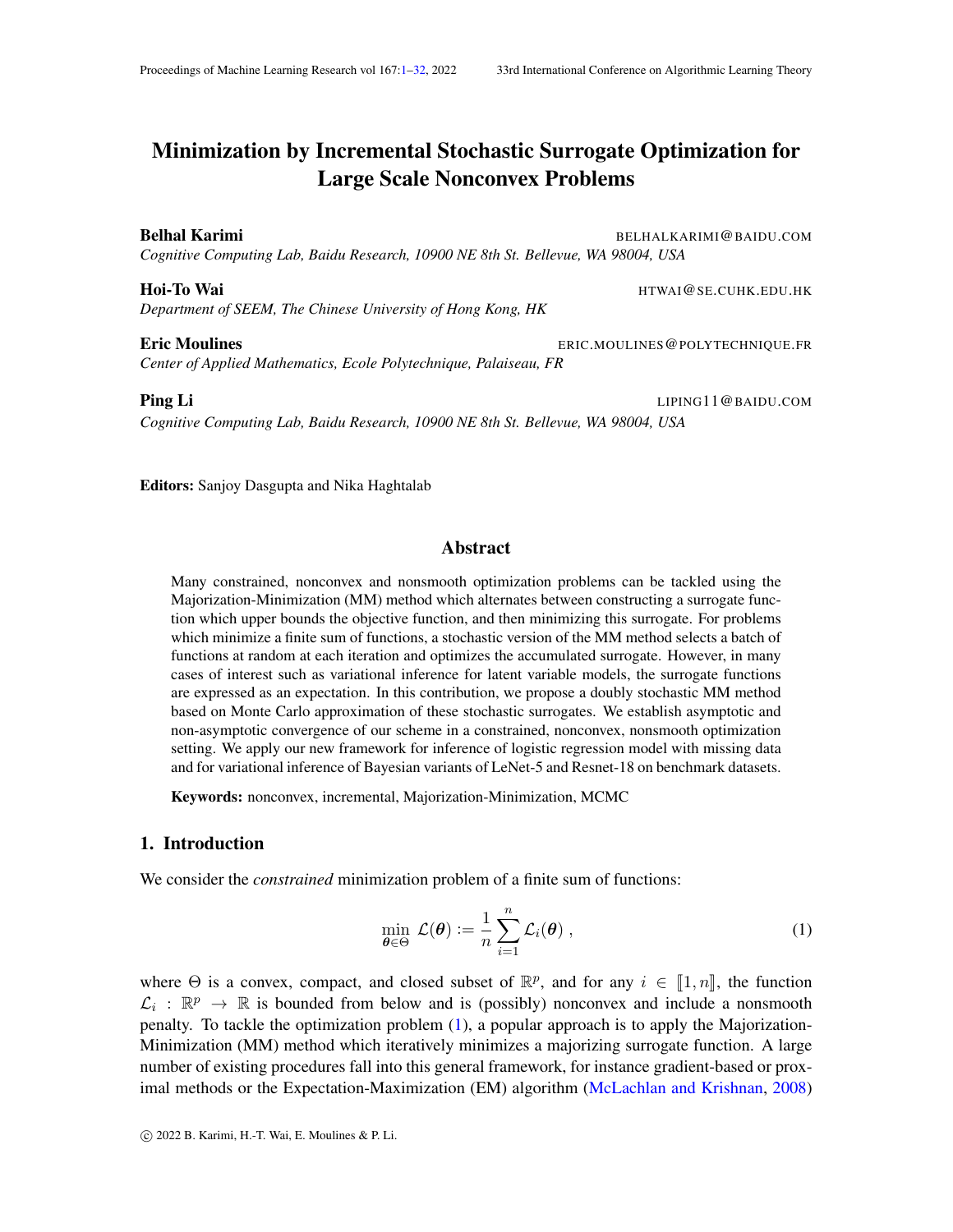and some variational Bayes inference techniques [\(Jordan et al.,](#page-13-0) [1999\)](#page-13-0); see for example [Razaviyayn](#page-14-1) [et al.](#page-14-1)  $(2013)$  and [Lange](#page-13-1)  $(2016)$  and the references therein. When the number of terms n in  $(1)$  is large, the vanilla MM method may be intractable because it requires to construct a surrogate function for all the n terms  $\mathcal{L}_i$  at each iteration. Here, a remedy is to apply the Minimization by Incremental Surrogate Optimization (MISO) method proposed by [Mairal](#page-14-2) [\(2015\)](#page-14-2), where the surrogate functions are updated incrementally. The MISO method can be interpreted as a combination of MM and ideas which have emerged for variance reduction in stochastic gradient methods [\(Schmidt et al.,](#page-14-3) [2017\)](#page-14-3). An extended analysis of MISO has been proposed in [Qian et al.](#page-14-4) [\(2019\)](#page-14-4).

The success of the MISO method rests upon the efficient minimization of surrogates such as convex functions, see [Mairal](#page-14-2) [\(2015,](#page-14-2) Section 2.3). A notable application of MISO-like algorithms is described in [Mensch et al.](#page-14-5)  $(2017)$  where the authors build upon the stochastic Majorization-Minimization framework of [Mairal](#page-14-2) [\(2015\)](#page-14-2) to introduce a method for sparse matrix factorization. Yet, in many applications of interest, the natural surrogate functions are intractable, yet they are defined as expectation of tractable functions. For instance, this is the case for inference in latent variable models via maximum likelihood [\(McLachlan and Krishnan,](#page-14-0) [2008;](#page-14-0) [Karimi et al.,](#page-13-2) [2019a](#page-13-2)[,b\)](#page-13-3). Another application is variational inference [\(Ghahramani,](#page-13-4) [2015\)](#page-13-4), in which the goal is to approxi-mate the posterior distribution of parameters given the observations; see for example [Neal](#page-14-6) [\(2012\)](#page-14-6); [Blundell et al.](#page-12-0) [\(2015\)](#page-12-0); [Polson and Sokolov](#page-14-7) [\(2017\)](#page-14-7); [Rezende et al.](#page-14-8) [\(2014\)](#page-14-8); [Li and Gal](#page-13-5) [\(2017\)](#page-13-5); [Khan](#page-13-6) [et al.](#page-13-6) [\(2018\)](#page-13-6); [Osawa et al.](#page-14-9) [\(2019\)](#page-14-9); [Karimi and Li](#page-13-7) [\(2021\)](#page-13-7).

This paper fills the gap in the literature by proposing a method called *Minimization by Incremental Stochastic Surrogate Optimization (MISSO)*, designed for the nonconvex and nonsmooth finite sum optimization, with a finite-time convergence guarantee. Our work aims at formulating a *generic class* of incremental stochastic surrogate methods for nonconvex optimization and building the theory to understand its behavior. In particular, we provide convergence guarantees for stochastic EM and Variational Inference-type methods, under mild conditions. In summary, our contributions are:

- We propose a *unifying framework* of analysis for incremental stochastic surrogate optimization when the surrogates are defined as expectations of tractable functions. The proposed MISSO method is built on the Monte Carlo integration of the intractable surrogate function, *i.e.,* a doubly stochastic surrogate optimization scheme.
- We present an incremental update of the commonly used variational inference and Monte Carlo EM methods as special cases of our newly introduced framework. The analysis of those two algorithms is thus conducted under this unifying framework of analysis.
- We establish both asymptotic and non-asymptotic convergence for the MISSO method. In particular, the MISSO method converges almost surely to a stationary point and in  $\mathcal{O}(n/\epsilon)$ iterations to an  $\epsilon$ -stationary point, see Theorem [1.](#page-7-0)
- We relax the class of surrogate functions used in MISO [\(Mairal,](#page-14-2) [2015\)](#page-14-2) and allow for intractable surrogates that can only be evaluated by Monte-Carlo approximations. We show the advantages of handling such surrogate functions on several *Latent Data* models. Working at the crossroads of *Optimization* and *Sampling* constitutes what we believe to be the novelty and the technicality of our framework and theoretical results.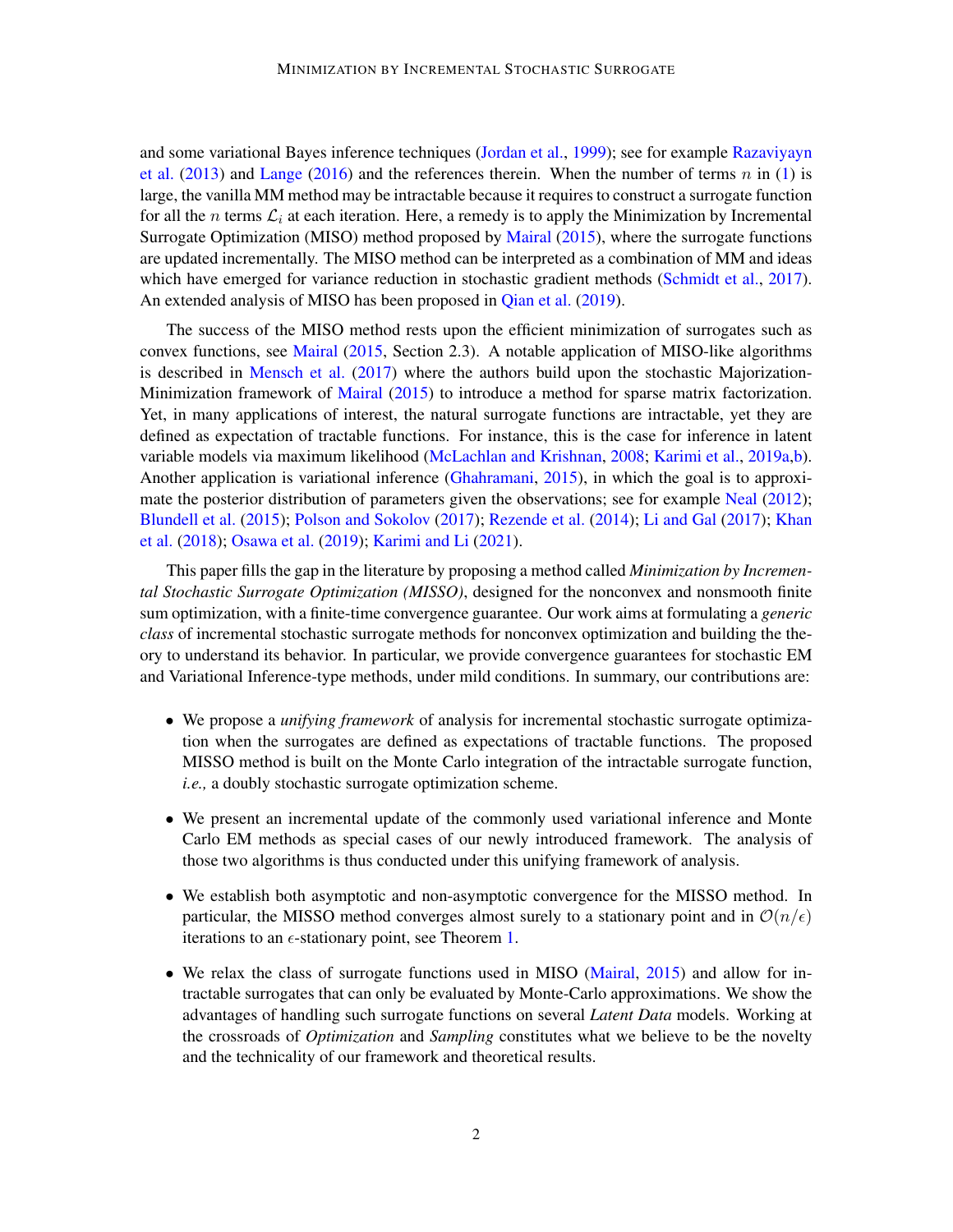In Section [2,](#page-2-0) we review the techniques for incremental minimization of finite sum functions based on the MM principle; specifically, we review the MISO method [\(Mairal,](#page-14-2) [2015\)](#page-14-2), and present a class of surrogate functions expressed as an expectation over a latent space. The MISSO method is then introduced for the latter class of intractable surrogate functions requiring approximation. In Section [3,](#page-6-0) we provide the asymptotic and non-asymptotic convergence analysis for the MISSO method (and of the MISO [\(Mairal,](#page-14-2) [2015\)](#page-14-2) one as a special case). Section [4](#page-9-0) presents numerical applications including parameter inference for logistic regression with missing data and variational inference for two types of Bayesian neural networks. The proofs of the theoretical results are deferred to the Appendix.

**Notations.** We denote  $[1, n] = \{1, \ldots, n\}$ . Unless otherwise specified,  $\|\cdot\|$  denotes the standard Euclidean norm and  $\langle \cdot | \cdot \rangle$  is the inner product in the Euclidean space. For any function  $f: \Theta \to \mathbb{R}$ ,  $f'(\theta, d)$  is the directional derivative of f at  $\theta$  along the direction d, *i.e.*,

$$
f'(\boldsymbol{\theta}, \boldsymbol{d}) := \lim_{t \to 0^+} \frac{f(\boldsymbol{\theta} + t\boldsymbol{d}) - f(\boldsymbol{\theta})}{t} \,. \tag{2}
$$

The directional derivative is assumed to exist for the functions introduced throughout this paper.

#### <span id="page-2-0"></span>2. Incremental Minimization of Finite Sum Nonconvex Functions

The objective function in [\(1\)](#page-0-1) is composed of a finite sum of possibly nonsmooth and nonconvex functions. A popular approach here is to apply the MM method, which tackles [\(1\)](#page-0-1) through alternating between two steps — (i) minimizing a *surrogate* function which upper bounds the original objective function; and (ii) updating the surrogate function to tighten the upper bound.

As mentioned in the introduction, the MISO method [\(Mairal,](#page-14-2) [2015\)](#page-14-2) is developed as an iterative scheme that only updates the surrogate functions *partially* at each iteration. Formally, for any  $i \in [1, n]$ , we consider a surrogate function  $\widehat{\mathcal{L}}_i(\theta; \overline{\theta})$  which satisfies the assumptions (H1, H2):

**H1** *For all*  $i \in [1, n]$  *and*  $\overline{\theta} \in \Theta$ *,*  $\widehat{\mathcal{L}}_i(\theta; \overline{\theta})$  *is convex* w.r.t.  $\theta$ *, and it holds* 

<span id="page-2-3"></span><span id="page-2-1"></span>
$$
\mathcal{L}_i(\boldsymbol{\theta};\overline{\boldsymbol{\theta}}) \geq \mathcal{L}_i(\boldsymbol{\theta}), \ \forall \ \boldsymbol{\theta} \in \Theta \ , \tag{3}
$$

<span id="page-2-2"></span>*where the equality holds when*  $\theta = \overline{\theta}$ *.* 

H2 *For any*  $\overline{\theta}_i$  ∈ Θ,  $i$  ∈ [1, *n*] and some  $\epsilon > 0$ , the difference function  $\hat{e}(\theta; {\overline{\theta}_i}_{i=1}^n) :=$ <br>1  $\sum_{i=1}^n \hat{e}_i(\theta; \overline{\theta}_i)$  =  $e(\theta)$  : 1  $e_i$  =  $e_i$  =  $e_i$  =  $e_i$  =  $e_i$  =  $e_i$  =  $e_i$  =  $e_i$  =  $e_i$  = 1  $\frac{1}{n}\sum_{i=1}^n\widehat{\mathcal{L}}_i(\theta;\overline{\theta}_i)-\mathcal{L}(\theta)$  *is defined for all*  $\theta \in \Theta_\epsilon$  *and differentiable for all*  $\theta \in \Theta$ *, where*  $\hat{\Theta}_\epsilon = \{\hat{\boldsymbol{\theta}} \in \mathbb{R}^d, \inf_{\boldsymbol{\theta}' \in \Theta} \|\boldsymbol{\theta} - \boldsymbol{\theta}'\| < \epsilon\}$  is an  $\epsilon$ -neighborhood set of  $\Theta$ . Moreover, for some constant L*, the gradient satisfies*

$$
\|\nabla \widehat{e}(\boldsymbol{\theta}; \{\overline{\boldsymbol{\theta}}_i\}_{i=1}^n)\|^2 \le 2L\widehat{e}(\boldsymbol{\theta}; \{\overline{\boldsymbol{\theta}}_i\}_{i=1}^n), \ \forall \ \boldsymbol{\theta} \in \Theta .
$$
 (4)

We remark that [H1](#page-2-1) is a common assumption used for surrogate functions, see [Mairal](#page-14-2) [\(2015,](#page-14-2) Section 2.3). [H2](#page-2-2) can be satisfied when the difference function  $\hat{e}(\theta; {\{\overline{\theta}_i\}}_{i=1}^n)$  is L-smooth, *i.e.*,  $\hat{e}$ <br>is differentiable on  $\Theta$  and its gradient  $\nabla \hat{e}$  is L Unschitz  $\nabla \Theta \subseteq \Theta$ . H2 can be implied b is differentiable on  $\Theta$  and its gradient  $\nabla \hat{e}$  is L-Lipschitz,  $\forall \theta \in \Theta$ . [H2](#page-2-2) can be implied by applying [Razaviyayn et al.](#page-14-1) [\(2013,](#page-14-1) Proposition 1).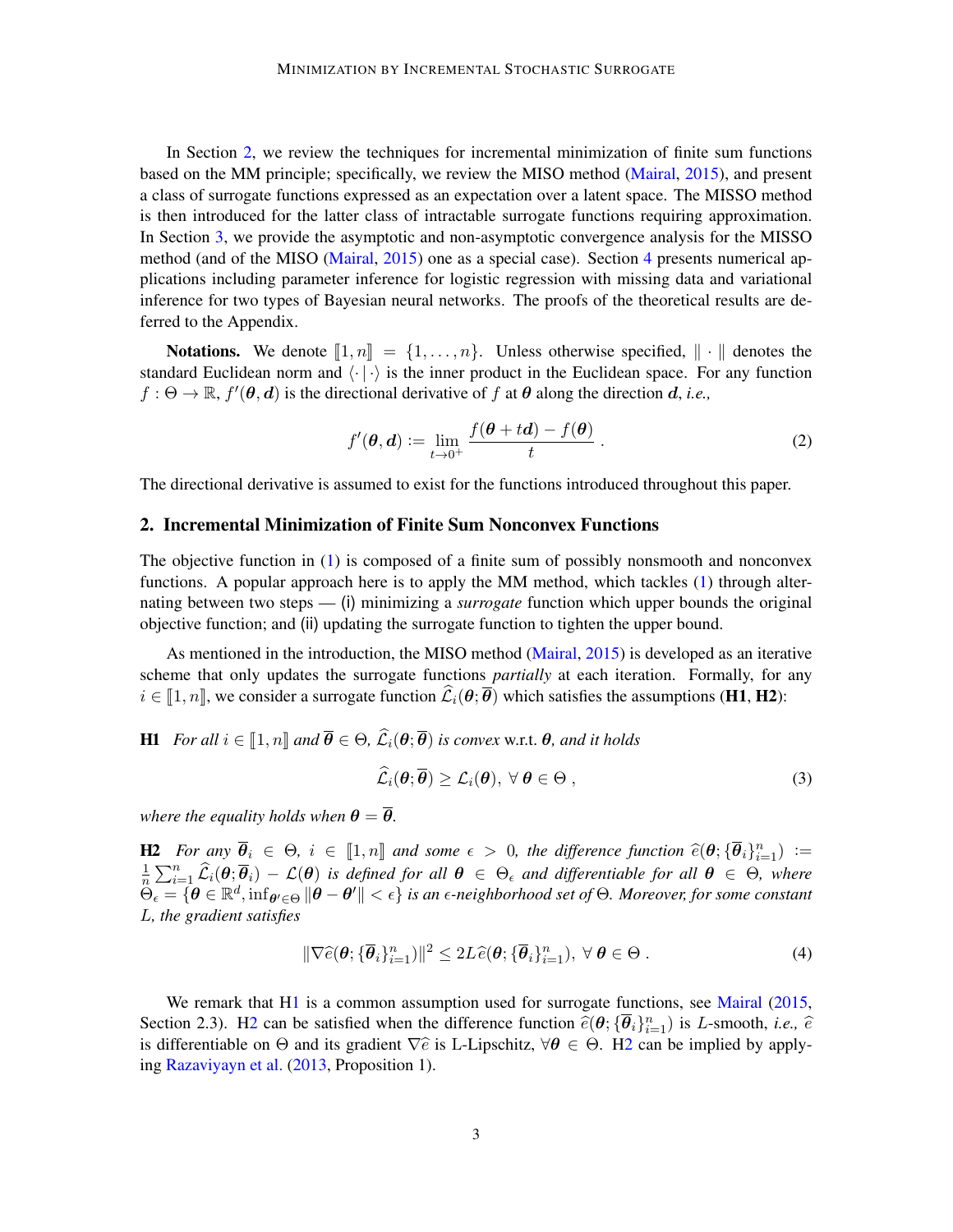The inequality [\(3\)](#page-2-3) implies  $\hat{\mathcal{L}}_i(\theta; \overline{\theta}) \ge \theta$  >  $-\infty$  for any  $\theta \in \Theta$ . The  $\mathcal{L}_i(\theta) > -\infty$  for any  $\theta \in \Theta$ . MISO method is an incremental version of the MM method, as summarized by Algorithm [1,](#page-3-0) which shows that the MISO method maintains an iteratively updated set of upper-bounding surrogate functions  $\{\mathcal{A}_i^k(\theta)\}_{i=1}^n$  and updates the iterate via minimizing the average of the surrogate functions.

Particularly, only one out of the  $n$  surrogate functions is updated at each iteration [cf. Line [5\]](#page-3-1) and the sum function 1  $\frac{1}{n} \sum_{i=1}^{n} \mathcal{A}_i^{k+1}(\theta)$  is designed to be 'easy to optimize', which, for example, can be a sum of quadratic functions. As such, the MISO method is suitable for large-scale optimization <span id="page-3-0"></span>Algorithm 1 The MISO method [\(Mairal,](#page-14-2) [2015\)](#page-14-2).

- 1: **Input:** initialization  $\boldsymbol{\theta}^{(0)}$ .
- 2: Initialize the surrogate function as  $\mathcal{A}_i^0(\boldsymbol{\theta}) \coloneqq \widehat{\mathcal{L}}_i(\boldsymbol{\theta}; \boldsymbol{\theta}^{(0)}), \ i \in [\![1,n]\!].$  for  $k = 0, 1, K$  do
- 3: for  $k = 0, 1, ..., K_{\text{max}}$  do
- 4: Pick  $i_k$  uniformly from  $\llbracket 1, n \rrbracket$ .
- 5: Update  $\mathcal{A}_i^{k+1}(\boldsymbol{\theta})$  as:

<span id="page-3-2"></span><span id="page-3-1"></span>
$$
\mathcal{A}_i^{k+1}(\boldsymbol{\theta}) = \begin{cases} \widehat{\mathcal{L}}_i(\boldsymbol{\theta};\boldsymbol{\theta}^{(k)}), & \text{if } i = i_k \\ \mathcal{A}_i^k(\boldsymbol{\theta}), & \text{otherwise.} \end{cases}
$$

<span id="page-3-3"></span>6: Set  $\boldsymbol{\theta}^{(k+1)} \in \argmin$ θ∈Θ 1  $\frac{1}{n}\sum_{i=1}^n \mathcal{A}_i^{k+1}(\boldsymbol{\theta}).$ 7: end for

as the computation cost per iteration is independent of n. Under  $H1$ ,  $H2$ , it was shown that the MISO method converges almost surely to a stationary point of [\(1\)](#page-0-1) [\(Mairal,](#page-14-2) [2015,](#page-14-2) Prop. 3.1).

We now consider the case when the surrogate functions  $\hat{\mathcal{L}}_i(\theta; \overline{\theta})$  are intractable. Let Z be a measurable set,  $p_i: Z \times \Theta \to \mathbb{R}_+$  a probability density function,  $r_i: \Theta \times \Theta \times Z \to \mathbb{R}$  a measurable function and  $\mu_i$  a  $\sigma$ -finite measure. We consider surrogate functions which satisfy [H1,](#page-2-1) [H2](#page-2-2) and that can be expressed as an expectation, *i.e.*:

$$
\widehat{\mathcal{L}}_i(\boldsymbol{\theta};\overline{\boldsymbol{\theta}}) := \int_{\mathsf{Z}} r_i(\boldsymbol{\theta};\overline{\boldsymbol{\theta}},z_i) p_i(z_i;\overline{\boldsymbol{\theta}}) \mu_i(dz_i) \quad \forall (\boldsymbol{\theta},\overline{\boldsymbol{\theta}}) \in \Theta \times \Theta . \tag{5}
$$

Plugging [\(5\)](#page-3-2) into the MISO method is not feasible since the update step in Step [6](#page-3-3) involves a minimization of an expectation. Several motivating examples of [\(1\)](#page-0-1) are given in Section [2.](#page-2-0)

In this paper, we propose the *Minimization by Incremental Stochastic Surrogate Optimization* (MISSO) method which replaces the expectation in [\(5\)](#page-3-2) by *Monte Carlo* integration and then op-timizes the objective function [\(1\)](#page-0-1) in an incremental manner. Denote by  $M \in \mathbb{N}$  the Monte Carlo batch size and let  $\{z_m \in \mathbb{Z}\}_{m=1}^M$  be a set of samples. These samples can be drawn (Case 1) i.i.d. from the distribution  $p_i(\cdot; \overline{\theta})$  or (Case 2) from a Markov chain with stationary distribution  $p_i(\cdot; \overline{\theta})$ ; see Section [3](#page-6-0) for illustrations. To this end, we define the stochastic surrogate as follows:

<span id="page-3-4"></span>
$$
\widetilde{\mathcal{L}}_i(\boldsymbol{\theta}; \overline{\boldsymbol{\theta}}, \{z_m\}_{m=1}^M) := \frac{1}{M} \sum_{m=1}^M r_i(\boldsymbol{\theta}; \overline{\boldsymbol{\theta}}, z_m) ,
$$
\n(6)

and we summarize the proposed MISSO method in Algorithm [2.](#page-4-0) Compared to the MISO method, there is a crucial difference in that the MISSO method involves two types of randomness. The first level of randomness comes from the selection of  $i_k$  in Line [5.](#page-4-1) The second level of randomness stems from the set of Monte Carlo approximated functions  $\widetilde{\mathcal{A}}_i^k(\theta)$  used in lieu of  $\mathcal{A}_i^k(\theta)$  in Line [6](#page-4-2) when optimizing for the next iterate  $\boldsymbol{\theta}^{(k)}$ .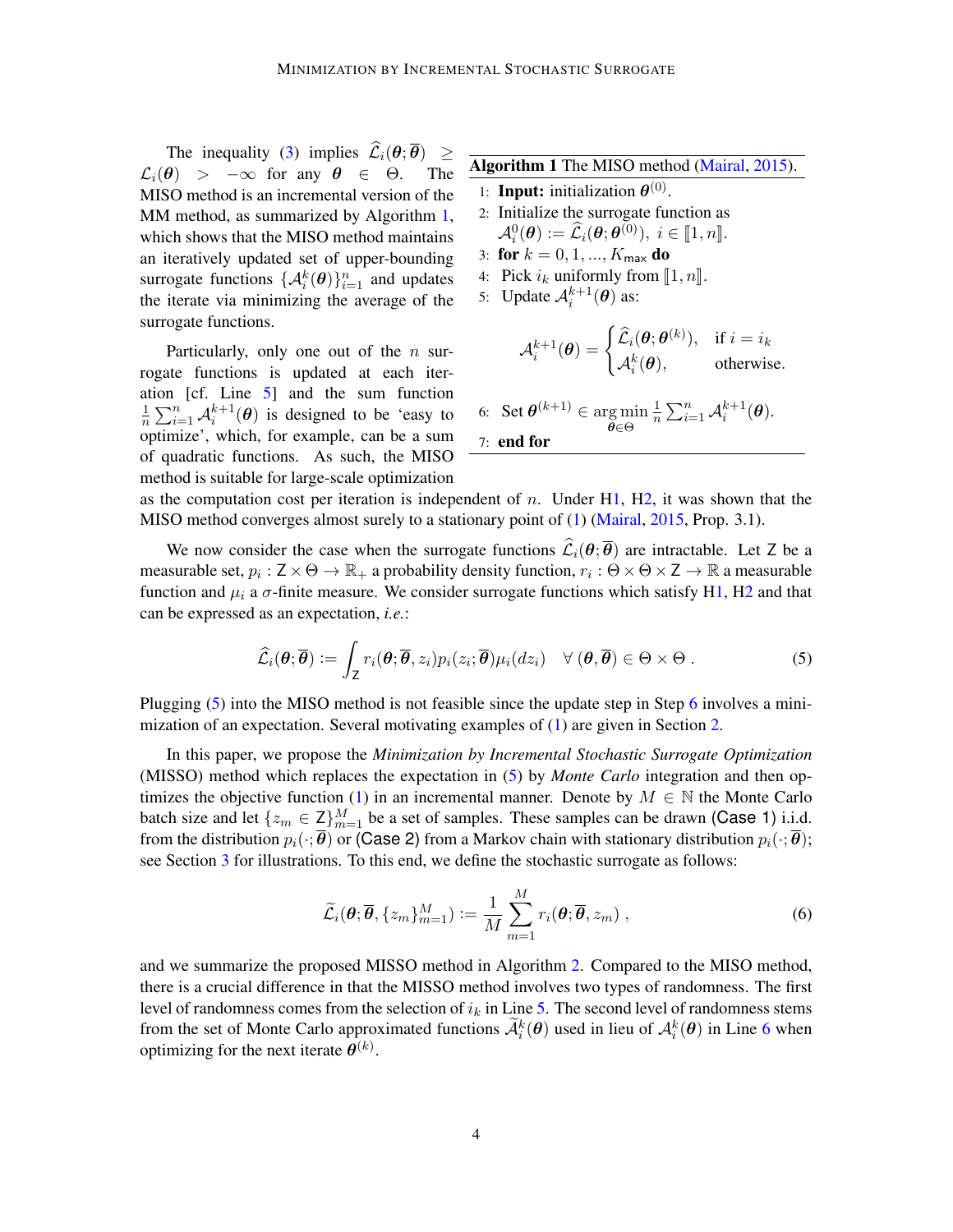### <span id="page-4-0"></span>Algorithm 2 The MISSO method.

- 1: **Input:** initialization  $\theta^{(0)}$ ; a sequence of non-negative numbers  $\{M_{(k)}\}_{k=0}^{\infty}$ .
- 2: For all  $i \in [\![1,n]\!]$ , draw  $M_{(0)}$  Monte Carlo samples with the stationary distribution  $p_i(\cdot;\boldsymbol{\theta}^{(0)})$ .
- 3: Initialize the surrogate function as

<span id="page-4-3"></span><span id="page-4-2"></span>
$$
\widetilde{\mathcal{A}}_i^0(\boldsymbol{\theta}) := \widetilde{\mathcal{L}}_i(\boldsymbol{\theta};\boldsymbol{\theta}^{(0)}, \{z_{i,m}^{(0)}\}_{m=1}^{M_{(0)}}), i \in [\![1,n]\!]
$$

- 4: for  $k = 0, 1, ..., K_{\text{max}}$  do
- <span id="page-4-1"></span>5: Pick a function index  $i_k$  uniformly on [1, n].<br>6: Draw  $M_{(k)}$  Monte Carlo samples with the sta
- 6: Draw  $M_{(k)}$  Monte Carlo samples with the stationary distribution  $p_i(\cdot; \boldsymbol{\theta}^{(k)})$ .
- 7: Update the individual surrogate functions recursively as:

$$
\widetilde{\mathcal{A}}^{k+1}_i(\boldsymbol{\theta}) = \begin{cases} \widetilde{\mathcal{L}}_i(\boldsymbol{\theta};\boldsymbol{\theta}^{(k)},\{z_{i,m}^{(k)}\}_{m=1}^{M_{(k)}}), & \text{if } i = i_k \\ \widetilde{\mathcal{A}}^k_i(\boldsymbol{\theta}), & \text{otherwise.} \end{cases}
$$

8: Set  $\theta^{(k+1)} \in \arg \min_{\theta \in \Theta} \widetilde{\mathcal{L}}^{(k+1)}(\theta) \coloneqq \frac{1}{n}$  $\frac{1}{n}\sum_{i=1}^n \widetilde{\mathcal{A}}_i^{k+1}(\boldsymbol{\theta}).$ 9: end for

We now discuss two applications (examples) of the MISSO method.

Example 1: Maximum Likelihood Estimation for Latent Variable Model. Latent variable models [\(Bishop,](#page-12-1) [2006\)](#page-12-1) are constructed by introducing unobserved (latent) variables which help explain the observed data. We consider n independent observations  $((y_i, z_i), i \in [\![n]\!])$  where  $y_i$  is<br>observed and  $\kappa$  is latent. In this incomplete data framework, dating  $[(x, \theta), \theta \in \Theta]$  to be the observed and  $z_i$  is latent. In this incomplete data framework, define  $\{f_i(z_i, \theta), \theta \in \Theta\}$  to be the complete data likelihood models, *i.e.,* the joint likelihood of the observations and latent variables. Let

$$
g_i(\boldsymbol{\theta}) := \int_{\mathsf{Z}} f_i(z_i, \boldsymbol{\theta}) \mu_i(\mathrm{d}z_i), \ i \in [\![1,n]\!], \ \boldsymbol{\theta} \in \Theta
$$

denote the incomplete data likelihood, *i.e.,* the marginal likelihood of the observations y<sup>i</sup> . For ease of notations, the dependence on the observations is made implicit. The maximum likelihood (ML) estimation problem sets the individual objective function  $\mathcal{L}_i(\theta)$  to be the *i*-th negated incomplete data log-likelihood  $\mathcal{L}_i(\boldsymbol{\theta}) := -\log q_i(\boldsymbol{\theta}).$ 

Assume, without loss of generality, that  $g_i(\theta) \neq 0$  for all  $\theta \in \Theta$ . We define by  $p_i(z_i, \theta) :=$  $f_i(z_i, \theta)/g_i(\theta)$  the conditional distribution of the latent variable  $z_i$  given the observations  $y_i$ . A surrogate function  $\widehat{\mathcal{L}}_i(\theta; \overline{\theta})$  satisfying [H1](#page-2-1) can be obtained through writing  $f_i(z_i, \theta) = \frac{f_i(z_i, \theta)}{p_i(z_i, \overline{\theta})} p_i(z_i, \overline{\theta})$ and applying the Jensen inequality:

$$
\widehat{\mathcal{L}}_i(\boldsymbol{\theta};\overline{\boldsymbol{\theta}})=\int_{\mathsf{Z}}\underbrace{\log\left(p_i(z_i,\overline{\boldsymbol{\theta}})/f_i(z_i,\boldsymbol{\theta})\right)}_{=r_i(\boldsymbol{\theta};\overline{\boldsymbol{\theta}},z_i)}p_i(z_i,\overline{\boldsymbol{\theta}})\mu_i(\mathrm{d}z_i)\ .
$$
\n(7)

We note that H<sub>2</sub> can also be verified for common distribution models. We can apply the MISSO method following the above specification of  $r_i(\theta; \theta, z_i)$  and  $p_i(z_i, \theta)$ .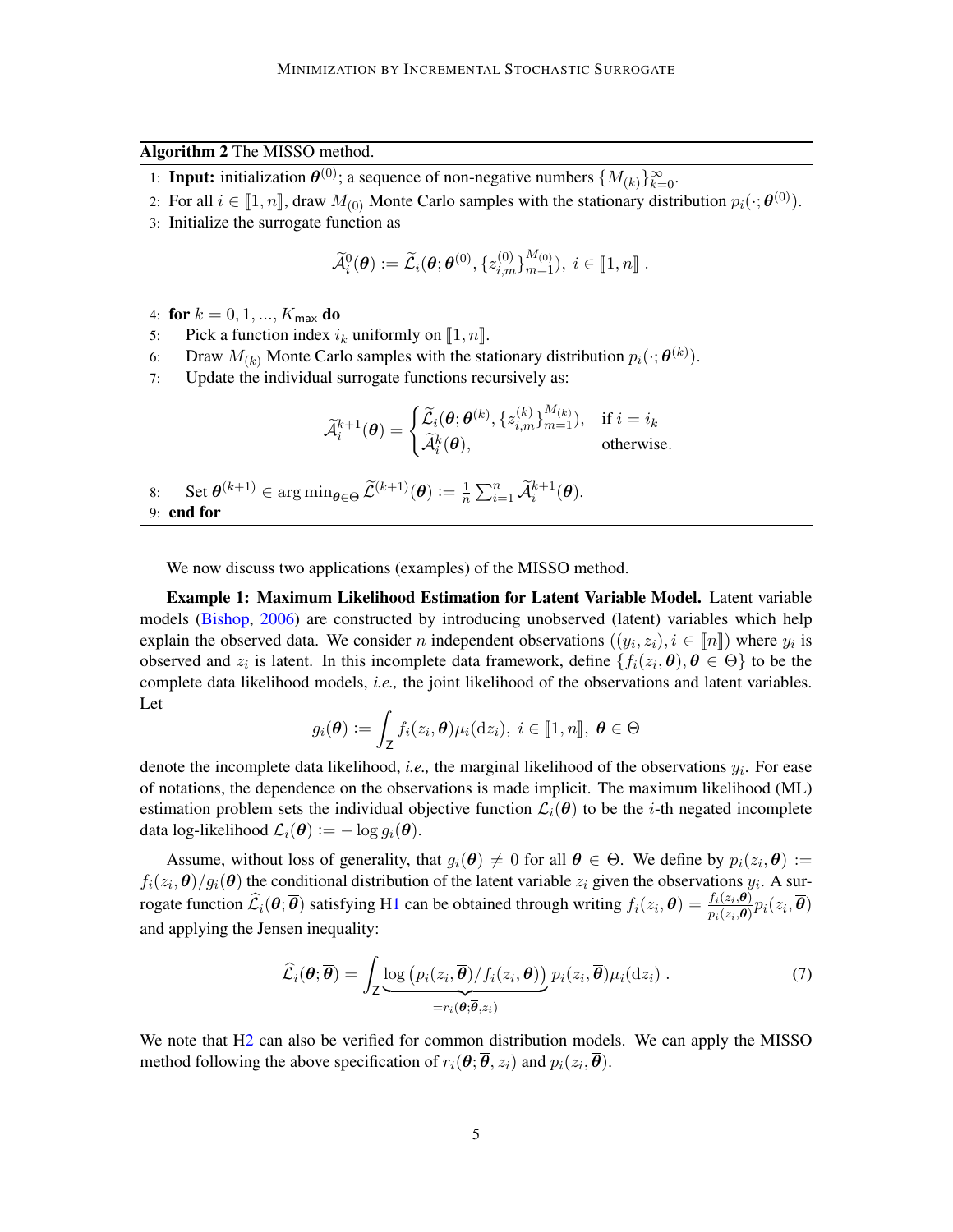**Example 2: Variational Inference.** Let  $((x_i, y_i), i \in [1, n])$  be i.i.d. input-output pairs and  $M \subset \mathbb{R}^d$  be a letopt variable. When conditioned on the input data  $x = (x_i, i \in [1, n])$  the  $w \in \mathsf{W} \subseteq \mathbb{R}^d$  be a latent variable. When conditioned on the input data  $x = (x_i, i \in [1, n])$ , the injuridictibution of  $y = (x_i, i \in [1, n])$  and  $y$  is given by: joint distribution of  $y = (y_i, i \in [\![1, n]\!])$  and w is given by:

<span id="page-5-0"></span>
$$
p(y, w|x) = \pi(w) \prod_{i=1}^{n} p(y_i|x_i, w).
$$
 (8)

Our goal is to compute the posterior distribution  $p(w|y, x)$ . In most cases, the posterior distribution  $p(w|y, x)$  is intractable and is approximated using a family of parametric distributions,  $\{q(w, \theta), \theta \in \Theta\}$ . The variational inference (VI) problem [\(Blei et al.,](#page-12-2) [2017\)](#page-12-2) boils down to minimizing the Kullback-Leibler (KL) divergence between  $q(w, \theta)$  and the posterior distribution  $p(w|y, x)$ :

<span id="page-5-1"></span>
$$
\min_{\boldsymbol{\theta} \in \Theta} \mathcal{L}(\boldsymbol{\theta}) := \mathrm{KL}\left(q(w; \boldsymbol{\theta}) || p(w | y, x)\right) := \mathbb{E}_{q(w; \boldsymbol{\theta})} \big[ \log \big(q(w; \boldsymbol{\theta}) / p(w | y, x)\big) \big]. \tag{9}
$$

Using [\(8\)](#page-5-0), we decompose  $\mathcal{L}(\theta) = n^{-1} \sum_{i=1}^{n} \mathcal{L}_i(\theta) + \text{const.}$  where

<span id="page-5-2"></span>
$$
\mathcal{L}_i(\boldsymbol{\theta}) := -\mathbb{E}_{q(w;\boldsymbol{\theta})} \big[ \log p(y_i|x_i, w) \big] + \frac{1}{n} \mathbb{E}_{q(w;\boldsymbol{\theta})} \big[ \log q(w;\boldsymbol{\theta}) / \pi(w) \big] := r_i(\boldsymbol{\theta}) + d(\boldsymbol{\theta}) \ . \tag{10}
$$

Directly optimizing the finite sum objective function in [\(9\)](#page-5-1) can be difficult. First, with  $n \gg 1$ , evaluating the objective function  $\mathcal{L}(\theta)$  requires a full pass over the entire dataset. Second, for some complex models, the expectations in [\(10\)](#page-5-2) can be intractable even if we assume a simple parametric model for  $q(w; \theta)$ . Assume that  $\mathcal{L}_i$  is L-smooth. We apply the MISSO method with a quadratic surrogate function defined as:

<span id="page-5-3"></span>
$$
\widehat{\mathcal{L}}_i(\boldsymbol{\theta};\overline{\boldsymbol{\theta}}):=\mathcal{L}_i(\overline{\boldsymbol{\theta}})+\left\langle\nabla_{\boldsymbol{\theta}}\mathcal{L}_i(\overline{\boldsymbol{\theta}})\,|\,\boldsymbol{\theta}-\overline{\boldsymbol{\theta}}\right\rangle+\frac{\mathcal{L}}{2}\|\overline{\boldsymbol{\theta}}-\boldsymbol{\theta}\|^2,\ \ (\boldsymbol{\theta},\overline{\boldsymbol{\theta}})\in\Theta^2\ .\tag{11}
$$

It is easily checked that the quadratic function  $\hat{\mathcal{L}}_i(\theta;\bar{\theta})$  satisfies [H1,](#page-2-1) [H2.](#page-2-2) To compute the gradient  $\nabla \mathcal{L}_i(\vec{\theta})$ , we apply the re-parametrization technique suggested in [Paisley et al.](#page-14-10) [\(2012\)](#page-14-10); [Kingma and](#page-13-8) [Welling](#page-13-8) [\(2014\)](#page-13-8); [Blundell et al.](#page-12-0) [\(2015\)](#page-12-0). Let  $t : \mathbb{R}^d \times \Theta \mapsto \mathbb{R}^d$  be a differentiable function *w.r.t.*  $\theta \in \Theta$ which is designed such that the law of  $w = t(z, \overline{\theta})$  is  $q(\cdot, \overline{\theta})$ , where  $z \sim \mathcal{N}_d(0, \mathbf{I})$ . By [Blundell](#page-12-0) [et al.](#page-12-0) [\(2015,](#page-12-0) Proposition 1), the gradient of  $-r_i(\cdot)$  in [\(10\)](#page-5-2) is:

$$
\nabla_{\theta} \mathbb{E}_{q(w;\overline{\theta})} \big[ \log p(y_i|x_i, w) \big] = \mathbb{E}_{z \sim \mathcal{N}_d(0, \mathbf{I})} \big[ J_{\theta}^t(z, \overline{\theta}) \nabla_w \log p(y_i|x_i, w) \big|_{w = t(z, \overline{\theta})} \big], \qquad (12)
$$

where for each  $z \in \mathbb{R}^d$ ,  $J_{\theta}^t(z, \overline{\theta})$  is the Jacobian of the function  $t(z, \cdot)$  with respect to  $\theta$  evaluated at  $\overline{\theta}$ . In addition, for most cases, the term  $\nabla d(\overline{\theta})$  can be evaluated in closed form as the gradient of the KL between the prior distribution  $\pi(\cdot)$  and the variational candidate  $q(\cdot, \theta)$ .

$$
r_i(\boldsymbol{\theta}; \overline{\boldsymbol{\theta}}, z) := \left\langle \nabla_{\boldsymbol{\theta}} d(\overline{\boldsymbol{\theta}}) - J_{\boldsymbol{\theta}}^t(z, \overline{\boldsymbol{\theta}}) \nabla_w \log p(y_i | x_i, w) \big|_{w = t(z, \overline{\boldsymbol{\theta}})} | \boldsymbol{\theta} - \overline{\boldsymbol{\theta}} \right\rangle + \frac{L}{2} || \boldsymbol{\theta} - \overline{\boldsymbol{\theta}} ||^2. \tag{13}
$$

Finally, using  $(11)$  and  $(13)$ , the surrogate function  $(6)$  is given by

<span id="page-5-4"></span>
$$
\widetilde{\mathcal{L}}_i(\boldsymbol{\theta};\overline{\boldsymbol{\theta}},\{z_m\}_{m=1}^M):=M^{-1}\sum_{m=1}^M r_i(\boldsymbol{\theta};\overline{\boldsymbol{\theta}},z_m)
$$

where  $\{z_m\}_{m=1}^M$  are i.i.d samples drawn from  $\mathcal{N}(0, \mathbf{I})$ .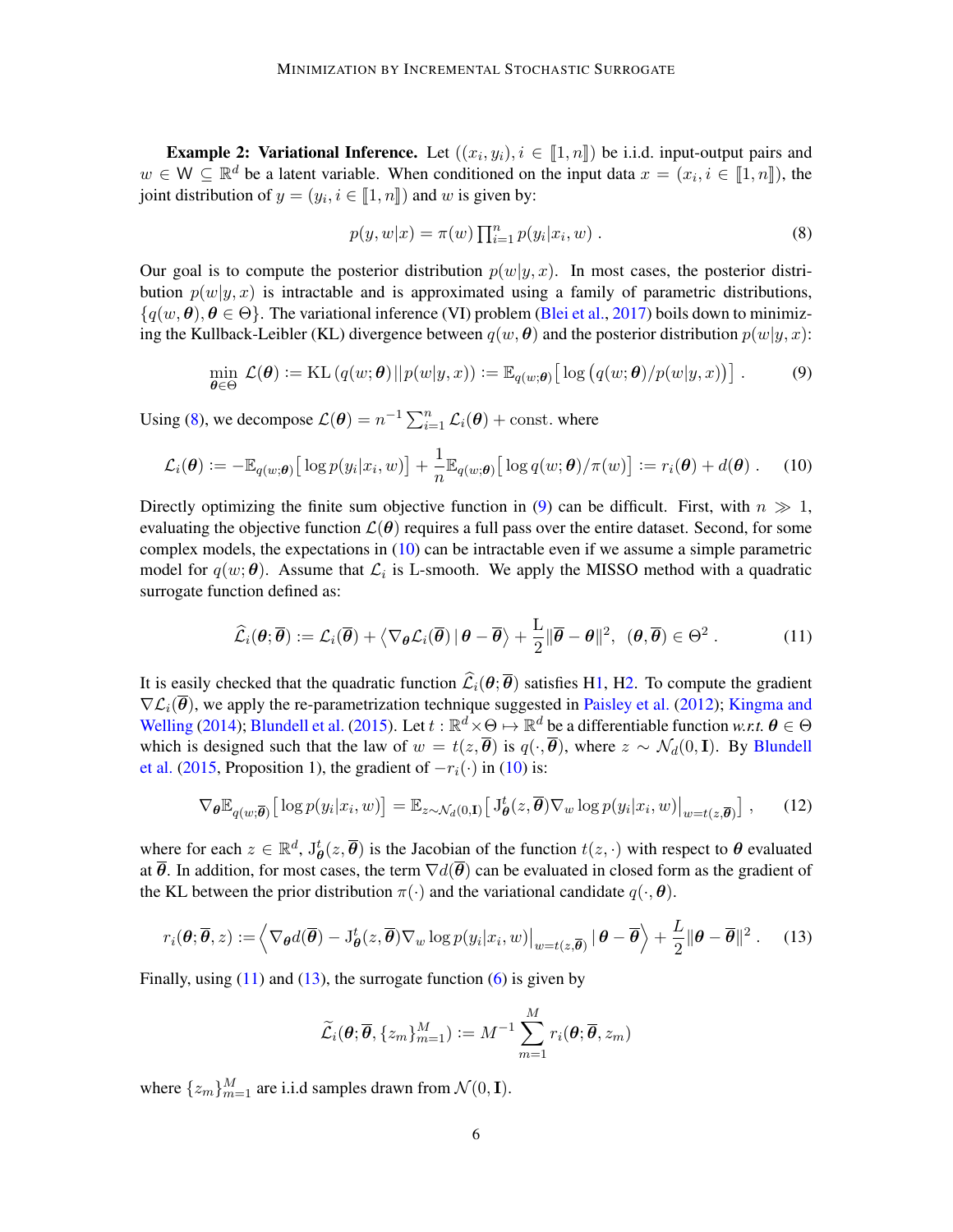Verification of [H2.](#page-2-2) In this VI example, we invoke [Domke](#page-12-3) [\(2020\)](#page-12-3) in order to first prove the smoothness of the surrogate function constructed above, where it is proved that the expectation in the cost function is L-smooth for convex and L-smooth integrands. It is also stated in [Domke](#page-12-3) [\(2020,](#page-12-3) Theorem 1) that this function is convex, satisfying the convexity feature of the user designed surrogate particularly appealing for MM scheme. Then we show that smoothness implies assumption  $H<sub>2</sub>$ through a simple computation detailed below. Using [H1](#page-2-1) we have  $0 \leq \hat{e}(\theta; {\{\overline{\theta}_i\}}_{i=1}^n)$  for any  $\theta \in \Theta$ .<br>In particular for  $\theta = \theta$ ,  $(1/I)\nabla \hat{e}(\theta; {\{\overline{\theta}_i\}}_n)$ , we have  $0 \leq \hat{e}(\theta; {\{\overline{\theta}_i\}}_{i=1}^n)$ .  $(\overline{\theta}_$ In particular for  $\vartheta = \theta - (1/L)\nabla \hat{\epsilon}(\theta; \{\overline{\theta}_i\}_{i=1}^n)$ , we have  $0 \leq \hat{\epsilon}(\theta - (1/L)\nabla \hat{\epsilon}(\theta; \{\overline{\theta}_i\}_{i=1}^n); \{\overline{\theta}_i\}_{i=1}^n)$ .<br>Hence due to the L smoothness of  $\hat{\epsilon}(\theta, \{\overline{\theta}_i\}_{i=1}^n)$ . Hence, due to the L-smoothness of  $\widehat{e}(\boldsymbol{\theta}; \{\boldsymbol{\overline{\theta}}_i\}_{i=1}^n)$ :

$$
0 \leq \widehat{e}(\theta - (1/L)\nabla \widehat{e}(\theta; \{\overline{\theta}_i\}_{i=1}^n); \{\overline{\theta}_i\}_{i=1}^n) \leq \widehat{e}(\theta; \{\overline{\theta}_i\}_{i=1}^n) - (1/2L)||\nabla \widehat{e}(\theta; \{\overline{\theta}_i\}_{i=1}^n)||^2
$$

Finally rearranging the terms yields  $||\nabla \hat{e}(\theta; \{\overline{\theta}_i\}_{i=1}^n)||^2 \leq 2L\hat{e}(\theta; \{\overline{\theta}_i\}_{i=1}^n)$  proving [H2.](#page-2-2)

# <span id="page-6-0"></span>3. Convergence Analysis

<span id="page-6-2"></span>We now provide asymptotic and non-asymptotic convergence results of our method. Assume:

**H3** *For all*  $i \in [1, n], \overline{\theta} \in \Theta$ ,  $z_i \in \mathbb{Z}$ ,  $r_i(\cdot; \overline{\theta}, z_i)$  *is convex on*  $\Theta$  *and is lower bounded.* 

We are particularly interested in the *constrained optimization* setting where Θ is a bounded set. We thus control the supremum norm of the MC approximation, in  $(6)$ , as:

**H4** For the samples  $\{z_{i,m}\}_{m=1}^M$ , there exist finite constants  $C_r$  and  $C_{gr}$  such that for all  $i \in [\![1,n]\!]$ ,

<span id="page-6-1"></span>
$$
C_{\mathbf{r}} := \sup_{\overline{\boldsymbol{\theta}} \in \Theta} \sup_{M>0} \frac{1}{\sqrt{M}} \mathbb{E}_{\overline{\boldsymbol{\theta}}} \left[ \sup_{\boldsymbol{\theta} \in \Theta} \left| \sum_{m=1}^{M} \left\{ r_i(\boldsymbol{\theta}; \overline{\boldsymbol{\theta}}, z_{i,m}) - \widehat{\mathcal{L}}_i(\boldsymbol{\theta}; \overline{\boldsymbol{\theta}}) \right\} \right| \right]
$$
  

$$
C_{\mathbf{g}\mathbf{r}} := \sup_{\overline{\boldsymbol{\theta}} \in \Theta} \sup_{M>0} \sqrt{M} \mathbb{E}_{\overline{\boldsymbol{\theta}}} \left[ \sup_{\boldsymbol{\theta} \in \Theta} \left| \frac{1}{M} \sum_{m=1}^{M} \frac{\widehat{\mathcal{L}}'_i(\boldsymbol{\theta}, \boldsymbol{\theta} - \overline{\boldsymbol{\theta}}; \overline{\boldsymbol{\theta}}) - r'_i(\boldsymbol{\theta}, \boldsymbol{\theta} - \overline{\boldsymbol{\theta}}; \overline{\boldsymbol{\theta}}, z_{i,m})}{\|\overline{\boldsymbol{\theta}} - \boldsymbol{\theta}\|} \right|^2 \right]
$$

where we denoted by  $\mathbb{E}_{\overline{\bm{\theta}}}[\cdot]$  the expectation w.r.t. a Markov chain  $\{z_{i,m}\}_{m=1}^M$  with initial distribution  $\xi_i(\cdot;\boldsymbol{\theta})$ , transition kernel  $\Pi_{i,\boldsymbol{\overline{\theta}}}$ , and stationary distribution  $p_i(\cdot;\boldsymbol{\overline{\theta}})$ .

Some intuitions behind the controlling terms: It is common in statistical and optimization problems, to deal with the manipulation and the control of random variables indexed by sets with an infinite number of elements. Here, the controlled random variable is an image of a continuous function defined as  $r_i(\theta; \overline{\theta}, z_{i,m}) - \widehat{\mathcal{L}}_i(\theta; \overline{\theta})$  for all  $z \in \mathsf{Z}$  and for fixed  $(\theta, \overline{\theta}) \in \Theta^2$ . To characterize such control, we will have recourse to the notion of metric entropy (or bracketing number) as developed in [Van der Vaart](#page-14-11) [\(2000\)](#page-14-11); [Vershynin](#page-15-0) [\(2018\)](#page-15-0); [Wainwright](#page-15-1) [\(2019\)](#page-15-1). A collection of results from those references gives intuition behind our assumption [H4,](#page-6-1) which is classical in empirical processes. In [Vershynin](#page-15-0) [\(2018,](#page-15-0) Theorem 8.2.3), the authors recall the uniform law of large numbers:

$$
\mathbb{E}\left[\sup_{f\in\mathcal{F}}\left|\frac{1}{M}\sum_{i=1}^{M}f\left(z_{i,m}\right)-\mathbb{E}[f(z_{i})]\right|\right] \leq \frac{CL}{\sqrt{M}}
$$

for all  $z_{i,m}$ ,  $i \in [1, M]$ , where F is a class of L-Lipschitz functions. Moreover, in [Vershynin](#page-15-0) [\(2018,](#page-15-0)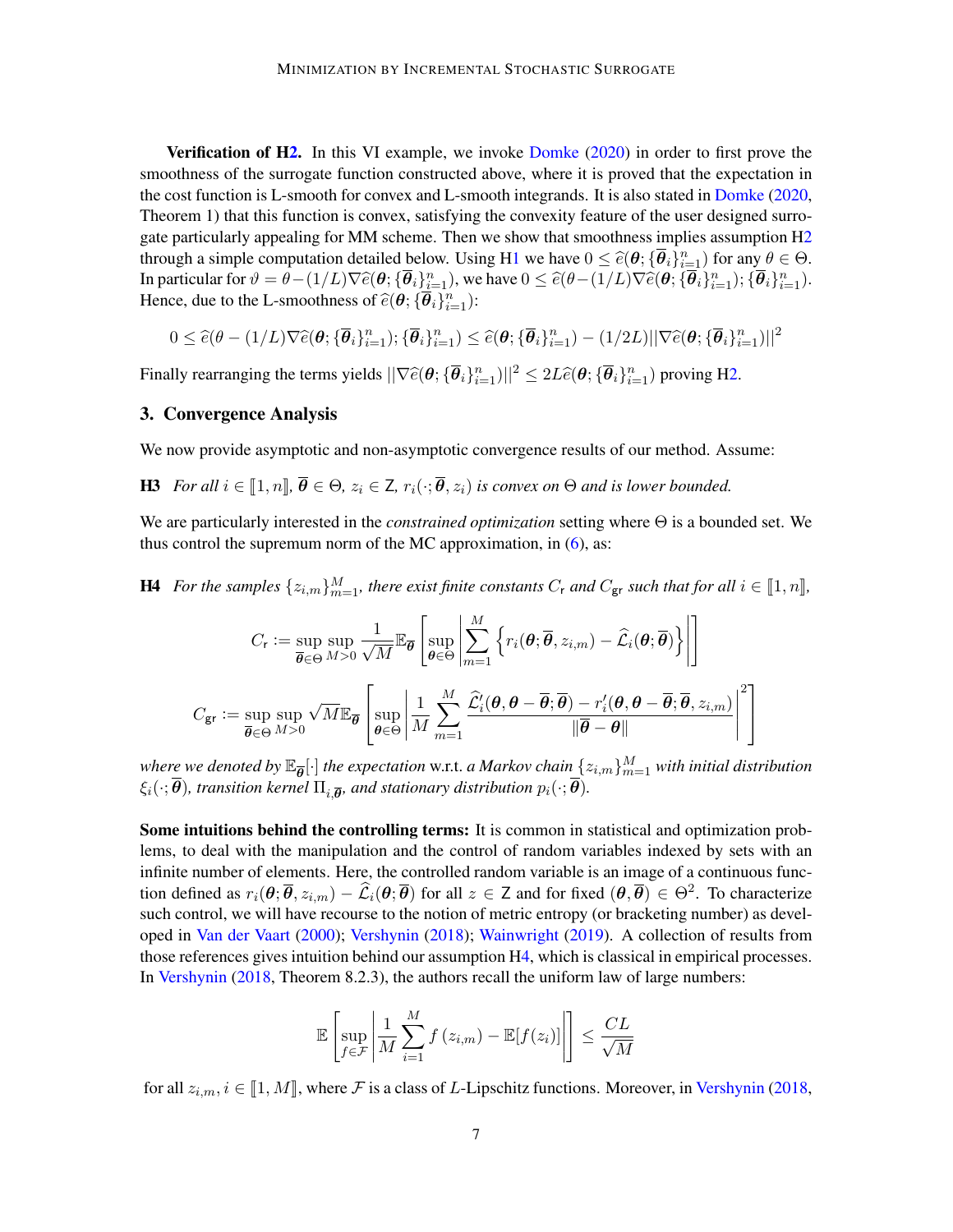Theorem 8.1.3 ) and [Wainwright](#page-15-1) [\(2019,](#page-15-1) Theorem 5.22), applying the Dudley inequality yields:

$$
\mathbb{E}[\sup_{f \in \mathcal{F}} |X_f - X_0|] \le \frac{1}{\sqrt{M}} \int_0^1 \sqrt{\log \mathcal{N}(\mathcal{F}, \|\cdot\|_{\infty}, \varepsilon)} d\varepsilon,
$$

where  $\mathcal{N}(\mathcal{F}, \|\cdot\|_{\infty}, \varepsilon)$  is the bracketing number and  $\epsilon$  denotes the level of approximation (the bracketing number goes to infinity when  $\epsilon \to 0$ ). Finally, in [Van der Vaart](#page-14-11) [\(2000,](#page-14-11) p.271, Example),  $\mathcal{N}(\mathcal{F}, \|\cdot\|_{\infty}, \varepsilon)$  is bounded from above for a class of parametric functions  $\mathcal{F} = f_{\theta} : \theta \in \Theta$ :

$$
\mathcal{N}\left(\mathcal{F}, \|\cdot\|_{\infty}, \varepsilon\right) \leq K\left(\frac{\operatorname{diam} \Theta}{\varepsilon}\right)^d, \quad \text{for all} \quad 0 < \varepsilon < \operatorname{diam} \Theta.
$$

The authors acknowledge that those bounds are a dramatic manifestation of the curse of dimensionality happening when sampling is needed. Nevertheless, the dependence on the dimension highly depends on the class of surrogate functions  $\mathcal F$  used in our scheme, as smaller bounds on these controlling terms can be derived for simpler class of functions, such as quadratic functions.

Stationarity measure. As problem [\(1\)](#page-0-1) is a constrained optimization task, we consider the following stationarity measure:

$$
g(\overline{\boldsymbol{\theta}}) := \inf_{\boldsymbol{\theta} \in \Theta} \frac{\mathcal{L}'(\overline{\boldsymbol{\theta}}, \boldsymbol{\theta} - \overline{\boldsymbol{\theta}})}{\|\overline{\boldsymbol{\theta}} - \boldsymbol{\theta}\|} \quad \text{and} \quad g(\overline{\boldsymbol{\theta}}) = g_+(\overline{\boldsymbol{\theta}}) - g_-(\overline{\boldsymbol{\theta}}) \,, \tag{14}
$$

where  $g_+(\overline{\theta}) := \max\{0, g(\overline{\theta})\}, g_-(\overline{\theta}) := -\min\{0, g(\overline{\theta})\}$  denote the positive and negative part of  $q(\overline{\theta})$ , respectively. Note that  $\overline{\theta}$  is a stationary point if and only if  $q_-(\overline{\theta}) = 0$ . Furthermore, suppose that the sequence  $\{\theta^{(k)}\}_{k\geq 0}$  has a limit point  $\overline{\theta}$  that is a stationary point, then one has  $\lim_{k\to\infty} g_-(\theta^{(k)}) = 0$ . Thus, the sequence  $\{\theta^{(k)}\}_{k\geq 0}$  is said to satisfy an *asymptotic stationary point condition*. This is equivalent to [Mairal](#page-14-2) [\(2015,](#page-14-2) Definition 2.4).

To facilitate our analysis, we define  $\tau_i^k$  as the iteration index where the *i*-th function is last accessed in the MISSO method prior to iteration  $k$ ,  $\tau_{i_k}^{k+1} = k$  for instance. We define:

<span id="page-7-2"></span>
$$
\widehat{\mathcal{L}}^{(k)}(\boldsymbol{\theta}) := \frac{1}{n} \sum_{i=1}^n \widehat{\mathcal{L}}_i(\boldsymbol{\theta}; \boldsymbol{\theta}^{(\tau_i^k)}), \quad \widehat{e}^{(k)}(\boldsymbol{\theta}) := \widehat{\mathcal{L}}^{(k)}(\boldsymbol{\theta}) - \mathcal{L}(\boldsymbol{\theta}), \quad \overline{M}_{(K_{\text{max}})} := \sum_{k=0}^{K_{\text{max}}-1} M_{(k)}^{-1/2}.
$$
 (15)

We first establish a non-asymptotic convergence rate for the MISSO method:

<span id="page-7-0"></span>**Theorem 1** *Under [H1-](#page-2-1)[H4.](#page-6-1) For any*  $K_{\text{max}} \in \mathbb{N}$ , let K be an independent discrete r.v. drawn *uniformly from*  $\{0, ..., K_{\text{max}} - 1\}$  *and define the following quantity:* 

<span id="page-7-1"></span>
$$
\Delta_{(K_{\max})} := 2nL\mathbb{E}[\widetilde{\mathcal{L}}^{(0)}(\boldsymbol{\theta}^{(0)}) - \widetilde{\mathcal{L}}^{(K_{\max})}(\boldsymbol{\theta}^{(K_{\max})})] + 4LC_{\mathsf{r}}\overline{M}_{(K_{\max})}.
$$

*Then we have following non-asymptotic bounds:*

$$
\mathbb{E}\big[\|\nabla \widehat{e}^{(K)}(\boldsymbol{\theta}^{(K)})\|^2\big] \leq \frac{\Delta_{(K_{\text{max}})}}{K_{\text{max}}} \text{ and } \mathbb{E}[g_{-}(\boldsymbol{\theta}^{(K)})] \leq \sqrt{\frac{\Delta_{(K_{\text{max}})}}{K_{\text{max}}}} + \frac{C_{\text{gr}}}{K_{\text{max}}} \overline{M}_{(K_{\text{max}})} . \quad (16)
$$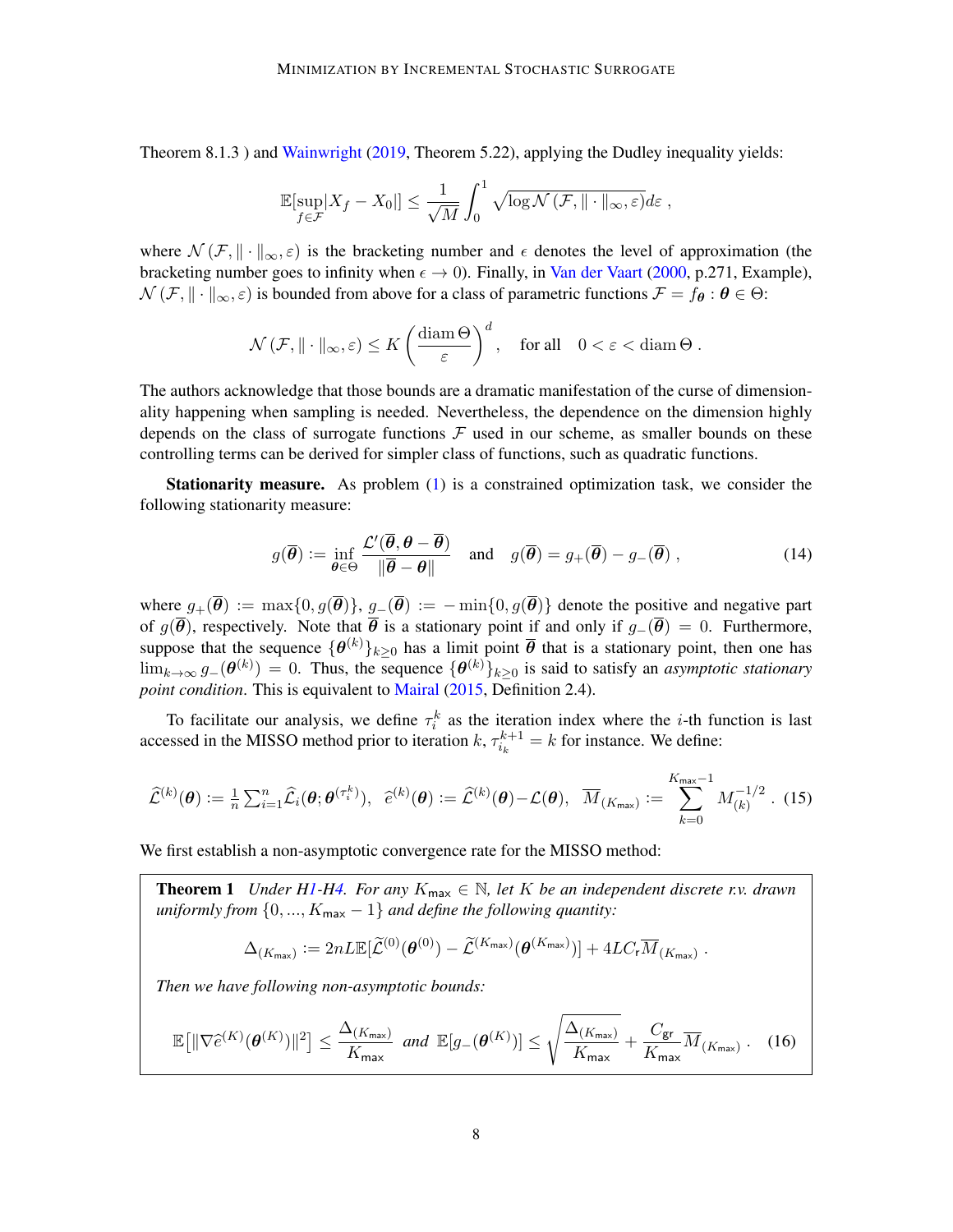Note that  $\Delta_{(K_{\text{max}})}$  is finite for any  $K_{\text{max}} \in \mathbb{N}$ .

Iteration Complexity of MISSO. As expected, the MISSO method converges to a station-ary point of [\(1\)](#page-0-1) asymptotically and at a sublinear rate  $\mathbb{E}[g_{-}^{(K)}] \le \mathcal{O}(\sqrt{\Delta_{(K_{\text{max}})}/K_{\text{max}}})$ . In other terms, MISSO requires  $\mathcal{O}(nL/\epsilon)$  iterations to reach an  $\epsilon$ -stationary point when the suboptimality condition, that characterizes stationarity, is  $\mathbb{E}[||g_{-}(\theta^{(K)})||^2]$ . Note that this stationarity criterion are similar to the usual quantity used in stochastic nonconvex optimization, *i.e.*,  $\mathbb{E}[\|\nabla \mathcal{L}(\theta^{(K)})\|^2]$ . In fact, when the optimization problem [\(1\)](#page-0-1) is unconstrained, *i.e.*,  $\Theta = \mathbb{R}^p$ , then  $\mathbb{E}[g(\theta^{(K)})] =$  $\mathbb{E} \big[ \nabla \mathcal{L}(\boldsymbol{\theta}^{(K)}) \big].$ 

Sample Complexity of MISSO. Regarding the sample complexity of our method, setting  $M_{(k)} = k^2/n^2$ , as a non-decreasing sequence of integers satisfying  $\sum_{k=0}^{\infty} M_{(k)}^{-1/2} < \infty$ , in order to keep  $\Delta_{(K_{\max})} \asymp nL$ , then the MISSO method requires  $\sum_{k=0}^{nL/\epsilon} k^2/n^2 = nL^3/\epsilon^3$  samples to reach an  $\epsilon$ -stationary point.

Furthermore,we remark that the MISO method can be analyzed in Theorem [1](#page-7-0) as a special case of the MISSO method satisfying  $C_r = C_{gr} = 0$ . In this case, while the asymptotic convergence is well known from <u>[Mairal](#page-14-2) [\(2015\)](#page-14-2)</u> [cf. [H4\]](#page-6-1), [\(16\)](#page-7-1) gives a non-asymptotic rate of  $\mathbb{E}[g^{(K)}_{-}]\leq \mathcal{O}(\sqrt{nL/K_{\sf max}})$ which is new to our best knowledge. Next, we show that under an additional assumption on the sequence of batch size  $M_{(k)}$ , the MISSO method converges almost surely to a stationary point:

<span id="page-8-2"></span>**Theorem 2** *Under [H1-](#page-2-1)[H4.](#page-6-1) In addition, assume that*  ${M_{(k)}}_{k\geq0}$  *is a non-decreasing sequence of integers which satisfies*  $\sum_{k=0}^{\infty} M_{(k)}^{-1/2} < \infty$ *. Then:* 

*1. the negative part of the stationarity measure converges a.s. to zero, i.e.,*  $\lim_{k\to\infty} g_-(\theta^{(k)}) \stackrel{a.s.}{=} 0$ .

2. the objective value  $\mathcal{L}(\theta^{(k)})$  converges a.s. to a finite number  $\underline{\mathcal{L}}$ , i.e.,  $\lim_{k\to\infty}\mathcal{L}(\theta^{(k)})\stackrel{a.s.}{=}\underline{\mathcal{L}}$ .

In particular, the first result above shows that the sequence  $\{\theta^{(k)}\}_{k\geq 0}$  produced by the MISSO method satisfies an *asymptotic stationary point condition*.

Overall, either for the non-asymptotic or asymptotic analysis, we provide the following Lemma [1,](#page-8-0) extending the Robbins-Siegmund Theorem in [Robbins and Siegmund](#page-14-12) [\(1971\)](#page-14-12) to non negative sequence of random variables, particularly useful in our context of posterior sampling:

<span id="page-8-0"></span>**Lemma 1** Let  $(V_k)_{k\geq 0}$  be a non negative sequence of random variables such that  $\mathbb{E}[V_0]<\infty$ . Let  $(X_k)_{k\geq 0}$  a non negative sequence of random variables and  $(E_k)_{k\geq 0}$  be a sequence of *random variables such that*  $\sum_{k=0}^{\infty} \mathbb{E}[|E_k|] < \infty$ . *If for any*  $k \geq 1$ ,  $V_k \leq V_{k-1} - X_{k-1} + E_{k-1}$ *then:(i) for all*  $k \geq 0$ ,  $\mathbb{E}[V_k] < \infty$  *and the sequence*  $(V_k)_{k\geq 0}$  *converges a.s. to a finite limit*  $V_{\infty}$ *, (ii) the sequence*  $(\mathbb{E}[V_k])_{k\geq 0}$  *converges and*  $\lim_{k\to\infty} \mathbb{E}[V_k] = \mathbb{E}[V_\infty]$  *and (iii) the series*  $\sum_{k=0}^\infty X_k$ *converges almost surely and*  $\sum_{k=0}^{\infty} \mathbb{E}[X_k] < \infty$ .

**Proof** We first show that for all  $k \geq 0$ ,  $\mathbb{E}[V_k] < \infty$ . Note indeed that:

<span id="page-8-1"></span>
$$
0 \le V_k \le V_0 - \sum_{j=1}^k X_j + \sum_{j=1}^k E_j \le V_0 + \sum_{j=1}^k E_j,
$$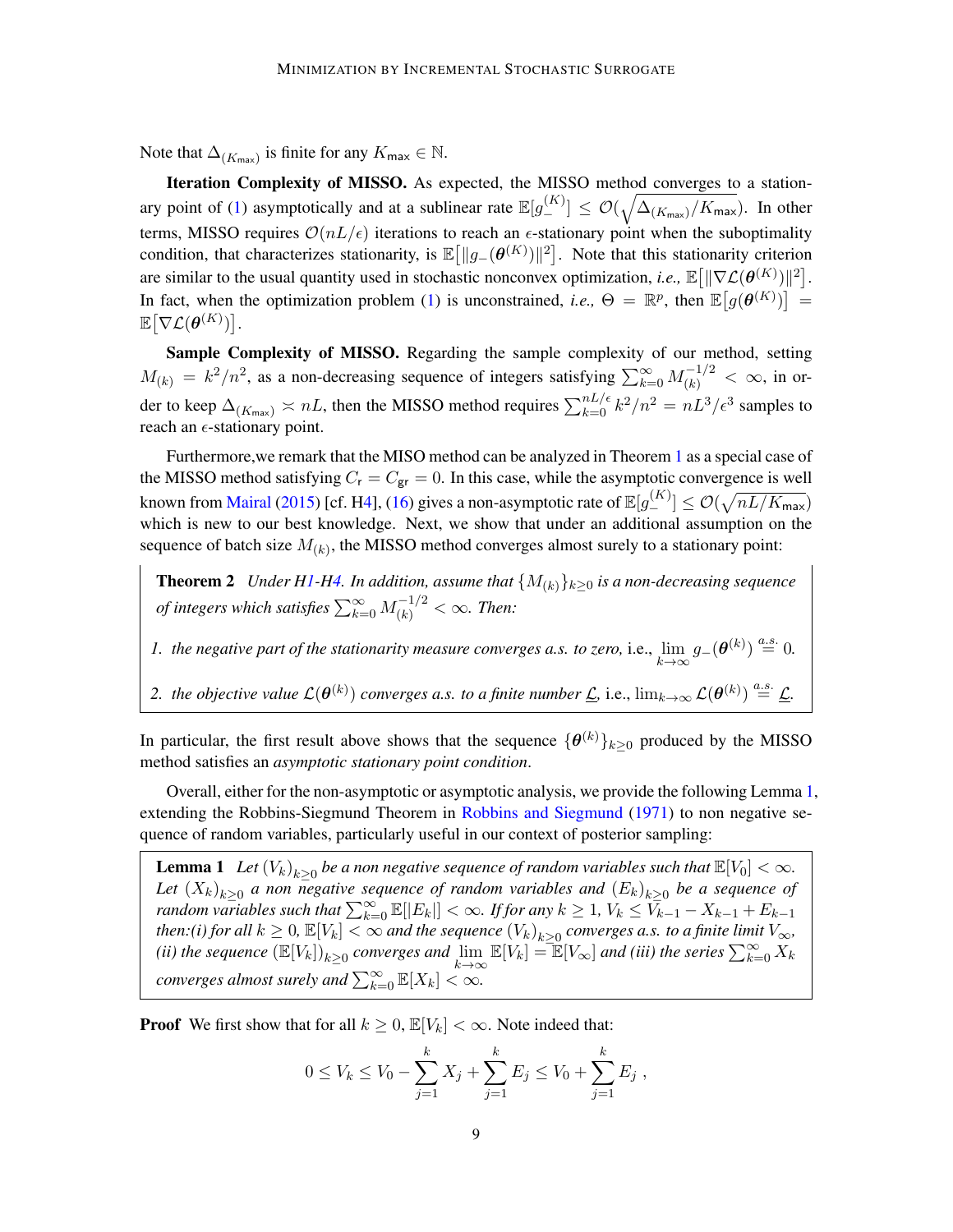showing that  $\mathbb{E}[V_k] \leq \mathbb{E}[V_0] + \mathbb{E}\left[\sum_{j=1}^k E_j\right] < \infty$ . Since  $0 \leq X_k \leq V_{k-1} - V_k + E_k$  we also obtain for all  $k \geq 0$ ,  $\mathbb{E}[X_k] < \infty$ . Moreover, since  $\mathbb{E}\left[\sum_{j=1}^{\infty}|E_j|\right] < \infty$ , the series  $\sum_{j=1}^{\infty}E_j$ converges a.s. We may therefore define the function  $W_k = V_k + \sum_{j=k+1}^{\infty} E_j$ . Note that  $\mathbb{E}[|W_k|] \leq$  $\mathbb{E}[V_k] + \mathbb{E}\left[\sum_{j=k+1}^{\infty} |E_j|\right] < \infty$ . For all  $k \ge 1$ , we get:

$$
W_k \le V_{k-1} - X_k + \sum_{j=k}^{\infty} E_j \le W_{k-1} - X_k \le W_{k-1} \qquad \mathbb{E}[W_k] \le \mathbb{E}[W_{k-1}] - \mathbb{E}[X_k]. \tag{17}
$$

Hence the sequences  $(W_k)_{k\geq 0}$  and  $(\mathbb{E}[W_k])_{k\geq 0}$  are non increasing. Since for all  $k \geq 0$ ,  $W_k \geq 0$  $-\sum_{j=1}^{\infty} |E_j| > -\infty$  and  $\mathbb{E}[W_k] \geq -\sum_{j=1}^{\infty} \mathbb{E}[|E_j|] > -\infty$ , the (random) sequence  $(W_k)_{k\geq 0}$ converges a.s. to a limit  $W_{\infty}$  and the (deterministic) sequence  $(\mathbb{E}[W_k])_{k\geq 0}$  converges to a limit  $w_{\infty}$ . Since  $|W_k| \le V_0 + \sum_{j=1}^{\infty} |E_j|$ , the Fatou lemma implies that:

$$
\mathbb{E}[\liminf_{k \to \infty} |W_k|] = \mathbb{E}[|W_\infty|] \le \liminf_{k \to \infty} \mathbb{E}[|W_k|] \le \mathbb{E}[V_0] + \sum_{j=1}^\infty \mathbb{E}[|E_j|] < \infty,
$$

showing that the random variable  $W_{\infty}$  is integrable. In the sequel, set  $U_k \triangleq W_0 - W_k$ . By construction we have for all  $k \geq 0$ ,  $U_k \geq 0$ ,  $U_k \leq U_{k+1}$  and  $\mathbb{E}[U_k] \leq \mathbb{E}[|W_0|] + \mathbb{E}[|W_k|] < \infty$ and by the monotone convergence theorem, we get  $\lim_{k\to\infty} \mathbb{E}[U_k] = \mathbb{E}[\lim_{k\to\infty} U_k]$ . Finally, we obtain  $\lim_{k \to \infty} \mathbb{E}[U_k] = \mathbb{E}[W_0] - w_{\infty}$  and  $\mathbb{E}[\lim_{k \to \infty} U_k] = \mathbb{E}[W_0] - \mathbb{E}[W_{\infty}]$ , showing that  $\mathbb{E}[W_{\infty}] = w_{\infty}$ , proving (ii). Using [\(17\)](#page-8-1) we have that  $W_k \leq W_{k-1} - X_k$  which yields that  $\sum_{j=1}^{\infty} X_j \leq W_0 - W_{\infty}$  $\infty$  and  $\sum_{j=1}^{\infty} \mathbb{E}[X_j] \leq \mathbb{E}[W_0] - w_{\infty} < \infty$ .

#### <span id="page-9-0"></span>4. Numerical Experiments

#### 4.1. Binary logistic regression with missing values

This application follows **Example 1** described in Section [2.](#page-2-0) We consider a binary regression setup,  $((y_i, z_i), i \in [\![n]\!] )$  where  $y_i \in \{0, 1\}$  is a binary response and  $z_i = (z_{i,j} \in \mathbb{R}, j \in [\![p]\!])$  is a covariate<br>vector. The vector of covariates  $z_i = [z_{i,j} \in \mathbb{R}]$  is not fully observed where we denote by  $z_i$ vector. The vector of covariates  $z_i = [z_{i,\text{mis}}, z_{i,\text{obs}}]$  is not fully observed where we denote by  $z_{i,\text{mis}}$ the missing values and  $z_{i,obs}$  the observed covariate. It is assumed that  $(z_i, i \in [\![n]\!])$  are i.i.d. and<br>marginally distributed according to  $\mathcal{N}(B, \Omega)$  where  $\beta \in \mathbb{R}^p$  and  $\Omega$  is a positive definite  $\eta \times \eta$  matr marginally distributed according to  $\mathcal{N}(\beta,\Omega)$  where  $\beta \in \mathbb{R}^p$  and  $\Omega$  is a positive definite  $p \times p$  matrix. We define the conditional distribution of the observations  $y_i$  given  $z_i = (z_{i,\text{mis}}, z_{i,\text{obs}})$  as:

<span id="page-9-1"></span>
$$
p_i(y_i|z_i) = S(\boldsymbol{\delta}^\top \bar{z}_i)^{y_i} \left(1 - S(\boldsymbol{\delta}^\top \bar{z}_i)\right)^{1 - y_i}, \qquad (18)
$$

where for  $u \in \mathbb{R}$ ,  $S(u) = 1/(1 + e^{-u})$ ,  $\boldsymbol{\delta} = (\delta_0, \cdots, \delta_p)$  are the logistic parameters and  $\bar{z}_i = (1, z_i)$ . Here,  $\theta = (\delta, \beta, \Omega)$  is the parameter to estimate. For  $i \in [n]$ , the complete log-likelihood reads:

$$
\log f_i(z_{i,\text{mis}}, \boldsymbol{\theta}) \propto y_i \boldsymbol{\delta}^\top \bar{z}_i - \log \left(1 + \exp(\boldsymbol{\delta}^\top \bar{z}_i)\right) - \frac{1}{2} \log(|\boldsymbol{\Omega}|) + \frac{1}{2} \text{Tr}\left(\boldsymbol{\Omega}^{-1} (z_i - \boldsymbol{\beta}) (z_i - \boldsymbol{\beta})^\top\right).
$$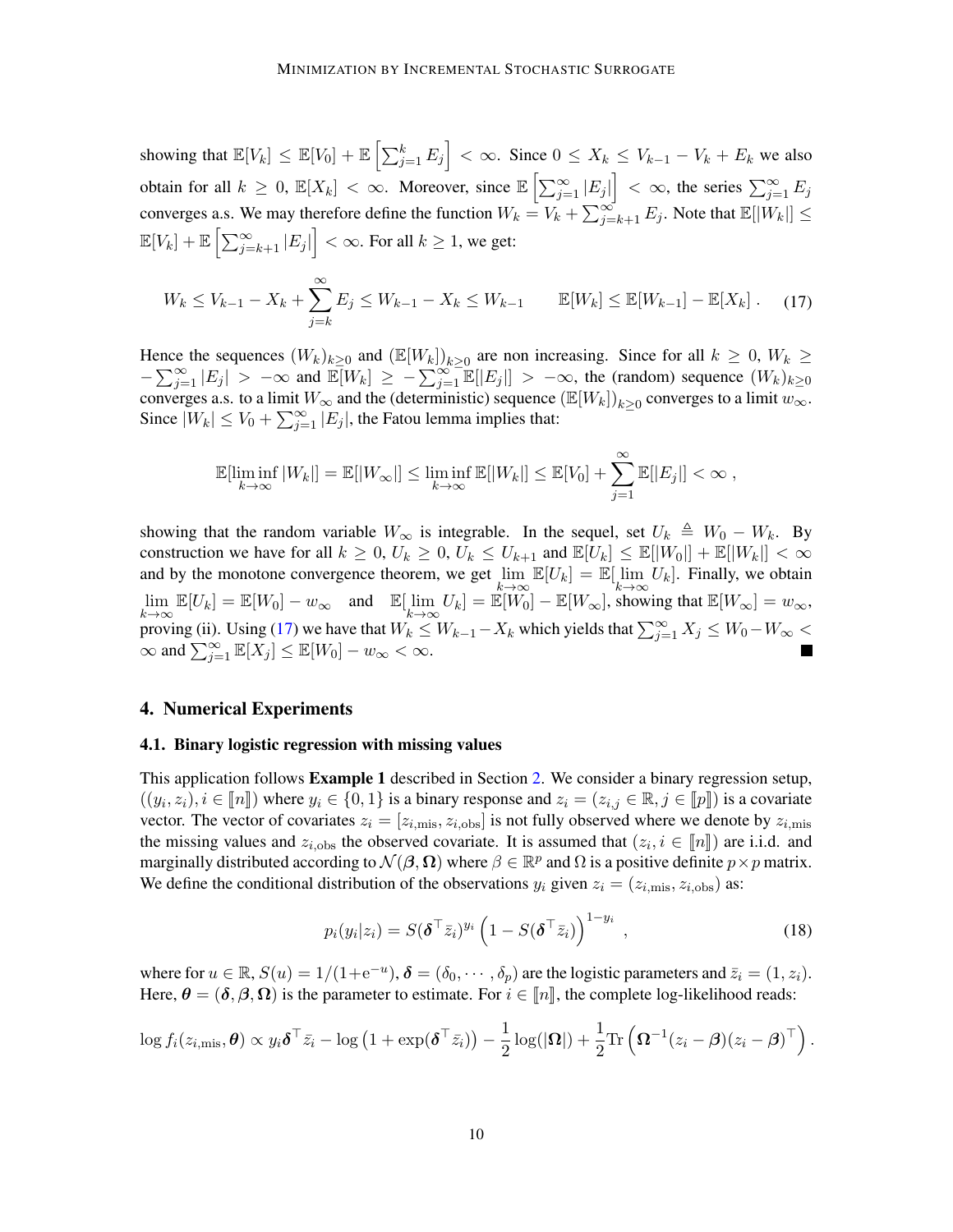Fitting a logistic regression model on the TraumaBase dataset: We apply the MISSO method to fit a logistic regression model on the TraumaBase (<http://traumabase.eu>) dataset, which consists of data collected from 15 trauma centers in France, covering measurements on patients from the initial to last stage of trauma. This dataset includes information from the first stage of the trauma, namely initial observations on the patient's accident site to the last stage being intense care at the hospital and counts more than 200 variables measured for more than 7 000 patients. Since the dataset considered is heterogeneous – coming from multiple sources with frequently missed entries – we apply the latent data model described in [\(18\)](#page-9-1) to *predict the risk of a severe hemorrhage* which is one of the main cause of death after a major trauma.

Similar to [Jiang et al.](#page-13-9) [\(2020\)](#page-13-9), and for the sake of experimental efficacy, we use 16 influential quantitative measurements, including descriptive variables as the body mass index or the age and auscultatory measurements like the blood pressure or the heart rate at different stages after the accident (full list in Appendix  $B(1)$ , and selected 6384 patients, dismissing patients with prehospital cardiac arrest and missing pre-hospital data. For the Monte Carlo sampling of  $z_{i,\text{mis}}$ , required while running MISSO, we run a Metropolis-Hastings algorithm with the target distribution  $p(\cdot|z_{i,\text{obs}},y_i;\boldsymbol{\theta}^{(k)}).$ 

<span id="page-10-0"></span>

Figure 1: Convergence of parameters  $\delta_1$  and  $\beta_1$ , the first component of vectors  $\delta$  and  $\beta$ , for the SAEM, the MCEM and the MISSO methods, plotted against the wallclock time (in seconds).

We compare in Figure [1](#page-10-0) the convergence behavior of the estimated parameters  $\delta$  and  $\beta$  using SAEM [\(Delyon et al.,](#page-12-4) [1999\)](#page-12-4) (with stepsize  $\gamma_k = 1/k^{\alpha}$  where  $\alpha = 0.6$  after tuning), MCEM [\(Wei](#page-15-2) [and Tanner,](#page-15-2) [1990\)](#page-15-2) and the proposed MISSO method. For the MISSO method, we set the batch size to  $M_{(k)} = 10 + k^2$  and we examine with selecting different number of functions in Line [5](#page-4-1) in the method – the default settings with 1 (MISSO), 10% (MISSO10) and 50% (MISSO50) minibatches per iteration. From Figure [1,](#page-10-0) the MISSO method converges to a static value with less number of epochs than the MCEM, SAEM methods. It is worth noting that the difference among the MISSO runs for different number of selected functions demonstrates a variance-cost tradeoff. Wall clock times are similar for all methods and are reported in the appendix for completeness.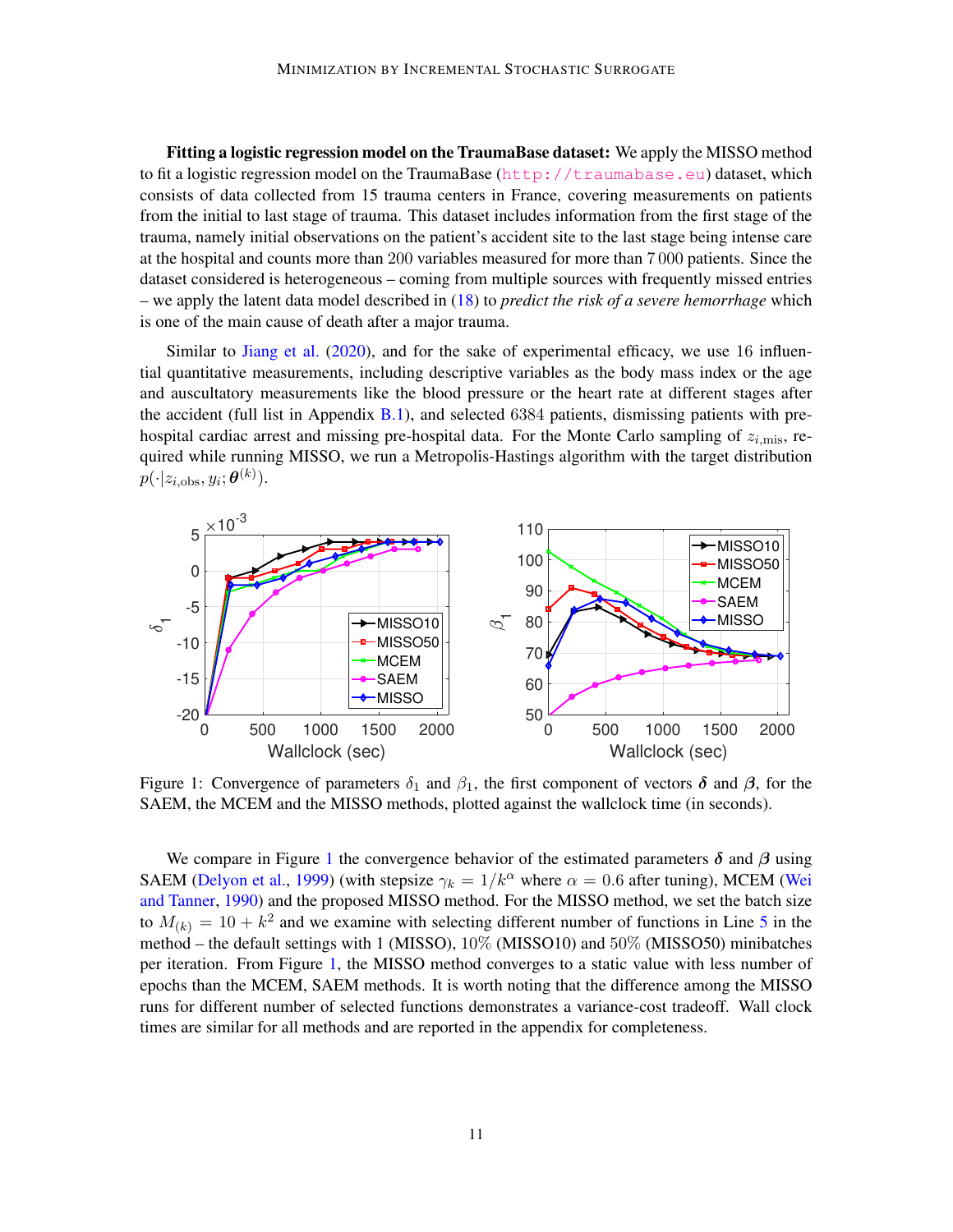#### 4.2. Training Bayesian CNN using MISSO

This application follows Example 2 described in Section [2.](#page-2-0) We use variational inference and the ELBO loss  $(10)$  to fit Bayesian Neural Networks on different datasets. At iteration k, minimizing the sum of stochastic surrogates defined as in  $(6)$  and  $(13)$  yields the following MISSO update step (i) pick a function index  $i_k$  uniformly on  $\llbracket n \rrbracket$ ; step (ii) sample a Monte Carlo batch  $\{z_m^{(k)}\}_{m=1}^{M_{(k)}}$  $m=1$ from  $\mathcal{N}(0, \mathbf{I})$ ; and step (iii) update the parameters, with  $\tilde{w} = t(\theta^{(k-1)}, z_m^{(k)})$ , as

$$
\mu_{\ell}^{(k)} = \hat{\mu}_{\ell}^{(\tau^{k})} - \frac{\gamma}{n} \sum_{i=1}^{n} \hat{\delta}_{\mu_{\ell},i}^{(k)} \quad \hat{\delta}_{\mu_{\ell},i_k}^{(k)} = -\frac{1}{M_{(k)}} \sum_{m=1}^{M_{(k)}} \nabla_w \log p(y_{i_k} | x_{i_k}, \tilde{w}) + \nabla_{\mu_{\ell}} d(\boldsymbol{\theta}^{(k-1)}) ,
$$

where 
$$
\hat{\mu}_{\ell}^{(\tau^k)} = \frac{1}{n} \sum_{i=1}^n \mu_{\ell}^{(\tau_i^k)}
$$
 and  $d(\boldsymbol{\theta}) = n^{-1} \sum_{\ell=1}^d \left( -\log(\sigma) + (\sigma^2 + \mu_{\ell}^2)/2 - 1/2 \right)$ .

Bayesian LeNet-5 on MNIST [\(LeCun et al.,](#page-13-10) [1998\)](#page-13-10): We apply the MISSO method to fit a Bayesian variant of LeNet-5 [\(LeCun et al.,](#page-13-10) [1998\)](#page-13-10). We train this network on the MNIST dataset [\(Le-](#page-13-11)[Cun,](#page-13-11) [1998\)](#page-13-11). The training set is composed of  $n = 55000$  handwritten digits,  $28 \times 28$  images. Each image is labelled with its corresponding number (from zero to nine). Under the prior distribution  $\pi$ , see [\(8\)](#page-5-0), the weights are assumed independent and identically distributed according to  $\mathcal{N}(0, 1)$ . We also assume that  $q(\cdot;\theta) \equiv \mathcal{N}(\mu, \sigma^2 I)$ . The variational posterior parameters are thus  $\theta = (\mu, \sigma)$ where  $\mu = (\mu_{\ell}, \ell \in [\![d]\!])$  where d is the number of weights in the neural network. We use the re-preparatrization as  $w = t(\theta, \alpha) = u + \tau \alpha$  with  $\alpha \in \Lambda$  (0.5) re-parametrization as  $w = t(\theta, z) = \mu + \sigma z$  with  $z \sim \mathcal{N}(0, \mathbf{I})$ .

Bayesian ResNet-18 [\(He et al.,](#page-13-12) [2016\)](#page-13-12) on CIFAR-10 [\(Krizhevsky et al.,](#page-13-13) [2012\)](#page-13-13): We train here the Bayesian variant of the ResNet-18 neural network introduced in [He et al.](#page-13-12) [\(2016\)](#page-13-12) on CIFAR-10. The latter dataset is composed of  $n = 60000$  handwritten digits,  $32 \times 32$  colour images in 10 classes, with 6 000 images per class. As in the previous example, the weights are assumed independent and identically distributed according to  $\mathcal{N}(0, \mathbf{I})$ . Hyperparameters values found in the literature, such as the annealing constant or the number of MC samples, were used for the benchmark methods. For efficiency purpose and lower variance, the Flipout estimator [\(Wen et al.,](#page-15-3) [2018\)](#page-15-3) is used.

Experiment Results: We compare the convergence of the *Monte Carlo variants* of the following state of the art optimization algorithms — the ADAM [\(Kingma and Ba,](#page-13-14) [2015\)](#page-13-14), the Momentum [\(Sutskever et al.,](#page-14-13) [2013\)](#page-14-13) and the SAG [\(Schmidt et al.,](#page-14-3) [2017\)](#page-14-3) methods versus the *Bayes by Backprop* (BBB) [\(Blundell et al.,](#page-12-0) [2015\)](#page-12-0) and our proposed MISSO method. For all these methods, the loss function  $(10)$  and its gradients were computed by Monte Carlo integration based on the re-parametrization described above. The mini-batch and MC batch size are respectively set to 128 and  $M_{(k)} = k$ . Learning rates are set to  $10^{-3}$  for LeNet-5 and  $10^{-4}$  for Resnet-18. Figure [2\(](#page-12-5)Left) shows the convergence of the negated evidence lower bound against the wall clocks for fair comparison. As observed, the proposed MISSO method outperforms *Bayes by Backprop* and Momentum, while similar convergence rates are observed with the MISSO, ADAM and SAG methods for our experiment on MNIST dataset using a Bayesian variant of LeNet-5. On the other hand, the experiment conducted on CIFAR-10 (Figure [2\(](#page-12-5)Right)) using a much larger network, *i.e.,* a Bayesian variant of ResNet-18 showcases the need of a well-tuned adaptive methods to reach lower training loss (and also faster). Our MISSO method is similar to the Monte Carlo variant of ADAM but slower than Adagrad optimizer. Recall that the purpose of this paper is to provide a common class of optimizers, such as VI, in order to study their convergence behaviors, and not to introduce a novel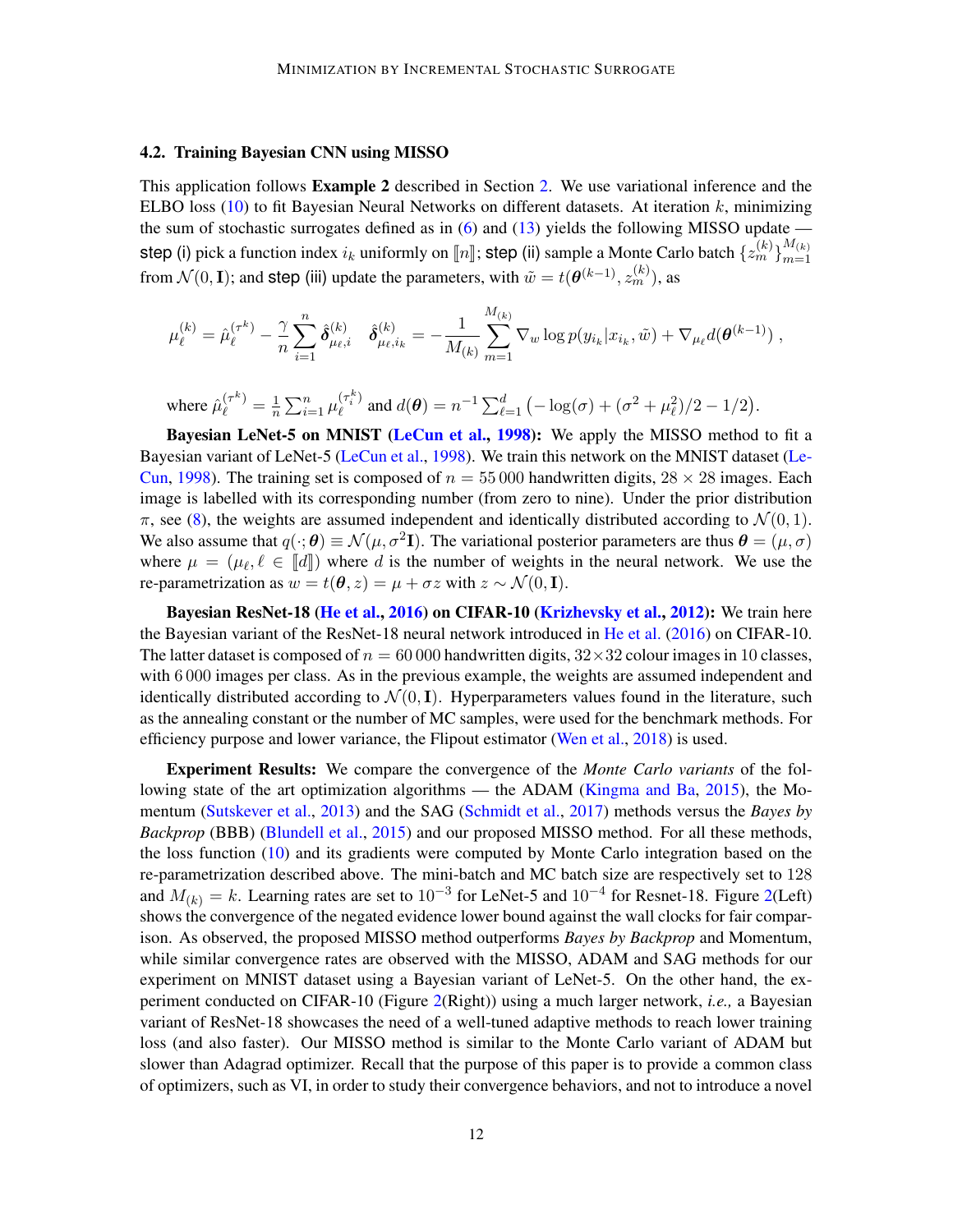<span id="page-12-5"></span>

Figure 2: Negated ELBO versus time elapsed for fitting (Left) Bayesian LeNet-5 on MNIST and (Right) Bayesian ResNet-18 on CIFAR-10. The solid curve is obtained from averaging over 5 independent runs of the methods. The convergence is plotted against the wallclock time.

method outperforming the baselines methods. The latter remark deals with the improvement of the generalization of those algorithms, see [Zhou et al.](#page-15-4) [\(2020\)](#page-15-4) for instance.

# 5. Conclusion

We present a unifying framework for minimizing a nonconvex and nonsmooth finite-sum objective function using incremental surrogates when the latter functions are expressed as an expectation and are intractable. Our approach covers a large class of nonconvex applications in machine learning such as logistic regression with missing values and variational inference. We provide both finitetime and asymptotic guarantees of our incremental stochastic surrogate optimization technique and illustrate our findings training a binary logistic regression with missing covariates to predict hemorrhagic shock and Bayesian variants of two Convolutional Neural Networks on benchmark datasets.

# References

<span id="page-12-1"></span>Christopher M Bishop. *Pattern recognition and machine learning*. springer, 2006.

- <span id="page-12-2"></span>David M. Blei, Alp Kucukelbir, and Jon D. McAuliffe. Variational inference: A review for statisticians. *Journal of the American Statistical Association*, 112(518):859–877, 2017.
- <span id="page-12-0"></span>Charles Blundell, Julien Cornebise, Koray Kavukcuoglu, and Daan Wierstra. Weight uncertainty in neural network. In *Proceedings of the 32nd International Conference on Machine Learning (ICML)*, pages 1613–1622, Lille, France, 2015.
- <span id="page-12-4"></span>Bernard Delyon, Marc Lavielle, and Eric Moulines. Convergence of a stochastic approximation version of the em algorithm. *The Annals of Statistics*, 27(1):94–128, 03 1999.
- <span id="page-12-3"></span>Justin Domke. Provable smoothness guarantees for black-box variational inference. In *Proceedings of the 37th International Conference on Machine Learning (ICML)*, pages 2587–2596, Virtual Event, 2020.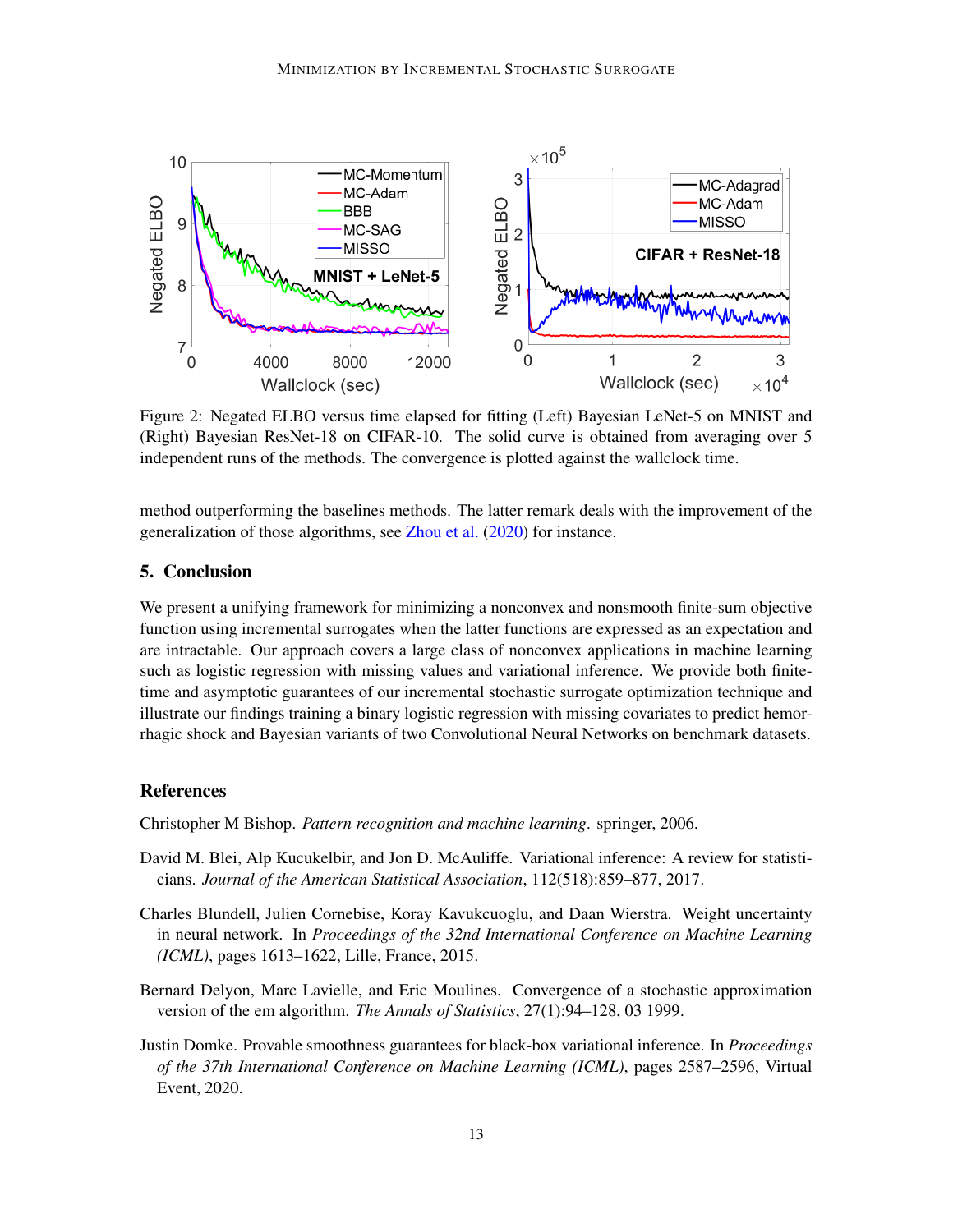- <span id="page-13-4"></span>Zoubin Ghahramani. Probabilistic machine learning and artificial intelligence. *Nature*, 521(7553): 452–459, 2015.
- <span id="page-13-12"></span>Kaiming He, Xiangyu Zhang, Shaoqing Ren, and Jian Sun. Deep residual learning for image recognition. In *Proceedings of the 2016 IEEE Conference on Computer Vision and Pattern Recognition (CVPR)*, pages 770–778, Las Vegas, NV, 2016.
- <span id="page-13-9"></span>Wei Jiang, Julie Josse, Marc Lavielle, and TraumaBase Group. Logistic regression with missing covariates parameter estimation, model selection and prediction within a joint-modeling framework. *Computational Statistics & Data Analysis*, 145:106907, 2020.
- <span id="page-13-0"></span>Michael I. Jordan, Zoubin Ghahramani, Tommi S. Jaakkola, and Lawrence K. Saul. An introduction to variational methods for graphical models. *Mach. Learn.*, 37(2):183–233, 1999.
- <span id="page-13-7"></span>Belhal Karimi and Ping Li. HWA: Hyperparameters weight averaging in bayesian neural networks. In *Proceedings of the 3rd Symposium on Advances in Approximate Bayesian Inference (AABI)*, 2021.
- <span id="page-13-2"></span>Belhal Karimi, Marc Lavielle, and Eric Moulines. On the convergence properties of the mini-batch ´ em and mcem algorithms. 2019a.
- <span id="page-13-3"></span>Belhal Karimi, Hoi-To Wai, Eric Moulines, and Marc Lavielle. On the global convergence of (fast) incremental expectation maximization methods. *Advances in Neural Information Processing Systems*, 32, 2019b.
- <span id="page-13-6"></span>Mohammad Emtiyaz Khan, Didrik Nielsen, Voot Tangkaratt, Wu Lin, Yarin Gal, and Akash Srivastava. Fast and scalable bayesian deep learning by weight-perturbation in adam. In *Proceedings of the 35th International Conference on Machine Learning (ICML)*, pages 2616–2625, Stockholmsmässan, Stockholm, Sweden, 2018.
- <span id="page-13-14"></span>Diederik P. Kingma and Jimmy Ba. Adam: A method for stochastic optimization. In *Proceedings of the 3rd International Conference on Learning Representations (ICLR)*, San Diego, CA, 2015.
- <span id="page-13-8"></span>Diederik P. Kingma and Max Welling. Auto-encoding variational bayes. In *Proceedings of the 2nd International Conference on Learning Representations (ICLR)*, Banff, Canada, 2014.
- <span id="page-13-13"></span>Alex Krizhevsky, Ilya Sutskever, and Geoffrey E. Hinton. Imagenet classification with deep convolutional neural networks. In *Advances in Neural Information Processing Systems (NIPS)*, pages 1106–1114, Lake Tahoe, NV, 2012.
- <span id="page-13-1"></span>Kenneth Lange. *MM optimization algorithms*. SIAM, 2016. ISBN 978-1-611-97439-3.

<span id="page-13-11"></span>Yann LeCun. The mnist database of handwritten digits. *http://yann. lecun. com/exdb/mnist/*, 1998.

- <span id="page-13-10"></span>Yann LeCun, Léon Bottou, Yoshua Bengio, and Patrick Haffner. Gradient-based learning applied to document recognition. *Proc. IEEE*, 86(11):2278–2324, 1998.
- <span id="page-13-5"></span>Yingzhen Li and Yarin Gal. Dropout inference in bayesian neural networks with alpha-divergences. In *Proceedings of the 34th International Conference on Machine Learning (ICML)*, pages 2052– 2061, Sydney, Australia, 2017.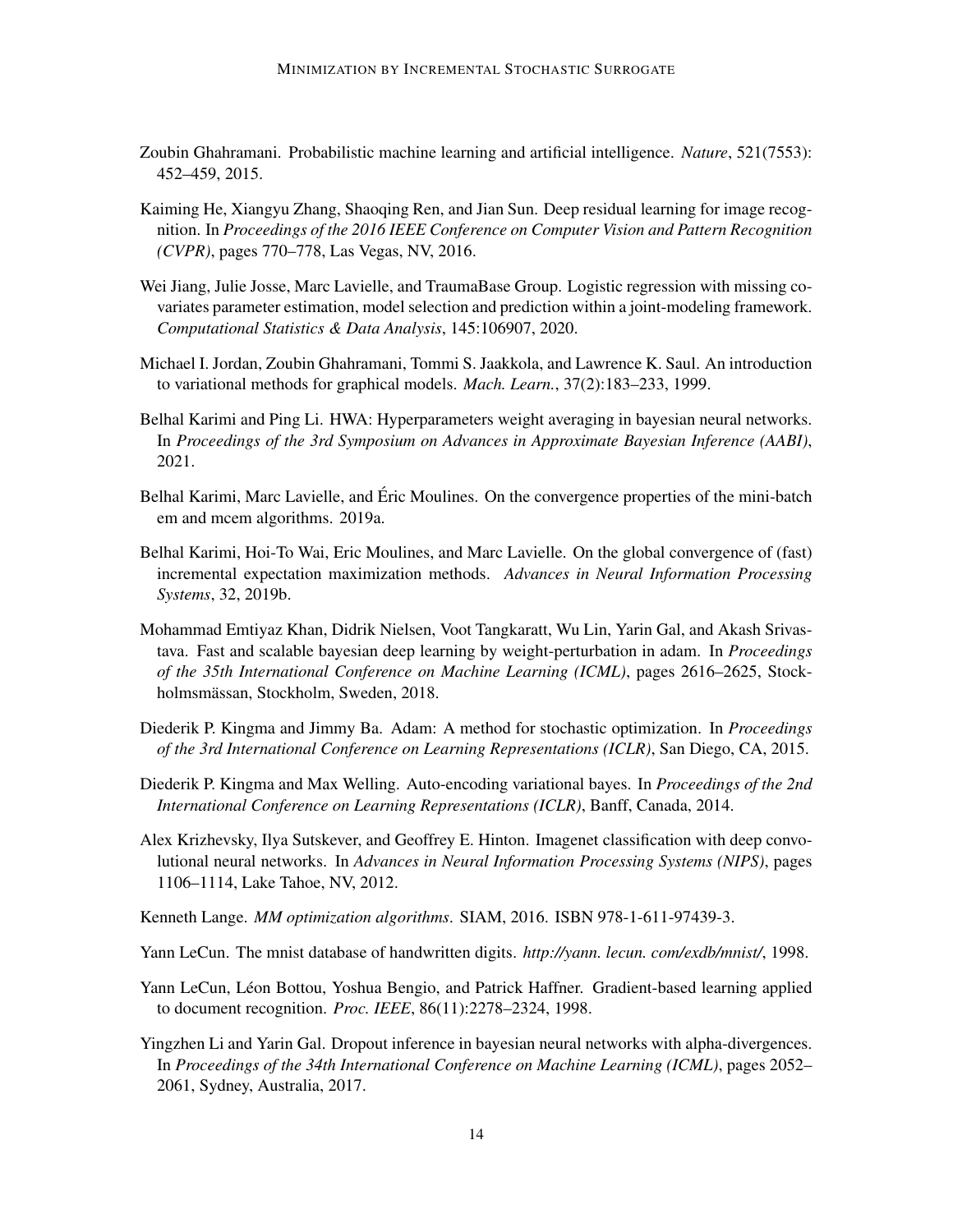- <span id="page-14-2"></span>Julien Mairal. Incremental majorization-minimization optimization with application to large-scale machine learning. *SIAM Journal on Optimization*, 25(2):829–855, 2015.
- <span id="page-14-0"></span>Geoffrey J. McLachlan and Thriyambakam Krishnan. *The EM algorithm and extensions*. John Wiley & Sons, second edition, 2008. ISBN 978-0-471-20170-0.
- <span id="page-14-5"></span>Arthur Mensch, Julien Mairal, Bertrand Thirion, and Gael Varoquaux. Stochastic subsampling for ¨ factorizing huge matrices. *IEEE Transactions on Signal Processing*, 66(1):113–128, 2017.
- <span id="page-14-14"></span>Sean P Meyn and Richard L Tweedie. *Markov chains and stochastic stability*. Springer Science & Business Media, 2012.
- <span id="page-14-6"></span>Radford M Neal. *Bayesian learning for neural networks*, volume 118. Springer Science & Business Media, 2012.
- <span id="page-14-9"></span>Kazuki Osawa, Siddharth Swaroop, Mohammad Emtiyaz Khan, Anirudh Jain, Runa Eschenhagen, Richard E. Turner, and Rio Yokota. Practical deep learning with bayesian principles. In *Advances in Neural Information Processing Systems (NeurIPS)*, pages 4289–4301, Vancouver, Canada, 2019.
- <span id="page-14-10"></span>John W. Paisley, David M. Blei, and Michael I. Jordan. Variational bayesian inference with stochastic search. In *Proceedings of the 29th International Conference on Machine Learning (ICML)*, Edinburgh, UK, 2012.
- <span id="page-14-7"></span>Nicholas Polson and Vadim Sokolov. Deep learning: a bayesian perspective. *Bayesian Analysis*, 12 (4):1275–1304, 2017.
- <span id="page-14-4"></span>Xun Qian, Alibek Sailanbayev, Konstantin Mishchenko, and Peter Richtarik. Miso is making a ´ comeback with better proofs and rates. *arXiv preprint arXiv:1906.01474*, 2019.
- <span id="page-14-1"></span>Meisam Razaviyayn, Mingyi Hong, and Zhi-Quan Luo. A unified convergence analysis of block successive minimization methods for nonsmooth optimization. *SIAM Journal on Optimization*, 23(2):1126–1153, 2013.
- <span id="page-14-8"></span>Danilo Jimenez Rezende, Shakir Mohamed, and Daan Wierstra. Stochastic backpropagation and approximate inference in deep generative models. In *Proceedings of the 31th International Conference on Machine Learning (ICML)*, pages 1278–1286, Beijing, China, 2014.
- <span id="page-14-12"></span>Herbert Robbins and David Siegmund. A convergence theorem for non negative almost supermartingales and some applications. In *Optimizing methods in statistics*, pages 233–257. Elsevier, 1971.
- <span id="page-14-3"></span>Mark Schmidt, Nicolas Le Roux, and Francis Bach. Minimizing finite sums with the stochastic average gradient. *Mathematical Programming*, 162(1-2):83–112, 2017.
- <span id="page-14-13"></span>Ilya Sutskever, James Martens, George E. Dahl, and Geoffrey E. Hinton. On the importance of initialization and momentum in deep learning. In *Proceedings of the 30th International Conference on Machine Learning (ICML)*, pages 1139–1147, Atlanta, GA, 2013.
- <span id="page-14-11"></span>Aad W Van der Vaart. *Asymptotic statistics*, volume 3. Cambridge university press, 2000.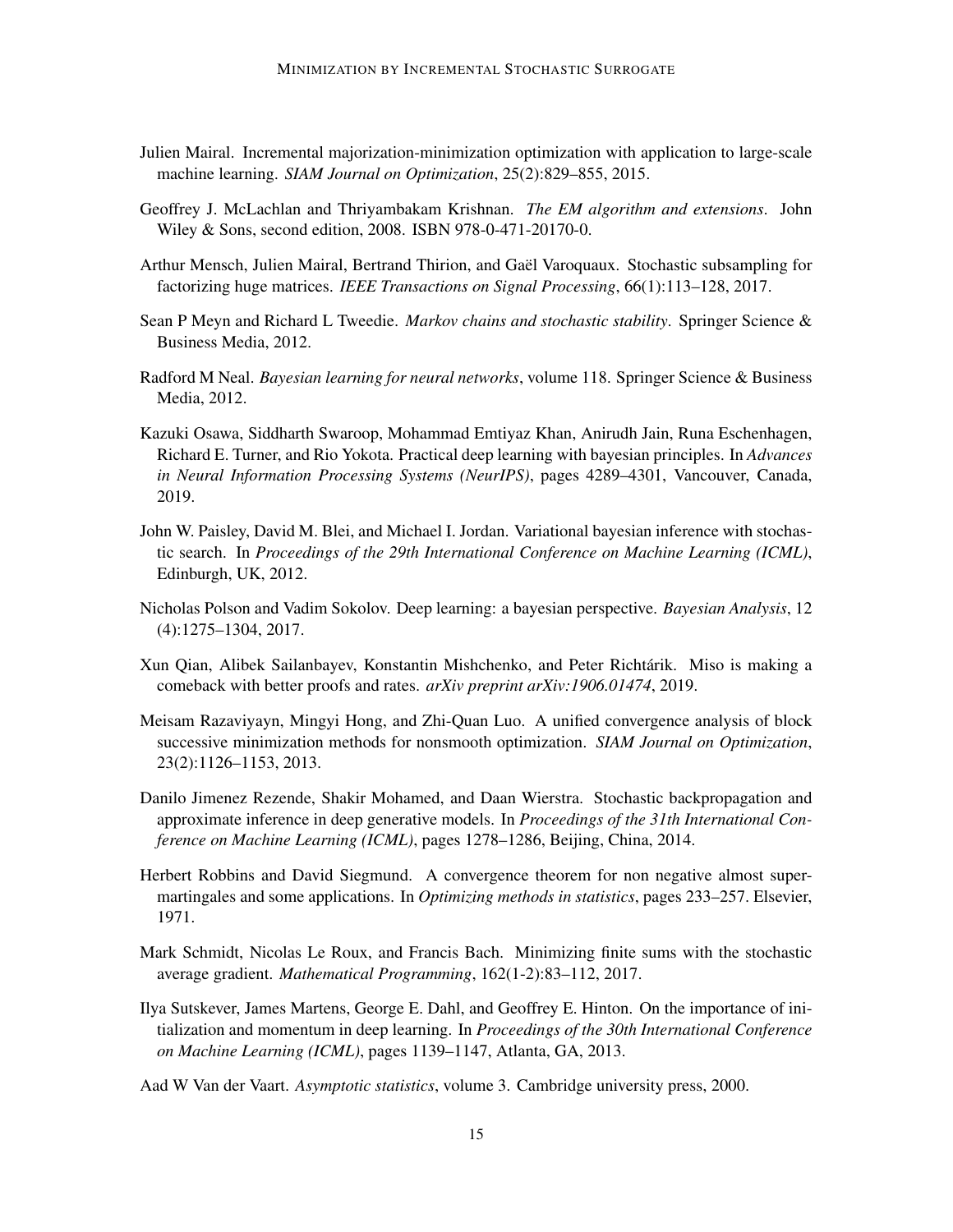- <span id="page-15-0"></span>Roman Vershynin. *High-dimensional probability: An introduction with applications in data science*, volume 47. Cambridge university press, 2018.
- <span id="page-15-1"></span>Martin J Wainwright. *High-dimensional statistics: A non-asymptotic viewpoint*, volume 48. Cambridge University Press, 2019.
- <span id="page-15-2"></span>Greg CG Wei and Martin A Tanner. A monte carlo implementation of the em algorithm and the poor man's data augmentation algorithms. *Journal of the American statistical Association*, 85 (411):699–704, 1990.
- <span id="page-15-3"></span>Yeming Wen, Paul Vicol, Jimmy Ba, Dustin Tran, and Roger B. Grosse. Flipout: Efficient pseudoindependent weight perturbations on mini-batches. In *Proceedings of the 6th International Conference on Learning Representations (ICLR)*, Vancouver, Canada, 2018.
- <span id="page-15-4"></span>Yingxue Zhou, Belhal Karimi, Jinxing Yu, Zhiqiang Xu, and Ping Li. Towards better generalization of adaptive gradient methods. *Advances in Neural Information Processing Systems*, 33:810–821, 2020.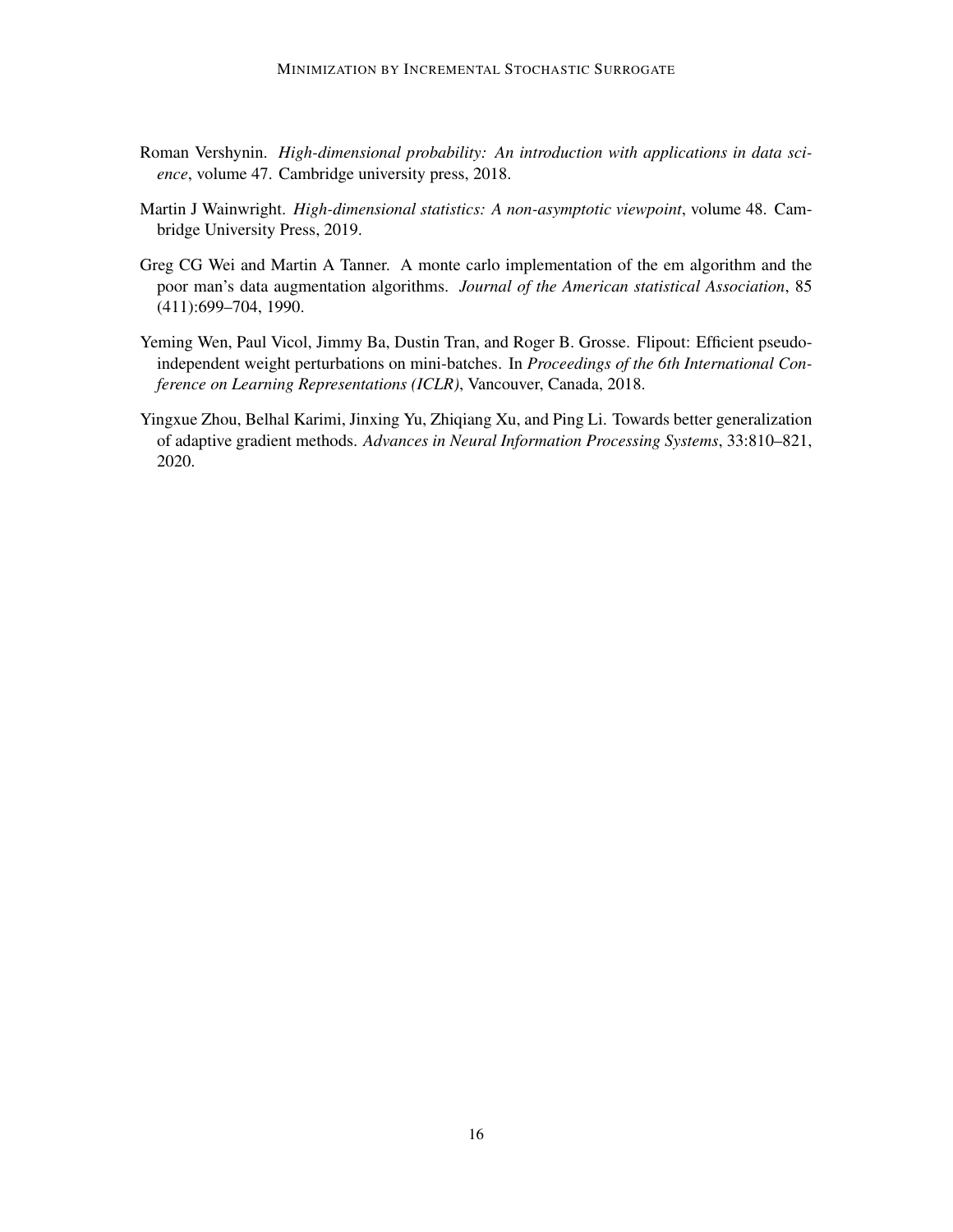# Appendix for "Minimization by Incremental Stochastic Surrogate Optimization for Large Scale Nonconvex Problems"

In this appendix, we throughly provide the proofs for our theorems in the main paper, both the finite-time analysis and the asymptotic convergence result in Section [A.](#page-16-0) In particular, we develop an intermediary lemma, see Lemma [1,](#page-8-0) extending the Robbins-Siegmund Theorem to non negative sequence of random variables. Section  $\overline{B}$  $\overline{B}$  $\overline{B}$  and Section  $\overline{C}$  $\overline{C}$  $\overline{C}$  contain additional formulations regarding respectively the logistic regression with missing values and the BNNs examples. In particular, we explicitely provide the MISSO update boiling down from the surrogate functions design. Particularly for the Logistic regression application, where we decompose the deterministic, and intractable, surrogate function in two and employ two strategies of approximation for those two parts, leading to our MISSO surrogate, see subsection [B.3](#page-25-0) for more details. Additional plots against epochs elapsed are also provided.

#### <span id="page-16-0"></span>Appendix A. Proofs of the Theoretical Results

#### A.1. Proof of Theorem [1](#page-7-0)

**Theorem** *Under [H1-](#page-2-1)[H4.](#page-6-1) For any*  $K_{\text{max}} \in \mathbb{N}$ , let K *be an independent discrete r.v. drawn uniformly from*  $\{0, ..., K_{\text{max}} - 1\}$  *and define the following quantity:* 

<span id="page-16-1"></span>
$$
\Delta_{(K_{\max})} := 2nL\mathbb{E}[\widetilde{\mathcal{L}}^{(0)}(\boldsymbol{\theta}^{(0)}) - \widetilde{\mathcal{L}}^{(K_{\max})}(\boldsymbol{\theta}^{(K_{\max})})] + 4LC_{\mathrm{r}}\overline{M}_{(k)}.
$$

*Then we have following non-asymptotic bounds:*

$$
\mathbb{E}\big[\|\nabla \widehat{e}^{(K)}(\boldsymbol{\theta}^{(K)})\|^2\big] \leq \frac{\Delta_{(K_{\sf max})}}{K_{\sf max}} \quad \text{and} \quad \mathbb{E}[g_{-}(\boldsymbol{\theta}^{(K)})] \leq \sqrt{\frac{\Delta_{(K_{\sf max})}}{K_{\sf max}}} + \frac{C_{\sf gr}}{K_{\sf max}} \overline{M}_{(k)} \; .
$$

**Proof** We begin by recalling the definition

$$
\widetilde{\mathcal{L}}^{(k)} (\boldsymbol{\theta}) := \frac{1}{n} \sum_{i=1}^n \widetilde{\mathcal{A}}_i^k (\boldsymbol{\theta}) \; .
$$

Notice that

$$
\tilde{\mathcal{L}}^{(k+1)}(\boldsymbol{\theta}) = \frac{1}{n} \sum_{i=1}^{n} \tilde{\mathcal{L}}_{i}(\boldsymbol{\theta}; \boldsymbol{\theta}^{(\tau_{i}^{k+1})}, \{z_{i,m}^{(\tau_{i}^{k+1})}\}_{m=1}^{M_{(\tau_{i}^{k+1})}})
$$
\n
$$
= \tilde{\mathcal{L}}^{(k)}(\boldsymbol{\theta}) + \frac{1}{n} \big(\tilde{\mathcal{L}}_{i_{k}}(\boldsymbol{\theta}; \boldsymbol{\theta}^{(k)}, \{z_{i_{k},m}^{(k)}\}_{m=1}^{M_{(k)}}) - \tilde{\mathcal{L}}_{i_{k}}(\boldsymbol{\theta}; \boldsymbol{\theta}^{(\tau_{i_{k}}^{k})}, \{z_{i_{k},m}^{(\tau_{i_{k}}^{k})}\}_{m=1}^{M_{(\tau_{i_{k}}^{k})}})\big).
$$

Furthermore, we recall that

$$
\widehat{\mathcal{L}}^{(k)} (\boldsymbol{\theta}) := \tfrac{1}{n} \sum_{i=1}^n \widehat{\mathcal{L}}_i (\boldsymbol{\theta}; \boldsymbol{\theta}^{(\tau_i^k)}), \quad \widehat{e}^{(k)} (\boldsymbol{\theta}) := \widehat{\mathcal{L}}^{(k)} (\boldsymbol{\theta}) - \mathcal{L} (\boldsymbol{\theta}) \; .
$$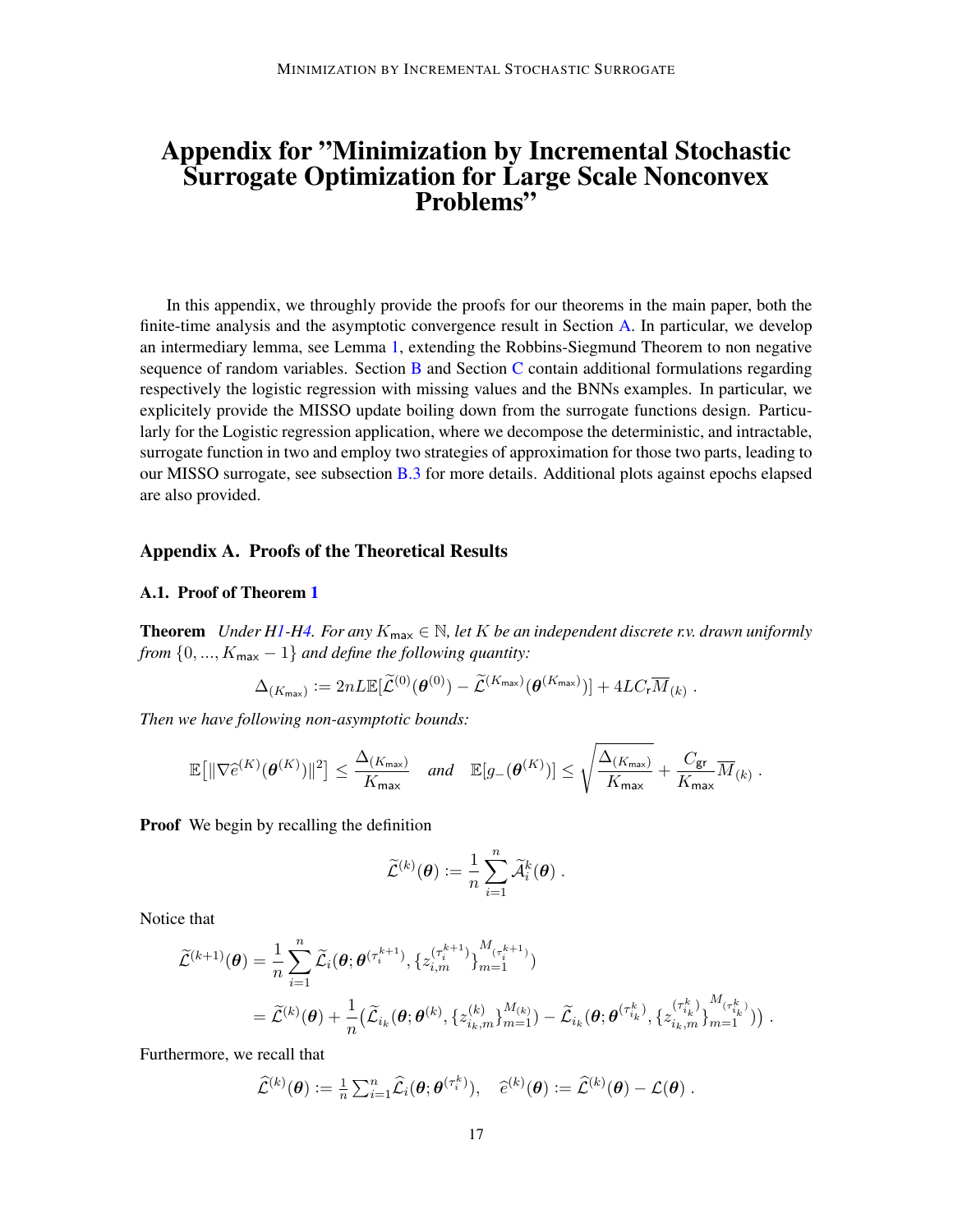Due to [H2,](#page-2-2) we have

$$
\|\nabla \widehat{e}^{(k)}(\boldsymbol{\theta}^{(k)})\|^2 \le 2L\widehat{e}^{(k)}(\boldsymbol{\theta}^{(k)})\,. \tag{19}
$$

To prove the first bound in [\(16\)](#page-7-1), using the optimality of  $\theta^{(k+1)}$ , one has

<span id="page-17-0"></span>
$$
\widetilde{\mathcal{L}}^{(k+1)}(\theta^{(k+1)}) \leq \widetilde{\mathcal{L}}^{(k+1)}(\theta^{(k)}) \n= \widetilde{\mathcal{L}}^{(k)}(\theta^{(k)}) + \frac{1}{n} \big( \widetilde{\mathcal{L}}_{i_k}(\theta^{(k)}; \theta^{(k)}, \{z_{i_k,m}^{(k)}\}_{m=1}^{M_{(k)}}) - \widetilde{\mathcal{L}}_{i_k}(\theta^{(k)}; \theta^{(\tau_{i_k}^k)}, \{z_{i_k,m}^{(\tau_{i_k}^k)}\}_{m=1}^{M_{(\tau_{i_k}^k)}}) \big) .
$$
\n(20)

Let  $\mathcal{F}_k$  be the filtration of random variables up to iteration k, *i.e.*,  $\{i_{\ell-1}, \{z_{i_{\ell-1},m}^{(\ell-1)}\}_{m=1}^{M_{(\ell-1)}}, \theta^{(\ell)}\}_{\ell=1}^k$ . We observe that the conditional expectation evaluates to

<span id="page-17-1"></span>
$$
\mathbb{E}_{i_k} \big[ \mathbb{E} \big[ \widetilde{\mathcal{L}}_{i_k}(\boldsymbol{\theta}^{(k)}; \boldsymbol{\theta}^{(k)}, \{z_{i_k,m}^{(k)}\}_{m=1}^{M_{(k)}}) | \mathcal{F}_k, i_k \big] | \mathcal{F}_k \big] \n= \mathcal{L}(\boldsymbol{\theta}^{(k)}) + \mathbb{E}_{i_k} \big[ \mathbb{E} \big[ \frac{1}{M_{(k)}} \sum_{m=1}^{M_{(k)}} r_{i_k}(\boldsymbol{\theta}^{(k)}; \boldsymbol{\theta}^{(k)}, z_{i_k,m}^{(k)}) - \widehat{\mathcal{L}}_{i_k}(\boldsymbol{\theta}^{(k)}; \boldsymbol{\theta}^{(k)}) | \mathcal{F}_k, i_k \big] | \mathcal{F}_k \big] \n\leq \mathcal{L}(\boldsymbol{\theta}^{(k)}) + \frac{C_r}{\sqrt{M_{(k)}}},
$$

where the last inequality is due to [H4.](#page-6-1) Moreover,

$$
\mathbb{E}\big[\widetilde{\mathcal{L}}_{i_k}(\pmb{\theta}^{(k)};\pmb{\theta}^{(\tau_{i_k}^{k})},\{z_{i_k,m}^{(\tau_{i_k}^{k})}\}_{m=1}^{M_{(\tau_{i_k}^{k})}})|\mathcal{F}_k\big] = \frac{1}{n}\sum_{i=1}^n\widetilde{\mathcal{L}}_i(\pmb{\theta}^{(k)};\pmb{\theta}^{(\tau_i^k)},\{z_{i,m}^{(\tau_i^k)}\}_{m=1}^{M_{(\tau_i^k)}}) = \widetilde{\mathcal{L}}^{(k)}(\pmb{\theta}^{(k)})\ .
$$

Taking the conditional expectations on both sides of [\(20\)](#page-17-0) and re-arranging terms give:

$$
\widetilde{\mathcal{L}}^{(k)}(\boldsymbol{\theta}^{(k)}) - \mathcal{L}(\boldsymbol{\theta}^{(k)}) \le n \mathbb{E} \big[ \widetilde{\mathcal{L}}^{(k)}(\boldsymbol{\theta}^{(k)}) - \widetilde{\mathcal{L}}^{(k+1)}(\boldsymbol{\theta}^{(k+1)}) | \mathcal{F}_k \big] + \frac{C_r}{\sqrt{M_{(k)}}} \,. \tag{21}
$$

Proceeding from [\(21\)](#page-17-1), we observe the following lower bound for the left hand side

$$
\tilde{\mathcal{L}}^{(k)}(\boldsymbol{\theta}^{(k)}) - \mathcal{L}(\boldsymbol{\theta}^{(k)}) \stackrel{(a)}{=} \tilde{\mathcal{L}}^{(k)}(\boldsymbol{\theta}^{(k)}) - \tilde{\mathcal{L}}^{(k)}(\boldsymbol{\theta}^{(k)}) + \hat{e}^{(k)}(\boldsymbol{\theta}^{(k)})
$$
\n
$$
\stackrel{(b)}{\geq} \tilde{\mathcal{L}}^{(k)}(\boldsymbol{\theta}^{(k)}) - \tilde{\mathcal{L}}^{(k)}(\boldsymbol{\theta}^{(k)}) + \frac{1}{2L} \|\nabla \hat{e}^{(k)}(\boldsymbol{\theta}^{(k)})\|^2
$$
\n
$$
= \frac{1}{n} \sum_{i=1}^n \left\{ \frac{1}{M_{(\tau_i^k)}} \sum_{m=1}^{M_{(\tau_i^k)}} r_i(\boldsymbol{\theta}^{(k)}; \boldsymbol{\theta}^{(\tau_i^k)}, z_{i,m}^{(\tau_i^k)}) - \hat{\mathcal{L}}_i(\boldsymbol{\theta}^{(k)}; \boldsymbol{\theta}^{(\tau_i^k)}) \right\} + \frac{1}{2L} \|\nabla \hat{e}^{(k)}(\boldsymbol{\theta}^{(k)})\|^2,
$$

where (a) is due to  $\hat{e}^{(k)}(\theta^{(k)}) = 0$  [cf. [H1\]](#page-2-1), (b) is due to [\(19\)](#page-16-1) and we have defined the summation in the last equality as  $s^{(k)}(\theta^{(k)})$ . Substituting the above into (21) vialds the last equality as  $-\delta^{(k)}(\theta^{(k)})$ . Substituting the above into [\(21\)](#page-17-1) yields

$$
\frac{\|\nabla \widehat{e}^{(k)}(\boldsymbol{\theta}^{(k)})\|^2}{2L} \leq n \mathbb{E}\big[\widetilde{\mathcal{L}}^{(k)}(\boldsymbol{\theta}^{(k)}) - \widetilde{\mathcal{L}}^{(k+1)}(\boldsymbol{\theta}^{(k+1)})|\mathcal{F}_k\big] + \frac{C_r}{\sqrt{M_{(k)}}} + \delta^{(k)}(\boldsymbol{\theta}^{(k)})\,. \tag{22}
$$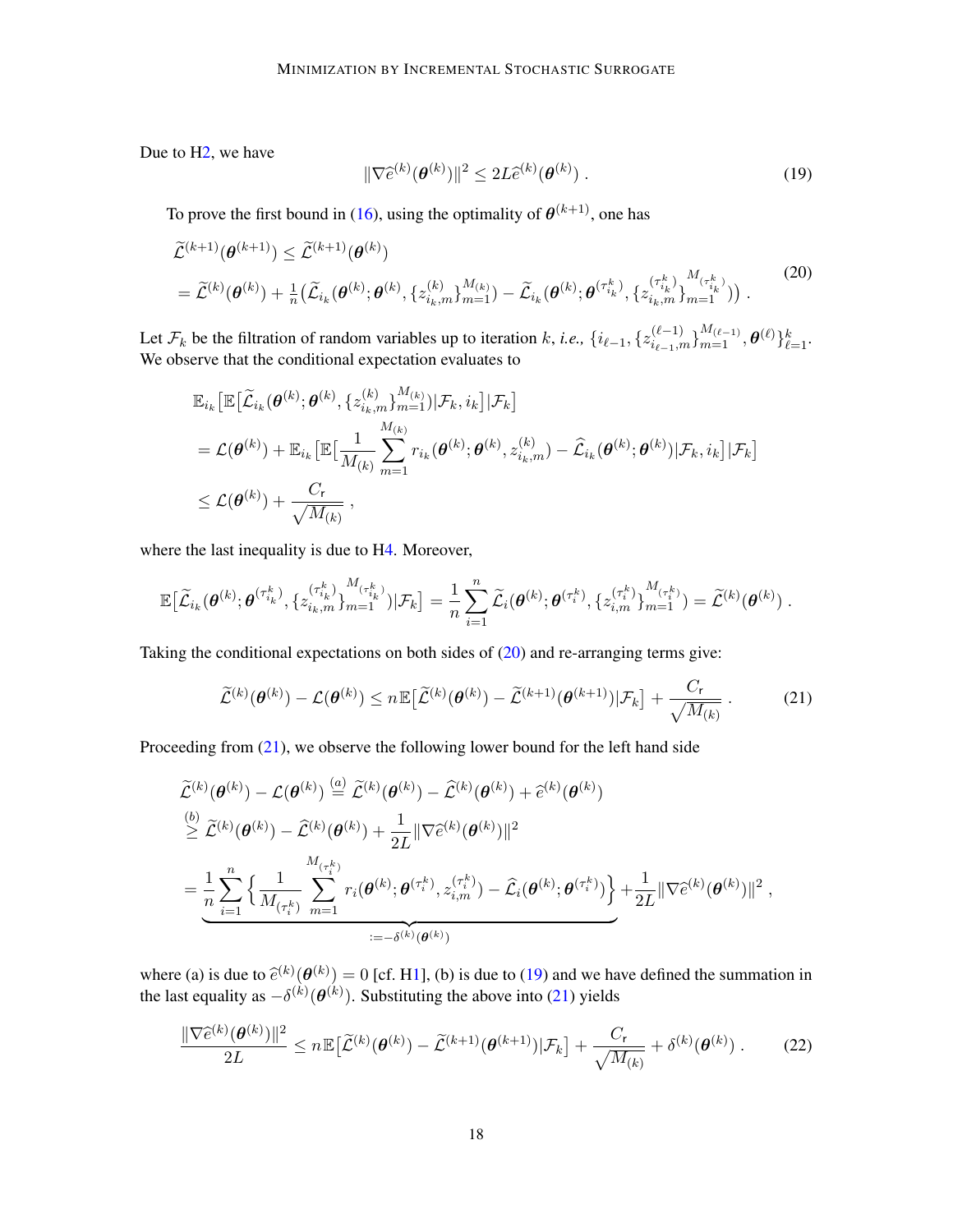<span id="page-18-0"></span>Observe the following upper bound on the total expectations:

$$
\mathbb{E}\big[\delta^{(k)}(\pmb{\theta}^{(k)})\big] \leq \mathbb{E}\Big[\frac{1}{n}\sum_{i=1}^n \frac{C_{\mathsf{r}}}{\sqrt{M_{(\tau_i^k)}}}\Big] ,
$$

which is due to [H4.](#page-6-1) It yields

$$
\mathbb{E}\!\left[\|\nabla \widehat{e}^{(k)}(\pmb{\theta}^{(k)})\|^2\right] \leq 2nL \mathbb{E}\!\left[\widetilde{\mathcal{L}}^{(k)}(\pmb{\theta}^{(k)}) - \widetilde{\mathcal{L}}^{(k+1)}(\pmb{\theta}^{(k+1)})\right] + \frac{2LC_{\text{r}}}{\sqrt{M_{(k)}}} + \frac{1}{n}\sum_{i=1}^n \mathbb{E}\!\left[\frac{2LC_{\text{r}}}{\sqrt{M_{(\tau_i^k)}}}\right].
$$

Finally, for any  $K_{\text{max}} \in \mathbb{N}$ , we let K be a discrete r.v. that is uniformly drawn from  $\{0, 1, ..., K_{\text{max}}-$ 1}. Using [H4](#page-6-1) and taking total expectations lead to

$$
\mathbb{E}\big[\|\nabla \widehat{e}^{(K)}(\boldsymbol{\theta}^{(K)})\|^2\big] = \frac{1}{K_{\max}} \sum_{k=0}^{K_{\max}-1} \mathbb{E}[\|\nabla \widehat{e}^{(k)}(\boldsymbol{\theta}^{(k)})\|^2]
$$
\n
$$
\leq \frac{2n L \mathbb{E}[\widetilde{\mathcal{L}}^{(0)}(\boldsymbol{\theta}^{(0)}) - \widetilde{\mathcal{L}}^{(K_{\max})}(\boldsymbol{\theta}^{(K_{\max})})]}{K_{\max}} + \frac{2L C_{\mathsf{r}}}{K_{\max}} \sum_{k=0}^{K_{\max}-1} \mathbb{E}\Big[\frac{1}{\sqrt{M_{(k)}}} + \frac{1}{n} \sum_{i=1}^n \frac{1}{\sqrt{M_{(\tau_i^k)}}}\Big].
$$
\n(23)

For all  $i \in [\![1,n]\!]$ , the index i is selected with a probability equal to  $\frac{1}{n}$  when conditioned independently on the next. We observe: dently on the past. We observe:

$$
\mathbb{E}[M_{(\tau_i^k)}^{-1/2}] = \sum_{j=1}^k \frac{1}{n} \left(1 - \frac{1}{n}\right)^{j-1} M_{(k-j)}^{-1/2}
$$
(24)

Taking the sum yields:

<span id="page-18-1"></span>
$$
\sum_{k=0}^{K_{\text{max}}-1} \mathbb{E}[M_{(\tau_i^k)}^{-1/2}] = \sum_{k=0}^{K_{\text{max}}-1} \sum_{j=1}^k \frac{1}{n} \left(1 - \frac{1}{n}\right)^{j-1} M_{(k-j)}^{-1/2} = \sum_{k=0}^{K_{\text{max}}-1} \sum_{l=0}^k \frac{1}{n} \left(1 - \frac{1}{n}\right)^{k-(l+1)} M_{(l)}^{-1/2}
$$

$$
= \sum_{l=0}^{K_{\text{max}}-1} M_{(l)}^{-1/2} \sum_{k=l+1}^{K_{\text{max}}-1} \frac{1}{n} \left(1 - \frac{1}{n}\right)^{k-(l+1)} \le \sum_{l=0}^{K_{\text{max}}-1} M_{(l)}^{-1/2},\tag{25}
$$

where the last inequality is due to upper bounding the geometric series. Plugging this back into [\(23\)](#page-18-0) yields

$$
\begin{split} &\mathbb{E}\!\left[\|\nabla \widehat{e}^{(K)}(\pmb{\theta}^{(K)})\|^2\right] = \frac{1}{K_{\mathsf{max}}}\!\!\sum_{k=0}^{K_{\mathsf{max}}-1}\!\mathbb{E}[\|\nabla \widehat{e}^{(k)}(\pmb{\theta}^{(k)})\|^2] \\ &\leq \frac{2nL\mathbb{E}[\widetilde{\mathcal{L}}^{(0)}(\pmb{\theta}^{(0)})-\widetilde{\mathcal{L}}^{(K_{\mathsf{max}})}(\pmb{\theta}^{(K_{\mathsf{max}})})]}{K_{\mathsf{max}}} + \frac{1}{K_{\mathsf{max}}}\sum_{k=0}^{K_{\mathsf{max}}-1}\frac{4LC_{\mathsf{r}}}{\sqrt{M_{(k)}}} = \frac{\Delta_{(K_{\mathsf{max}})}}{K_{\mathsf{max}}}~. \end{split}
$$

This concludes our proof for the first inequality in  $(16)$ .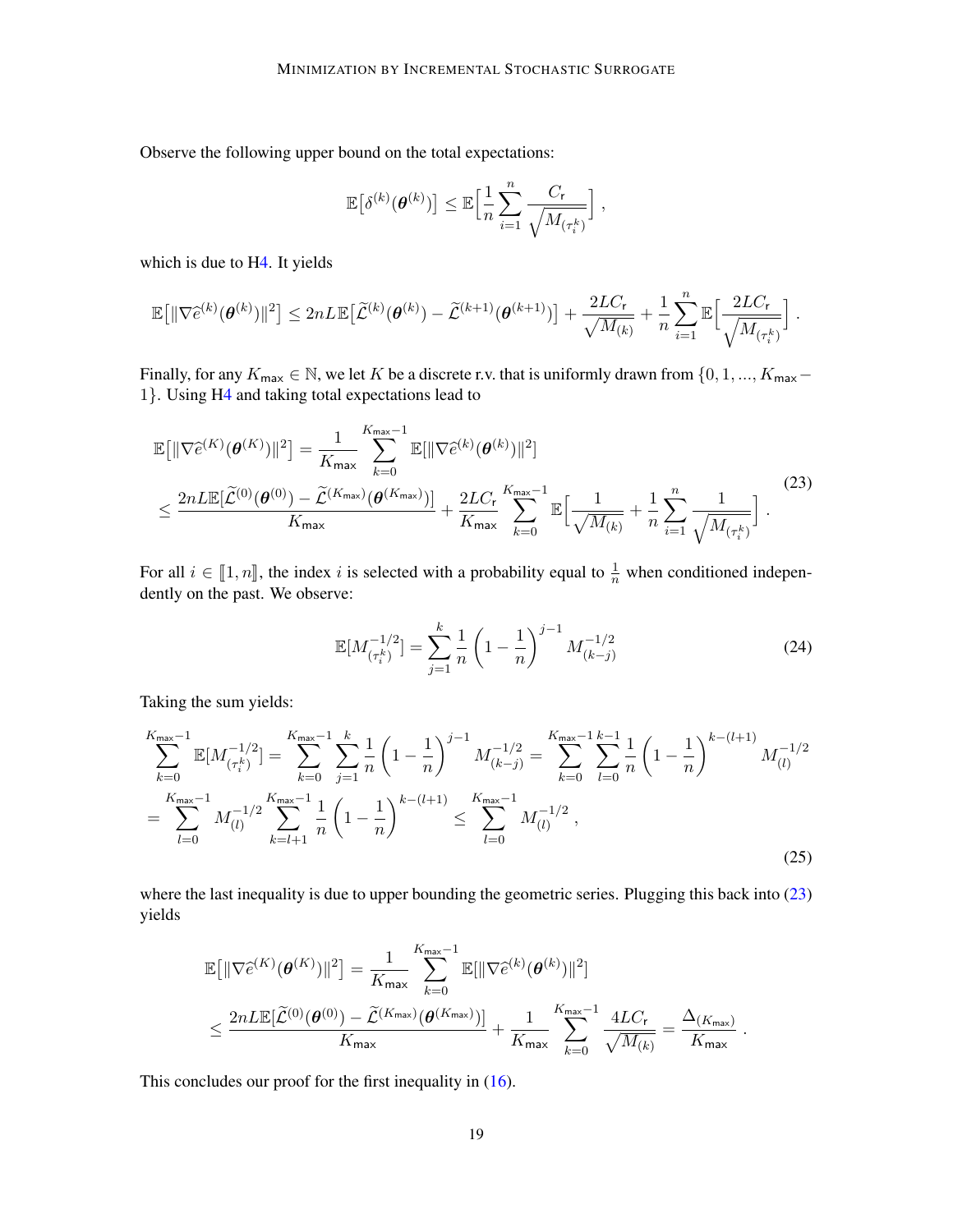To prove the second inequality of [\(16\)](#page-7-1), we define the shorthand notations  $g^{(k)} := g(\theta^{(k)})$ ,  $g_{-}^{(k)} := -\min\{0, g^{(k)}\}, g_{+}^{(k)} := \max\{0, g^{(k)}\}.$  We observe that

$$
g^{(k)} = \inf_{\boldsymbol{\theta} \in \Theta} \frac{\mathcal{L}'(\boldsymbol{\theta}^{(k)}, \boldsymbol{\theta} - \boldsymbol{\theta}^{(k)})}{\|\boldsymbol{\theta}^{(k)} - \boldsymbol{\theta}\|} = \inf_{\boldsymbol{\theta} \in \Theta} \left\{ \frac{\frac{1}{n} \sum_{i=1}^{n} \widehat{\mathcal{L}}'_{i}(\boldsymbol{\theta}^{(k)}, \boldsymbol{\theta} - \boldsymbol{\theta}^{(k)}; \boldsymbol{\theta}^{(\tau_i^k)})}{\|\boldsymbol{\theta}^{(k)} - \boldsymbol{\theta}\|} - \frac{\langle \nabla \widehat{e}^{(k)}(\boldsymbol{\theta}^{(k)}) \mid \boldsymbol{\theta} - \boldsymbol{\theta}^{(k)} \rangle}{\|\boldsymbol{\theta}^{(k)} - \boldsymbol{\theta}\|} \right\} \geq -\|\nabla \widehat{e}^{(k)}(\boldsymbol{\theta}^{(k)})\| + \inf_{\boldsymbol{\theta} \in \Theta} \frac{\frac{1}{n} \sum_{i=1}^{n} \widehat{\mathcal{L}}'_{i}(\boldsymbol{\theta}^{(k)}, \boldsymbol{\theta} - \boldsymbol{\theta}^{(k)}; \boldsymbol{\theta}^{(\tau_i^k)})}{\|\boldsymbol{\theta}^{(k)} - \boldsymbol{\theta}\|},
$$

where the last inequality is due to the Cauchy-Schwarz inequality and we have defined  $\hat{\mathcal{L}}_i^i(\theta, d; \theta^{(\tau_i^k)})$ as the directional derivative of  $\hat{\mathcal{L}}_i(\cdot; \theta^{(\tau_i^k)})$  at  $\theta$  along the direction d. Moreover, for any  $\theta \in \Theta$ ,

$$
\begin{aligned} &\frac{1}{n}\sum_{i=1}^n\widehat{\mathcal{L}}_i(\pmb{\theta}^{(k)},\pmb{\theta}-\pmb{\theta}^{(k)};\pmb{\theta}^{(\tau_i^k)})\\ &=\underbrace{\widetilde{\mathcal{L}}^{(k)'}(\pmb{\theta}^{(k)},\pmb{\theta}-\pmb{\theta}^{(k)})}_{\geq 0}-\widetilde{\mathcal{L}}^{(k)'}(\pmb{\theta}^{(k)},\pmb{\theta}-\pmb{\theta}^{(k)})+\frac{1}{n}\sum_{i=1}^n\widehat{\mathcal{L}}_i'(\pmb{\theta}^{(k)},\pmb{\theta}-\pmb{\theta}^{(k)};\pmb{\theta}^{(\tau_i^k)})\\ &\geq \frac{1}{n}\sum_{i=1}^n\left\{\widehat{\mathcal{L}}_i'(\pmb{\theta}^{(k)},\pmb{\theta}-\pmb{\theta}^{(k)};\pmb{\theta}^{(\tau_i^k)})-\frac{1}{M_{(\tau_i^k)}}\sum_{m=1}^{M_{(\tau_i^k)}}r_i'(\pmb{\theta}^{(k)},\pmb{\theta}-\pmb{\theta}^{(k)};\pmb{\theta}^{(\tau_i^k)},z_{i,m}^{(\tau_i^k)})\right\},\end{aligned}
$$

where the inequality is due to the optimality of  $\theta^{(k)}$  and the convexity of  $\tilde{\mathcal{L}}^{(k)}(\theta)$  [cf. [H3\]](#page-6-2). Denoting a scaled version of the above term as:

$$
\epsilon^{(k)}(\boldsymbol{\theta}) := \frac{\frac{1}{n}\sum_{i=1}^n\left\{\frac{1}{M_{(\tau_i^k)}}\sum_{m=1}^{M_{(\tau_i^k)}}r_i'(\boldsymbol{\theta}^{(k)},\boldsymbol{\theta}-\boldsymbol{\theta}^{(k)};\boldsymbol{\theta}^{(\tau_i^k)},z_{i,m}^{(\tau_i^k)})-\widehat{\mathcal{L}}_i'(\boldsymbol{\theta}^{(k)},\boldsymbol{\theta}-\boldsymbol{\theta}^{(k)};\boldsymbol{\theta}^{(\tau_i^k)})\right\}}{||\boldsymbol{\theta}^{(k)}-\boldsymbol{\theta}||}.
$$

We have

$$
g^{(k)} \ge -\|\nabla \widehat{e}^{(k)}(\boldsymbol{\theta}^{(k)})\| + \inf_{\boldsymbol{\theta} \in \Theta} (-\epsilon^{(k)}(\boldsymbol{\theta})) \ge -\|\nabla \widehat{e}^{(k)}(\boldsymbol{\theta}^{(k)})\| - \sup_{\boldsymbol{\theta} \in \Theta} |\epsilon^{(k)}(\boldsymbol{\theta})|.
$$
 (26)

Since  $g^{(k)} = g_+^{(k)} - g_-^{(k)}$  and  $g_+^{(k)}g_-^{(k)} = 0$ , this implies

<span id="page-19-0"></span>
$$
g_{-}^{(k)} \leq \|\nabla \widehat{e}^{(k)}(\boldsymbol{\theta}^{(k)})\| + \sup_{\boldsymbol{\theta} \in \Theta} |\epsilon^{(k)}(\boldsymbol{\theta})| \; . \tag{27}
$$

Consider the above inequality when  $k = K$ , *i.e.*, the random index, and taking total expectations on both sides gives

$$
\mathbb{E}[g_{-}^{(K)}] \leq \mathbb{E}[\|\nabla \widehat{e}^{(K)}(\boldsymbol{\theta}^{(K)})\|] + \mathbb{E}[\sup_{\boldsymbol{\theta} \in \Theta} \epsilon^{(K)}(\boldsymbol{\theta})].
$$

We note that

$$
\left(\mathbb{E}[\|\nabla \widehat{e}^{(K)}(\boldsymbol{\theta}^{(K)})\|]\right)^2 \leq \mathbb{E}[\|\nabla \widehat{e}^{(K)}(\boldsymbol{\theta}^{(K)})\|^2] \leq \frac{\Delta(K_{\max})}{K_{\max}}\;,
$$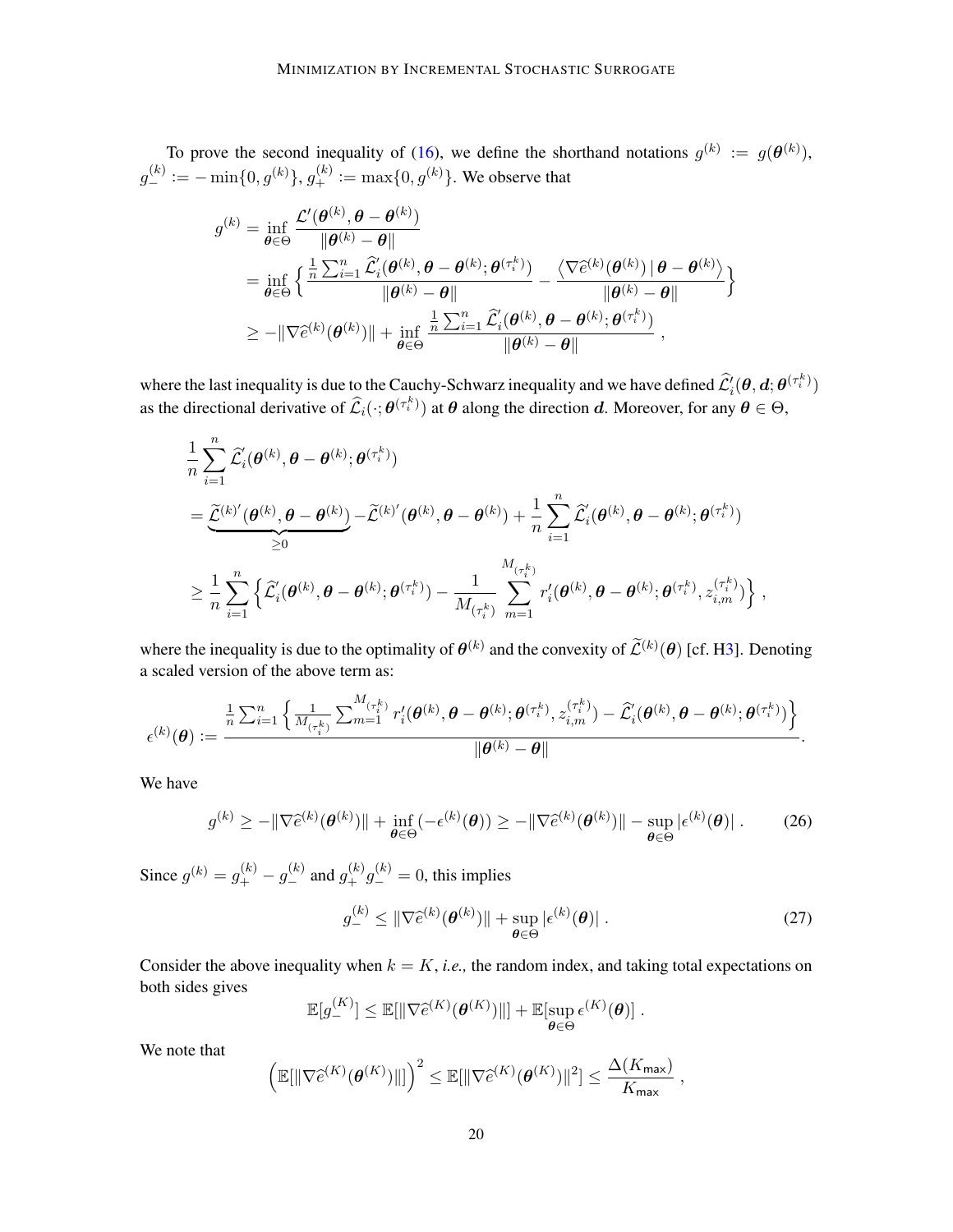where the first inequality is due to the convexity of  $(\cdot)^2$  and the Jensen's inequality, and

$$
\mathbb{E}[\sup_{\theta \in \Theta} \epsilon^{(K)}(\theta)] = \frac{1}{K_{\max}} \sum_{k=0}^{K_{\max}} \mathbb{E}[\sup_{\theta \in \Theta} \epsilon^{(k)}(\theta)] \stackrel{(a)}{\leq} \frac{C_{\text{gr}}}{K_{\max}} \sum_{k=0}^{K_{\max}-1} \mathbb{E} \Big[ \frac{1}{n} \sum_{i=1}^{n} M_{(\tau_i^k)}^{-1/2} \Big]
$$
  

$$
\stackrel{(b)}{\leq} \frac{C_{\text{gr}}}{K_{\max}} \sum_{k=0}^{K_{\max}-1} M_{(k)}^{-1/2} ,
$$

where (a) is due to  $H_4$  and (b) is due to  $(25)$ . This implies

$$
\mathbb{E}[g_-^{(K)}] \leq \sqrt{\frac{\Delta_{(K_{\max})}}{K_{\max}}} + \frac{C_{\rm gr}}{K_{\max}} \sum_{k=0}^{K_{\max}-1} M_{(k)}^{-1/2} \;,
$$

and concludes the proof of the theorem.

#### A.2. Proof of Theorem [2](#page-8-2)

**Theorem** *Under [H1-](#page-2-1)[H4.](#page-6-1)* In addition, assume that  ${M_{(k)}}_{k\geq0}$  is a non-decreasing sequence of integers which satisfies  $\sum_{k=0}^{\infty} M_{(k)}^{-1/2} < \infty$ . Then:

- *1. the negative part of the stationarity measure converges a.s. to zero, i.e.,*  $\lim_{k\to\infty} g_-(\boldsymbol{\theta}^{(k)}) \stackrel{a.s.}{=} 0$ .
- 2. the objective value  $\mathcal{L}(\theta^{(k)})$  converges a.s. to a finite number  $\underline{\mathcal{L}}$ , i.e.,  $\lim_{k\to\infty}\mathcal{L}(\theta^{(k)})\stackrel{a.s.}{=}\underline{\mathcal{L}}$ .

Proof We apply the following auxiliary lemma which proof can be found in Appendix [A.3](#page-22-0) for the readability of the current proof:

**Lemma 1** Let  $(V_k)_{k\geq 0}$  be a non negative sequence of random variables such that  $\mathbb{E}[V_0]<\infty$ . Let  $(X_k)_{k\geq 0}$  a non negative sequence of random variables and  $(E_k)_{k\geq 0}$  be a sequence of random *variables such that*  $\sum_{k=0}^{\infty} \mathbb{E}[|E_k|] < \infty$ . If for any  $k \geq 1$ :

<span id="page-20-0"></span>
$$
V_k \le V_{k-1} - X_{k-1} + E_{k-1} \tag{28}
$$

*then:*

- *(i) for all*  $k \geq 0$ ,  $\mathbb{E}[V_k] < \infty$  *and the sequence*  $(V_k)_{k \geq 0}$  *converges a.s. to a finite limit*  $V_{\infty}$ *.*
- *(ii) the sequence*  $(\mathbb{E}[V_k])_{k \geq 0}$  *converges and*  $\lim_{k \to \infty} \mathbb{E}[V_k] = \mathbb{E}[V_{\infty}]$ *.*
- (iii) the series  $\sum_{k=0}^{\infty} X_k$  converges almost surely and  $\sum_{k=0}^{\infty} \mathbb{E}[X_k] < \infty$ .

We proceed from [\(20\)](#page-17-0) by re-arranging terms and observing that

<span id="page-20-1"></span>
$$
\begin{aligned} \widehat{\mathcal{L}}^{(k+1)} (\boldsymbol{\theta}^{(k+1)}) & \leq \widehat{\mathcal{L}}^{(k)} (\boldsymbol{\theta}^{(k)}) - \tfrac{1}{n} \big( \widehat{\mathcal{L}}_{i_k} (\boldsymbol{\theta}^{(k)} ; \boldsymbol{\theta}^{(\tau_{i_k}^k)}) - \widehat{\mathcal{L}}_{i_k} (\boldsymbol{\theta}^{(k)} ; \boldsymbol{\theta}^{(k)}) \big) \\ & \quad - \big( \widetilde{\mathcal{L}}^{(k+1)} (\boldsymbol{\theta}^{(k+1)}) - \widehat{\mathcal{L}}^{(k+1)} (\boldsymbol{\theta}^{(k+1)}) \big) + \big( \widetilde{\mathcal{L}}^{(k)} (\boldsymbol{\theta}^{(k)}) - \widehat{\mathcal{L}}^{(k)} (\boldsymbol{\theta}^{(k)}) \big) \\ & \quad + \tfrac{1}{n} \big( \widetilde{\mathcal{L}}_{i_k} (\boldsymbol{\theta}^{(k)} ; \boldsymbol{\theta}^{(k)}, \{z_{i_k,m}^{(k)}\}_{m=1}^{M_{(k)}}) - \widehat{\mathcal{L}}_{i_k} (\boldsymbol{\theta}^{(k)} ; \boldsymbol{\theta}^{(k)}) \big) \\ & \quad + \tfrac{1}{n} \big( \widehat{\mathcal{L}}_{i_k} (\boldsymbol{\theta}^{(k)} ; \boldsymbol{\theta}^{(\tau_{i_k}^k)}) - \widetilde{\mathcal{L}}_{i_k} (\boldsymbol{\theta}^{(k)} ; \boldsymbol{\theta}^{(\tau_{i_k}^k)}, \{z_{i_k,m}^{(\tau_{i_k}^k)}\}_{m=1}^{M_{(\tau_{i_k}^k)}}) \big) \end{aligned}.
$$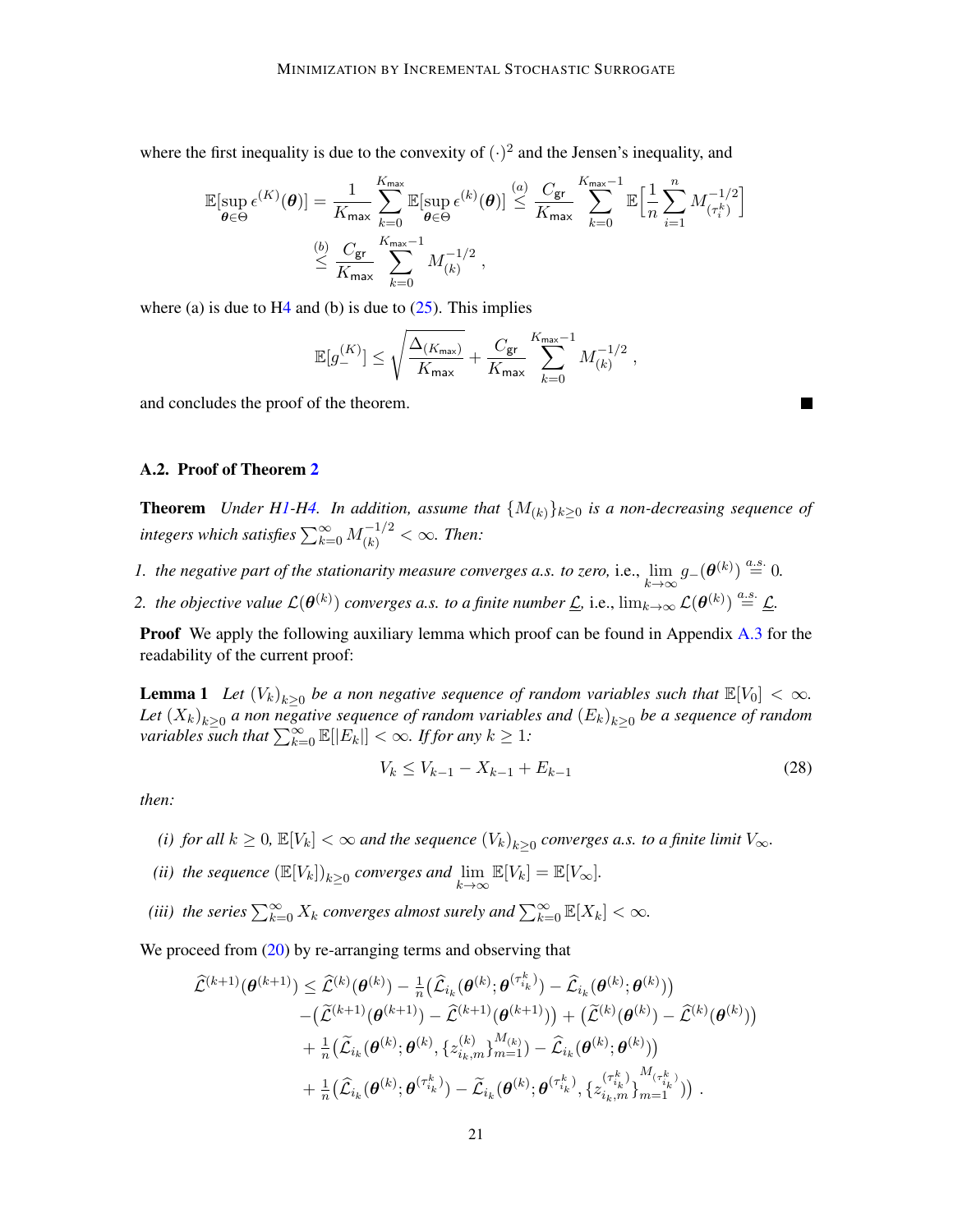Our idea is to apply Lemma [1.](#page-20-0) Under [H1,](#page-2-1) the finite sum of surrogate functions  $\hat{\mathcal{L}}^{(k)}(\theta)$ , defined in [\(15\)](#page-7-2), is lower bounded by a constant  $c_k > -\infty$  for any  $\theta$ . To this end, we observe that

$$
V_k := \widehat{\mathcal{L}}^{(k)}(\boldsymbol{\theta}^{(k)}) - \inf_{k \ge 0} c_k \ge 0
$$
\n(29)

is a non-negative random variable.

Secondly, under [H1,](#page-2-1) the following random variable is non-negative

<span id="page-21-0"></span>
$$
X_k := \frac{1}{n} \big( \widehat{\mathcal{L}}_{i_k}(\boldsymbol{\theta}^{(\tau_{i_k}^k)}; \boldsymbol{\theta}^{(k)}) - \widehat{\mathcal{L}}_{i_k}(\boldsymbol{\theta}^{(k)}; \boldsymbol{\theta}^{(k)}) \big) \ge 0.
$$
 (30)

<span id="page-21-1"></span>Thirdly, we define

$$
E_k = -(\widetilde{\mathcal{L}}^{(k+1)}(\theta^{(k+1)}) - \widehat{\mathcal{L}}^{(k+1)}(\theta^{(k+1)})) + (\widetilde{\mathcal{L}}^{(k)}(\theta^{(k)}) - \widehat{\mathcal{L}}^{(k)}(\theta^{(k)})) + \frac{1}{n}(\widetilde{\mathcal{L}}_{i_k}(\theta^{(k)};\theta^{(k)},\{z_{i_k,m}^{(k)}\}_{m=1}^{M_{(k)}}) - \widehat{\mathcal{L}}_{i_k}(\theta^{(k)};\theta^{(k)})) + \frac{1}{n}(\widehat{\mathcal{L}}_{i_k}(\theta^{(k)};\theta^{(\tau_{i_k}^k)}) - \widetilde{\mathcal{L}}_{i_k}(\theta^{(k)};\theta^{(\tau_{i_k}^k)},\{z_{i_k,m}^{(\tau_{i_k}^k)}\}_{m=1}^{M_{(\tau_{i_k}^k)}})) .
$$
\n(31)

Note that from the definitions [\(29\)](#page-20-1), [\(30\)](#page-21-0), [\(31\)](#page-21-1), we have  $V_{k+1} \leq V_k - X_k + E_k$  for any  $k \geq 1$ .

Under [H4,](#page-6-1) we observe that

<span id="page-21-2"></span>
$$
\mathbb{E}\left[|\widetilde{\mathcal{L}}_{i_{k}}(\boldsymbol{\theta}^{(k)};\boldsymbol{\theta}^{(k)},\{z_{i_{k},m}^{(k)}\}_{m=1}^{M_{(k)}})-\widehat{\mathcal{L}}_{i_{k}}(\boldsymbol{\theta}^{(k)};\boldsymbol{\theta}^{(k)})|\right] \leq C_{\mathsf{r}}M_{(k)}^{-1/2}
$$
\n
$$
\mathbb{E}\left[\left|\widehat{\mathcal{L}}_{i_{k}}(\boldsymbol{\theta}^{(k)};\boldsymbol{\theta}^{(\tau_{i_{k}}^{k})})-\widetilde{\mathcal{L}}_{i_{k}}(\boldsymbol{\theta}^{(k)};\boldsymbol{\theta}^{(\tau_{i_{k}}^{k})},\{z_{i_{k},m}^{(\tau_{i_{k}}^{k}}\}_{m=1}^{M_{(\tau_{i_{k}}^{k})}})\right|\right] \leq C_{\mathsf{r}}\mathbb{E}\left[M_{(\tau_{i_{k}}^{k})}^{-1/2}\right]
$$
\n
$$
\mathbb{E}\left[|\widetilde{\mathcal{L}}^{(k)}(\boldsymbol{\theta}^{(k)})-\widehat{\mathcal{L}}^{(k)}(\boldsymbol{\theta}^{(k)})|\right] \leq \frac{1}{n}\sum_{i=1}^{n}C_{\mathsf{r}}\mathbb{E}\left[M_{(\tau_{i}^{k})}^{-1/2}\right]
$$

Therefore,

$$
\mathbb{E}[|E_k|] \leq \frac{C_r}{n} \Big( M_{(k)}^{-1/2} + \mathbb{E} \Big[ M_{(\tau_{i_k}^k)}^{-1/2} + \sum_{i=1}^n \big\{ M_{(\tau_i^k)}^{-1/2} + M_{(\tau_i^{k+1})}^{-1/2} \big\} \Big] \Big) .
$$

Using [\(25\)](#page-18-1) and the assumption on the sequence  $\{M_{(k)}\}_{k\geq 0}$ , we obtain that

$$
\sum_{k=0}^{\infty} \mathbb{E}\left[|E_k|\right] < \frac{C_{\mathbf{r}}}{n} (2+2n) \sum_{k=0}^{\infty} M_{(k)}^{-1/2} < \infty.
$$

Therefore, the conclusions in Lemma [1](#page-20-0) hold. Precisely, we have  $\sum_{k=0}^{\infty} X_k < \infty$  and  $\sum_{k=0}^{\infty} \mathbb{E}[X_k] <$ ∞ almost surely. Note that this implies

$$
\infty > \sum_{k=0}^{\infty} \mathbb{E}[X_k] = \frac{1}{n} \sum_{k=0}^{\infty} \mathbb{E}[\widehat{\mathcal{L}}_{i_k}(\boldsymbol{\theta}^{(k)};\boldsymbol{\theta}^{(\tau_{i_k}^k)}) - \widehat{\mathcal{L}}_{i_k}(\boldsymbol{\theta}^{(k)};\boldsymbol{\theta}^{(k)})]
$$
  
= 
$$
\frac{1}{n} \sum_{k=0}^{\infty} \mathbb{E}[\widehat{\mathcal{L}}^{(k)}(\boldsymbol{\theta}^{(k)}) - \mathcal{L}(\boldsymbol{\theta}^{(k)})] = \frac{1}{n} \sum_{k=0}^{\infty} \mathbb{E}[\widehat{e}^{(k)}(\boldsymbol{\theta}^{(k)})].
$$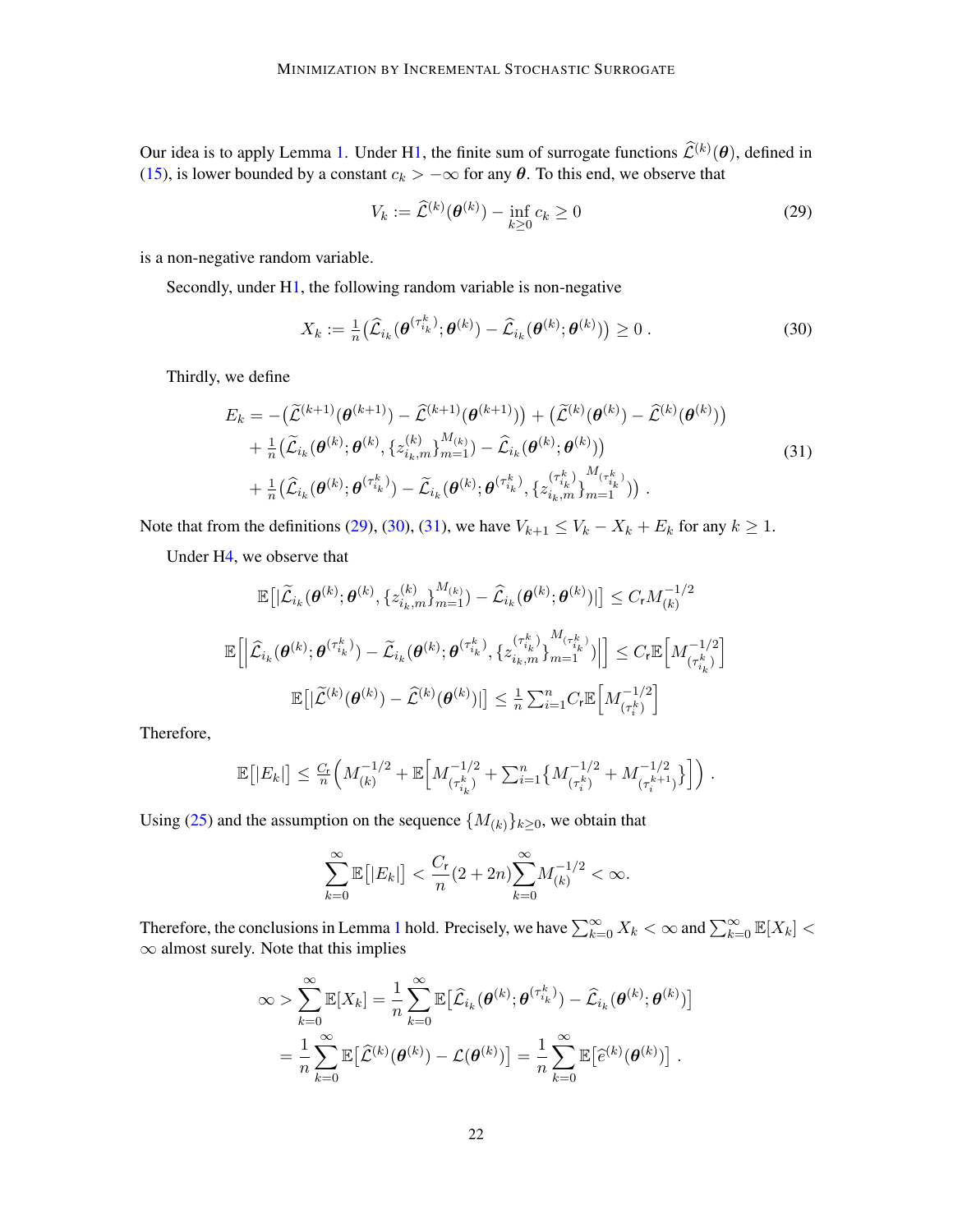Since  $\hat{e}^{(k)}(\theta^{(k)}) \geq 0$ , the above implies

$$
\lim_{k \to \infty} \hat{e}^{(k)}(\boldsymbol{\theta}^{(k)}) = 0 \quad \text{a.s.}
$$
\n(32)

and subsequently applying [\(19\)](#page-16-1), we have  $\lim_{k\to\infty} ||\hat{e}^{(k)}(\theta^{(k)})|| = 0$  almost surely. Finally, it follows from (10) and (27) that from  $(19)$  and  $(27)$  that

$$
\lim_{k \to \infty} g_-^{(k)} \le \lim_{k \to \infty} \sqrt{2L} \sqrt{\hat{e}^{(k)}(\boldsymbol{\theta}^{(k)})} + \lim_{k \to \infty} \sup_{\boldsymbol{\theta} \in \Theta} |\epsilon^{(k)}(\boldsymbol{\theta})| = 0 ,
$$
\n(33)

where the last equality holds almost surely due to the fact that  $\sum_{k=0}^{\infty} \mathbb{E}[\sup_{\theta \in \Theta} |\epsilon^{(k)}(\theta)|] < \infty$ . This concludes the asymptotic convergence of the MISSO method.

Finally, we prove that  $\mathcal{L}(\bm{\theta}^{(k)})$  converges almost surely. As a consequence of Lemma [1,](#page-20-0) it is clear that  $\{V_k\}_{k\geq 0}$  converges almost surely and so is  $\{\widehat{\mathcal{L}}^{(k)}(\theta^{(k)})\}_{k\geq 0}$ , *i.e.*, we have  $\lim_{k\to\infty}\widehat{\mathcal{L}}^{(k)}(\theta^{(k)})=$  $\mathcal{L}$ . Applying [\(32\)](#page-21-2) implies that

$$
\underline{\mathcal{L}} = \lim_{k \to \infty} \widehat{\mathcal{L}}^{(k)}(\boldsymbol{\theta}^{(k)}) = \lim_{k \to \infty} \mathcal{L}(\boldsymbol{\theta}^{(k)}) \quad \text{a.s.}
$$

This shows that  $\mathcal{L}(\boldsymbol{\theta}^{(k)})$  converges almost surely to  $\underline{\mathcal{L}}$ .

#### <span id="page-22-0"></span>A.3. Proof of Lemma [1](#page-20-0)

**Lemma** Let  $(V_k)_{k\geq 0}$  be a non negative sequence of random variables such that  $\mathbb{E}[V_0] < \infty$ . Let  $(X_k)_{k\geq 0}$  a non negative sequence of random variables and  $(E_k)_{k\geq 0}$  be a sequence of random *variables such that*  $\sum_{k=0}^{\infty} \mathbb{E}[|E_k|] < \infty$ . *If for any*  $k \geq 1$ :

$$
V_k \le V_{k-1} - X_{k-1} + E_{k-1}
$$

*then:*

- *(i) for all*  $k \geq 0$ ,  $\mathbb{E}[V_k] < \infty$  *and the sequence*  $(V_k)_{k \geq 0}$  *converges a.s. to a finite limit*  $V_{\infty}$ *.*
- *(ii) the sequence*  $(\mathbb{E}[V_k])_{k \geq 0}$  *converges and*  $\lim_{k \to \infty} \mathbb{E}[V_k] = \mathbb{E}[V_{\infty}]$ *.*
- (iii) the series  $\sum_{k=0}^{\infty} X_k$  converges almost surely and  $\sum_{k=0}^{\infty} \mathbb{E}[X_k] < \infty$ .

**Proof** We first show that for all  $k \geq 0$ ,  $\mathbb{E}[V_k] < \infty$ . Note indeed that:

$$
0 \le V_k \le V_0 - \sum_{j=1}^k X_j + \sum_{j=1}^k E_j \le V_0 + \sum_{j=1}^k E_j,
$$
\n(34)

showing that  $\mathbb{E}[V_k] \leq \mathbb{E}[V_0] + \mathbb{E}\left[\sum_{j=1}^k E_j\right] < \infty.$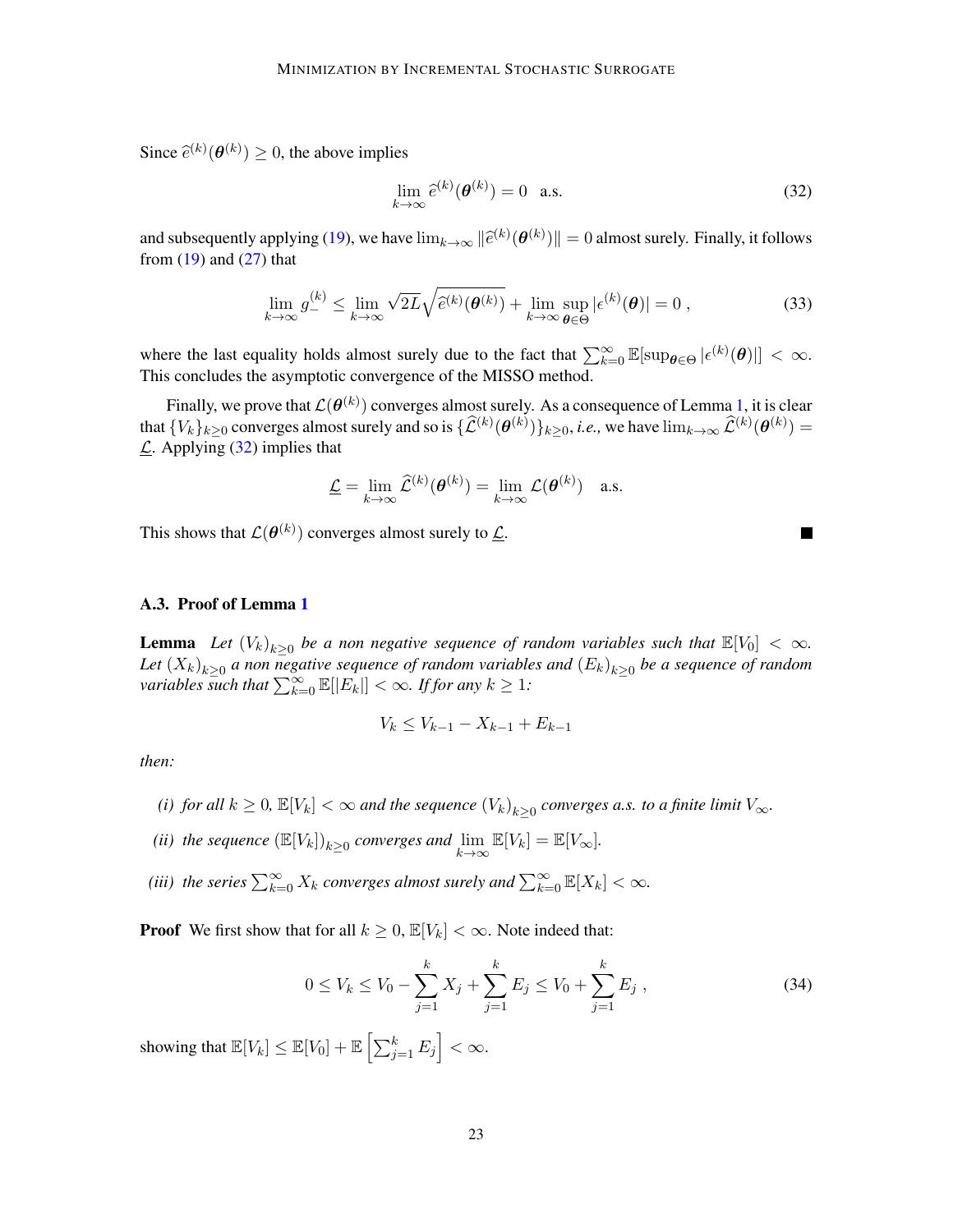Since  $0 \le X_k \le V_{k-1} - V_k + E_k$  we also obtain for all  $k \ge 0$ ,  $\mathbb{E}[X_k] < \infty$ . Moreover, since  $\mathbb{E}\left[\sum_{j=1}^{\infty}|E_j|\right]<\infty$ , the series  $\sum_{j=1}^{\infty}E_j$  converges a.s. We may therefore define:

$$
W_k = V_k + \sum_{j=k+1}^{\infty} E_j
$$
\n(35)

Note that  $\mathbb{E}[|W_k|] \leq \mathbb{E}[V_k] + \mathbb{E}\left[\sum_{j=k+1}^{\infty} |E_j|\right] < \infty.$  For all  $k \geq 1$ , we get:

$$
W_k \le V_{k-1} - X_k + \sum_{j=k}^{\infty} E_j \le W_{k-1} - X_k \le W_{k-1}
$$
  

$$
\mathbb{E}[W_k] \le \mathbb{E}[W_{k-1}] - \mathbb{E}[X_k].
$$
 (36)

<span id="page-23-0"></span>Hence the sequences  $(W_k)_{k\geq 0}$  and  $(\mathbb{E}[W_k])_{k\geq 0}$  are non increasing. Since for all  $k \geq 0$ ,  $W_k \geq 0$  $-\sum_{j=1}^{\infty} |E_j| > -\infty$  and  $\mathbb{E}[W_k] \geq -\sum_{j=1}^{\infty} \mathbb{E}[|E_j|] > -\infty$ , the (random) sequence  $(W_k)_{k\geq 0}$ converges a.s. to a limit  $W_{\infty}$  and the (deterministic) sequence  $(\mathbb{E}[W_k])_{k\geq 0}$  converges to a limit  $w_{\infty}$ . Since  $|W_k| \le V_0 + \sum_{j=1}^{\infty} |E_j|$ , the Fatou lemma implies that:

$$
\mathbb{E}[\liminf_{k \to \infty} |W_k|] = \mathbb{E}[|W_\infty|] \le \liminf_{k \to \infty} \mathbb{E}[|W_k|] \le \mathbb{E}[V_0] + \sum_{j=1}^{\infty} \mathbb{E}[|E_j|] < \infty \,, \tag{37}
$$

showing that the random variable  $W_{\infty}$  is integrable.

In the sequel, set  $U_k \triangleq W_0 - W_k$ . By construction we have for all  $k \geq 0$ ,  $U_k \geq 0$ ,  $U_k \leq U_{k+1}$ and  $\mathbb{E}[U_k] \leq \mathbb{E}[|W_0|] + \mathbb{E}[|W_k|] < \infty$  and by the monotone convergence theorem, we get:

$$
\lim_{k \to \infty} \mathbb{E}[U_k] = \mathbb{E}[\lim_{k \to \infty} U_k]. \tag{38}
$$

Finally, we have:

$$
\lim_{k \to \infty} \mathbb{E}[U_k] = \mathbb{E}[W_0] - w_{\infty} \quad \text{and} \quad \mathbb{E}[\lim_{k \to \infty} U_k] = \mathbb{E}[W_0] - \mathbb{E}[W_{\infty}]. \tag{39}
$$

showing that  $\mathbb{E}[W_\infty] = w_\infty$  and concluding the proof of (ii). Moreover, using [\(36\)](#page-23-0) we have that  $W_k \leq W_{k-1} - X_k$  which yields:

$$
\sum_{j=1}^{\infty} X_j \le W_0 - W_{\infty} < \infty \,,
$$
\n
$$
\sum_{j=1}^{\infty} \mathbb{E}[X_j] \le \mathbb{E}[W_0] - w_{\infty} < \infty \,,
$$
\n
$$
(40)
$$

**In the Second** 

and concludes the proof of the lemma.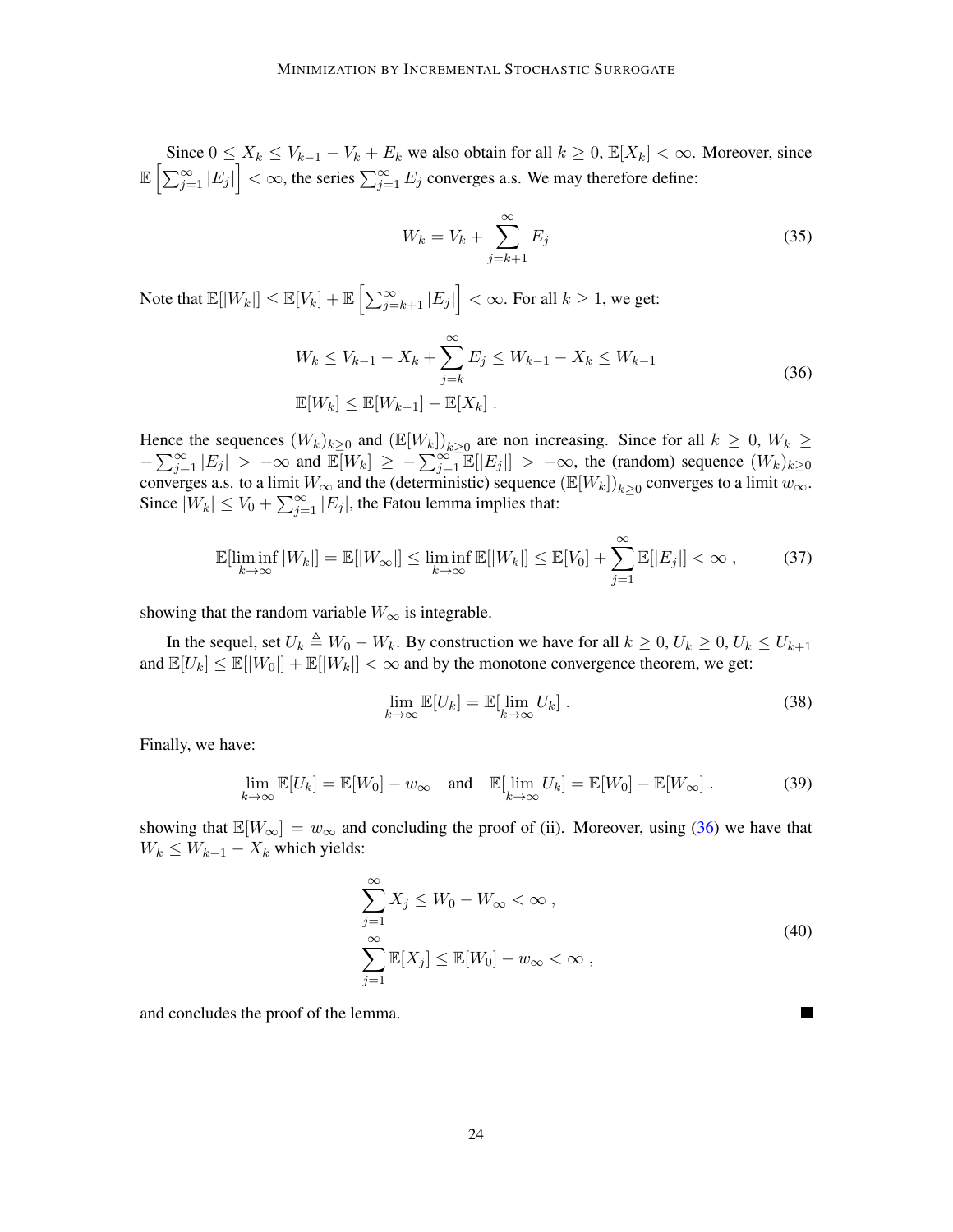# <span id="page-24-1"></span>Appendix B. Practical Details for the Binary Logistic Regression on the Traumabase

#### <span id="page-24-0"></span>B.1. Traumabase dataset quantitative variables

The list of the 16 quantitative variables we use in our experiments are as follows — *age, weight, height, BMI (Body Mass Index), the Glasgow Coma Scale, the Glasgow Coma Scale motor component, the minimum systolic blood pressure, the minimum diastolic blood pressure, the maximum number of heart rate (or pulse) per unit time (usually a minute), the systolic blood pressure at arrival of ambulance, the diastolic blood pressure at arrival of ambulance, the heart rate at arrival of ambulance, the capillary Hemoglobin concentration, the oxygen saturation, the fluid expansion colloids, the fluid expansion cristalloids, the pulse pressure for the minimum value of diastolic and systolic blood pressure, the pulse pressure at arrival of ambulance.*

#### B.2. Metropolis-Hastings algorithm

During the simulation step of the MISSO method, the sampling from the target distribution  $\pi(z_{i,\text{mis}}; \theta) :=$  $p(z_{i,\text{mis}}|z_{i,\text{obs}}, y_i; \theta)$  is performed using a Metropolis-Hastings (MH) algorithm [\(Meyn and Tweedie,](#page-14-14) [2012\)](#page-14-14) with proposal distribution  $q(z_{i,\text{mis}}; \delta) := p(z_{i,\text{mis}}|z_{i,\text{obs}}; \delta)$  where  $\theta = (\beta, \Omega)$  and  $\delta = (\xi, \Sigma)$ . The parameters of the Gaussian conditional distribution of  $z_{i,\text{mis}}|z_{i,\text{obs}}|$  read:

$$
\xi = \beta_{miss} + \Omega_{mis,obs} \Omega_{obs,obs}^{-1} (z_{i,obs} - \beta_{obs}),
$$
  
\n
$$
\Sigma = \Omega_{mis,mis} + \Omega_{mis,obs} \Omega_{obs,obs}^{-1} \Omega_{obs,mis} ,
$$

<span id="page-24-3"></span>where we have used the Schur Complement of  $\Omega_{obs,obs}$  in  $\Omega$  and noted  $\beta_{mis}$  (resp.  $\beta_{obs}$ ) the missing (resp. observed) elements of  $\beta$ . The MH algorithm is summarized in Algorithm [3.](#page-24-2)

<span id="page-24-2"></span>Algorithm 3 MH aglorithm

```
1: Input: initialization z_{i,\text{mis},0} \sim q(z_{i,\text{mis}}; \delta)2: for m = 1, \cdots, M do
 3: Sample z_{i,\text{mis},m} \sim q(z_{i,\text{mis}}; \delta)4: Sample u \sim \mathcal{U}(\llbracket 0, 1 \rrbracket)<br>5: Calculate the ratio r =5: Calculate the ratio r = \frac{\pi(z_{i,\text{mis}},m,\theta)/q(z_{i,\text{mis}},m,\delta)}{\pi(z_{i,\text{mis}},\theta)/q(z_{i,\text{mis}},m,\delta)}\pi(z_{i,\text{mis},m-1}; \boldsymbol{\theta})/q(z_{i,\text{mis},m-1}); \boldsymbol{\delta})6: if u < r then
 7: Accept z_{i,\text{mis.}m}8: else
 9: z_{i,\text{mis},m} \leftarrow z_{i,\text{mis},m-1}10: end if
11: end for
12: Output: z_{i,\text{mis},M}
```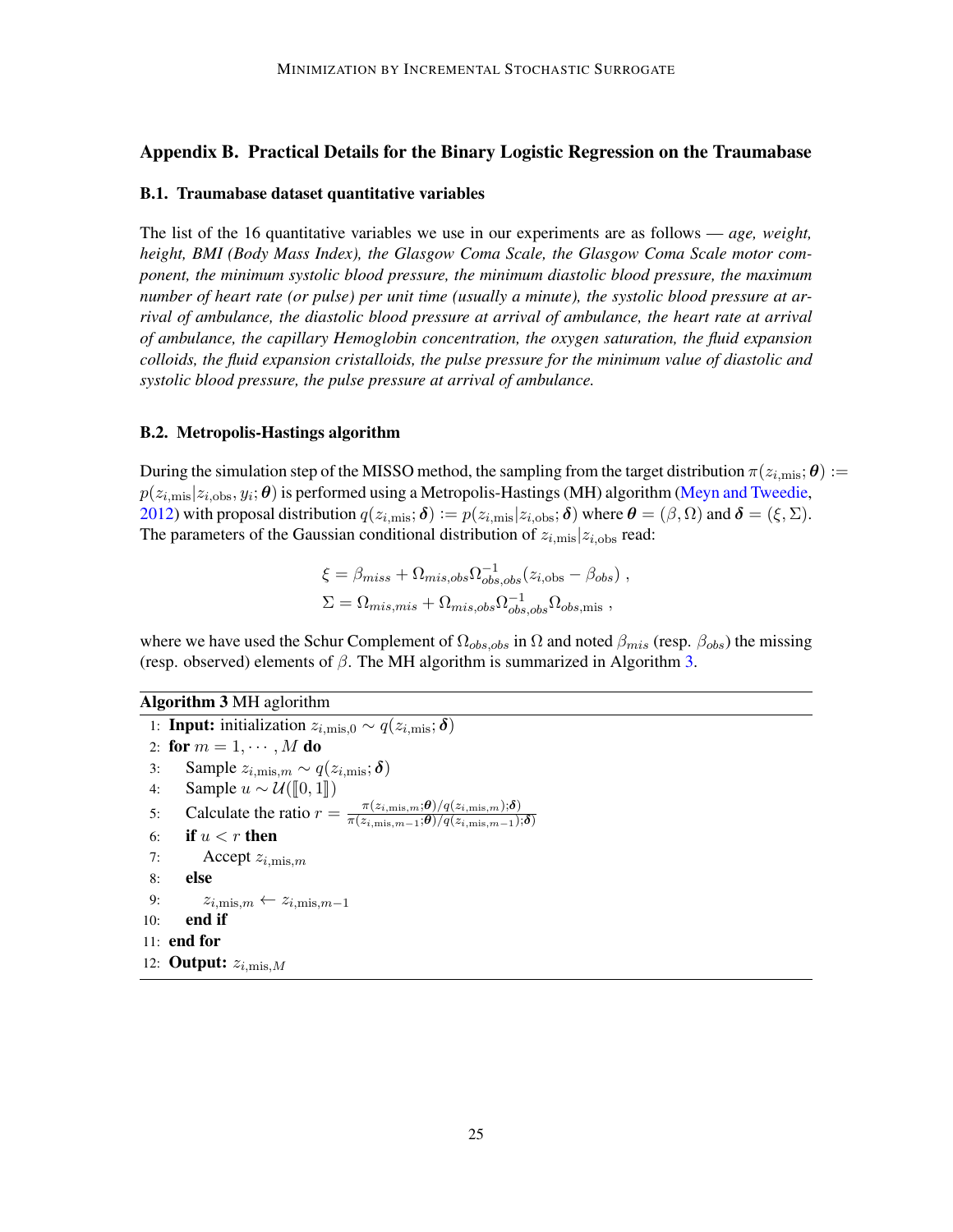#### <span id="page-25-0"></span>B.3. MISSO Update

Choice of surrogate function for MISO: We recall the MISO deterministic surrogate defined in [\(7\)](#page-4-3):

$$
\widehat{\mathcal{L}}_i(\boldsymbol{\theta};\overline{\boldsymbol{\theta}})=\int_{\text{\sf Z}}\log\big(p_i(z_{i,\text{mis}},\overline{\boldsymbol{\theta}})/f_i(z_{i,\text{mis}},\boldsymbol{\theta})\big)\,p_i(z_{i,\text{mis}},\overline{\boldsymbol{\theta}})\mu_i(\mathrm{d}z_i)\;.
$$

where  $\theta = (\delta, \beta, \Omega)$  and  $\overline{\theta} = (\overline{\delta}, \overline{\beta}, \overline{\Omega})$ . We adapt it to our missing covariates problem and decompose the surrogate function defined above into an observed and a missing part.

Surrogate function decomposition We adapt it to our missing covariates problem and decompose the term depending on  $\theta$ , while  $\theta$  is fixed, in two following parts leading to

$$
\hat{\mathcal{L}}_{i}(\theta; \overline{\theta})
$$
\n
$$
= -\int_{Z} \log f_{i}(z_{i,\text{mis}}, z_{i,\text{obs}}, \theta) p_{i}(z_{i,\text{mis}}, \overline{\theta}) \mu_{i}(\text{d}z_{i,\text{mis}})
$$
\n
$$
= -\int_{Z} \log [p_{i}(y_{i}|z_{i,\text{mis}}, z_{i,\text{obs}}, \delta) p_{i}(z_{i,\text{mis}}, \beta, \Omega)] p_{i}(z_{i}, \overline{\theta}) \mu_{i}(\text{d}z_{i,\text{mis}})
$$
\n
$$
= -\int_{Z} \log p_{i}(y_{i}|z_{i,\text{mis}}, z_{i,\text{obs}}, \delta) p_{i}(z_{i}, \overline{\theta}) \mu_{i}(\text{d}z_{i,\text{mis}}) - \int_{Z} \log p_{i}(z_{i,\text{mis}}, \beta, \Omega) p_{i}(z_{i}, \overline{\theta}) \mu_{i}(\text{d}z_{i,\text{mis}}).
$$
\n
$$
= \hat{\mathcal{L}}_{i}^{(1)}(\delta, \overline{\theta})
$$
\n
$$
= \hat{\mathcal{L}}_{i}^{(2)}(\beta, \Omega, \overline{\theta})
$$
\n(41)

The mean  $\beta$  and the covariance  $\Omega$  of the latent structure can be estimated minimizing the sum of MISSO surrogates  $\tilde{\mathcal{L}}_i^{(2)}$  $\hat{g}^{(2)}_i(\beta, \Omega, \overline{\theta}, \{z_m\}_{m=1}^M)$ , defined as MC approximation of  $\hat{\mathcal{L}}_i^{(2)}$  $\mathcal{C}_i^{(2)}(\beta,\Omega,\boldsymbol{\theta}),$  for all  $i \in \llbracket n \rrbracket$ , in closed-form expression.

We thus keep the surrogate  $\hat{\mathcal{L}}_i^{(2)}$  $\binom{1}{i}(\beta,\Omega,\boldsymbol{\theta})$  as it is, and consider the following quadratic approximation of  $\hat{\mathcal{L}}_i^{(1)}$  $i^{(1)}(\delta, \theta)$  to estimate the vector of logistic parameters  $\delta$ :

<span id="page-25-1"></span>
$$
\hat{\mathcal{L}}_{i}^{(1)}(\bar{\delta}, \overline{\theta}) - \int_{\mathsf{Z}} \nabla \log p_{i}(y_{i}|z_{i,\text{mis}}, z_{i,\text{obs}}, \delta)|_{\delta = \bar{\delta}} p_{i}(z_{i,\text{mis}}, \overline{\theta}) \mu_{i}(\mathrm{d}z_{i,\text{mis}})(\delta - \bar{\delta}) - (\delta - \bar{\delta})/2 \int_{\mathsf{Z}} \nabla^{2} \log p_{i}(y_{i}|z_{i,\text{mis}}, z_{i,\text{obs}}, \delta) p_{i}(z_{i,\text{mis}}, \overline{\theta}) p_{i}(z_{i,\text{mis}}, \overline{\theta}) \mu_{i}(\mathrm{d}z_{i,\text{mis}})(\delta - \bar{\delta})^{\top}.
$$

Recall that:

$$
\nabla \log p_i(y_i|z_{i,\text{mis}}, z_{i,\text{obs}}, \delta) = z_i \left( y_i - S(\delta^\top z_i) \right) ,
$$
  

$$
\nabla^2 \log p_i(y_i|z_{i,\text{mis}}, z_{i,\text{obs}}, \delta) = -z_i z_i^\top \dot{S}(\delta^\top z_i) ,
$$

where  $\dot{S}(u)$  is the derivative of  $S(u)$ . Note that  $\dot{S}(u) \le 1/4$  and since, for all  $i \in [\![n]\!]$ , the  $p \times p$  matrix  $z_i z_i^\top$  is semi-definite positive we can assume that:

L1 *For all*  $i \in [\![n]\!]$  and  $\epsilon > 0$ , there exist, for all  $z_i \in \mathsf{Z}$ , a positive definite matrix  $H_i(z_i) :=$ 1  $\frac{1}{4}(z_iz_i^{\top} + \epsilon I_d)$  such that for all  $\delta \in \mathbb{R}^p$ ,  $-z_iz_i^{\top} \dot{S}(\delta^{\top} z_i) \leq H_i(z_i)$ .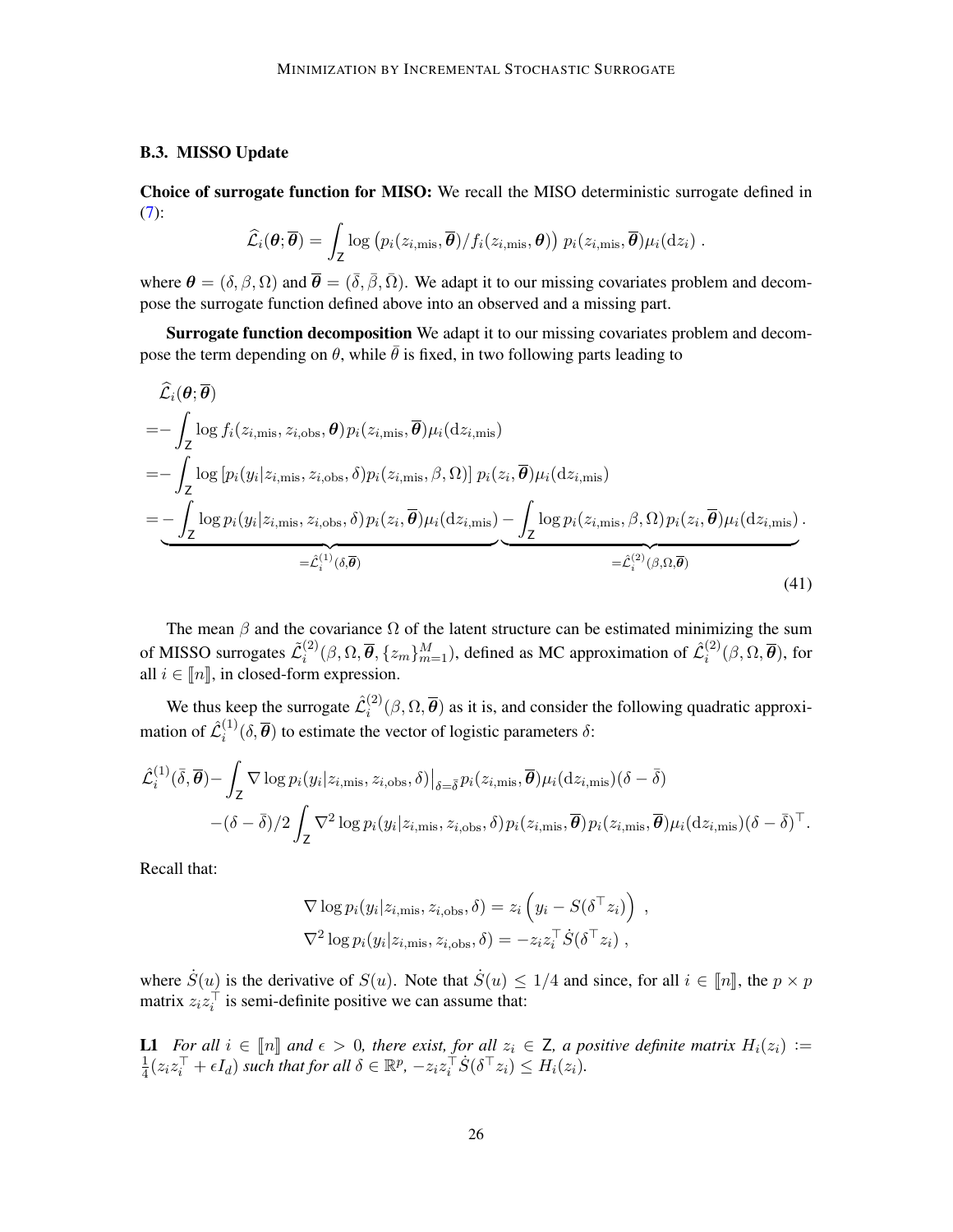Then, we use, for all  $i \in [n]$ , the following surrogate function to estimate  $\delta$ :

$$
\bar{\mathcal{L}}_i^{(1)}(\delta, \overline{\theta}) = \hat{\mathcal{L}}_i^{(1)}(\overline{\delta}, \overline{\theta}) - D_i^{\top}(\delta - \overline{\delta}) + \frac{1}{2}(\delta - \overline{\delta})H_i(\delta - \overline{\delta})^{\top}, \qquad (42)
$$

<span id="page-26-0"></span>where

$$
D_i = \int_Z \nabla \log p_i(y_i|z_{i,\text{mis}}, z_{i,\text{obs}}, \delta)|_{\delta = \bar{\delta}} p_i(z_{i,\text{mis}}, \overline{\theta}) \mu_i(\text{d}z_{i,\text{mis}}),
$$
  

$$
H_i = \int_Z H_i(z_{i,\text{mis}}) p_i(z_{i,\text{mis}}, \overline{\theta}) \mu_i(\text{d}z_{i,\text{mis}}).
$$

Finally, at iteration  $k$ , the total surrogate is:

$$
\tilde{\mathcal{L}}^{(k)}(\theta) = \frac{1}{n} \sum_{i=1}^{n} \tilde{\mathcal{L}}_{i}(\theta, \theta^{(\tau_{i}^{k})}, \{z_{i,m}\}_{m=1}^{M_{(\tau_{i}^{k})}})
$$
\n
$$
= \frac{1}{n} \sum_{i=1}^{n} \tilde{\mathcal{L}}_{i}^{(2)}(\beta, \Omega, \theta^{(\tau_{i}^{k})}, \{z_{i,m}\}_{m=1}^{M_{(\tau_{i}^{k})}}) - \frac{1}{n} \sum_{i=1}^{n} \tilde{D}_{i}^{(\tau_{i}^{k})}(\delta - \delta^{(\tau_{i}^{k})})
$$
\n
$$
+ \frac{1}{2n} \sum_{i=1}^{n} (\delta - \delta^{(\tau_{i}^{k})}) \left\{ \tilde{H}_{i}^{(\tau_{i}^{k})} \right\} (\delta - \delta^{(\tau_{i}^{k})})^{\top},
$$
\n(43)

where for all  $i \in \llbracket n \rrbracket$ 

$$
\tilde{D}_{i}^{(\tau_{i}^{k})} = \frac{1}{M_{(\tau_{i}^{k})}} \sum_{m=1}^{M_{(\tau_{i}^{k})}} z_{i,m}^{(\tau_{i}^{k})} \left(y_{i} - S(\left(\delta^{(\tau_{i}^{k})}\right)^{\top} z_{i,m}(\tau_{i}^{k}))\right) ,
$$
\n
$$
\tilde{H}_{i}^{(\tau_{i}^{k})} = \frac{1}{4M_{(\tau_{i}^{k})}} \sum_{m=1}^{M_{(\tau_{i}^{k})}} z_{i,m}^{(\tau_{i}^{k})} (z_{i,m}^{(\tau_{i}^{k})})^{\top} .
$$

Minimizing the total surrogate [\(43\)](#page-26-0) boils down to performing a quasi-Newton step. It is perhaps sensible to apply some diagonal loading which is perfectly compatible with the surrogate interpretation we just gave. The logistic parameters are estimated as follows:

$$
\pmb{\delta}^{(k)} = \arg\min_{\delta\in\Theta} \frac{1}{n}\sum_{i=1}^n \tilde{\mathcal{L}}_i^{(1)}(\delta, \theta^{(\tau_i^k)}, \{z_{i,m}\}_{m=1}^{M_{(\tau_i^k)}}),
$$

where  $\tilde{\mathcal{L}}_i^{(1)}$  $i^{(1)}(\delta, \theta^{(\tau_i^k)}, \{z_{i,m}\}_{m=1}^{M_{(\tau_i^k)}})$  is the MC approximation of the MISO surrogate defined in [\(42\)](#page-25-1) and which leads to the following quasi-Newton step:

$$
\pmb{\delta}^{(k)} = \frac{1}{n} \sum_{i=1}^n \pmb{\delta}^{(\tau_i^k)} - (\tilde{H}^{(k)})^{-1} \tilde{D}^{(k)},
$$

with  $\tilde{D}^{(k)} = \frac{1}{n}$  $\frac{1}{n}\sum_{i=1}^n \tilde{D}_i^{(\tau_i^k)}$  $i^{(\tau_i^{\kappa})}$  and  $\tilde{H}^{(k)} = \frac{1}{n}$  $\frac{1}{n}\sum_{i=1}^n \tilde{H}_i^{(\tau_i^k)}$  $\frac{1}{i}$ .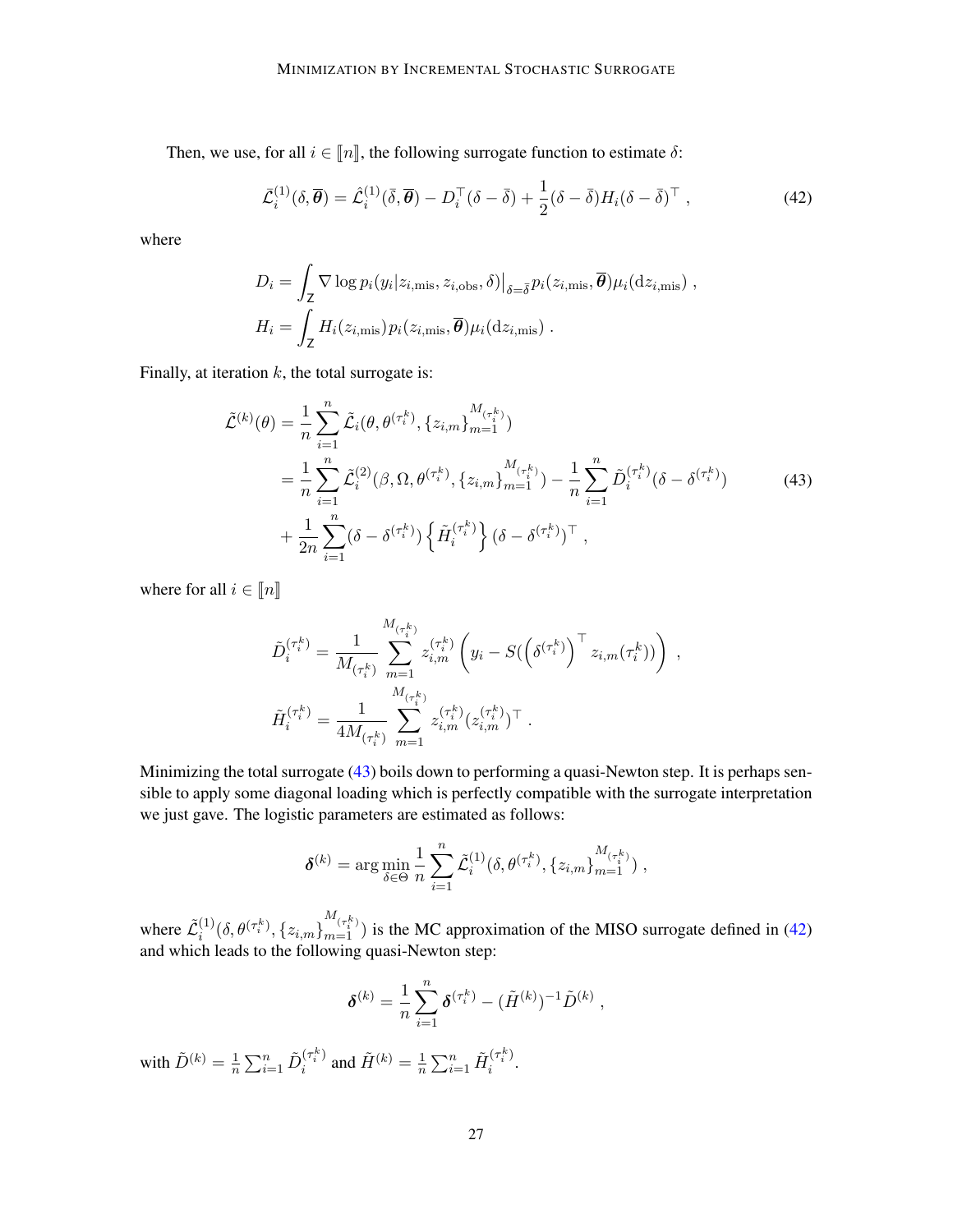**MISSO updates:** At the k-th iteration, and after the initialization, for all  $i \in \llbracket n \rrbracket$ , of the latent variables  $(z_i^{(0)}$ <sup>(0)</sup>), the MISSO algorithm consists in picking an index  $i_k$  uniformly on  $[\![n]\!]$ , completing the observations by sampling a Monte Carlo batch  $\{z_{i_k,\text{mis},m}^{(k)}\}_{m=1}^{M_{(k)}}$  of missing values from the conditional distribution  $p(z_{i_k,\text{mis}}|z_{i_k,\text{obs}}, y_{i_k}; \theta^{(k-1)})$  using an MCMC sampler and computing the estimated parameters as follows:

$$
\beta^{(k)} = \arg \min_{\beta \in \Theta} \frac{1}{n} \sum_{i=1}^{n} \tilde{\mathcal{L}}_{i}^{(2)}(\beta, \Omega^{(k)}, \theta^{(\tau_{i}^{k})}, \{z_{i,m}\}_{m=1}^{M_{(\tau_{i}^{k})}}) = \frac{1}{n} \sum_{i=1}^{n} \frac{1}{M_{(\tau_{i}^{k})}} \sum_{m=1}^{M_{(\tau_{i}^{k})}} z_{i,m}^{(k)},
$$
  
\n
$$
\Omega^{(k)} = \arg \min_{\Omega \in \Theta} \frac{1}{n} \sum_{i=1}^{n} \tilde{\mathcal{L}}_{i}^{(2)}(\beta^{(k)}, \Omega, \theta^{(\tau_{i}^{k})}, \{z_{i,m}\}_{m=1}^{M_{(\tau_{i}^{k})}}) = \frac{1}{n} \sum_{i=1}^{n} \frac{1}{M_{(\tau_{i}^{k})}} \sum_{m=1}^{M_{(\tau_{i}^{k})}} w_{i,m}^{(k)},
$$
(44)  
\n
$$
\delta^{(k)} = \frac{1}{n} \sum_{i=1}^{n} \delta^{(\tau_{i}^{k})} - (\tilde{H}^{(k)})^{-1} \tilde{D}^{(k)}.
$$

where  $z_{i,m}^{(k)}=(z_{i,\text{mis},m}^{(k)},z_{i,\text{obs}})$  is composed of a simulated and an observed part,  $\tilde{D}^{(k)}=\frac{1}{n}$  $\frac{1}{n}\sum_{i=1}^n \tilde{D}_i^{(\tau_i^k)}$  $\frac{1}{i}$ ,  $\tilde{H}^{(k)} = \frac{1}{n}$  $\frac{1}{n}\sum_{i=1}^n \tilde{H}_i^{(\tau_i^k)}$  $i^{(\tau_i^k)}$  and  $w_{i,m}^{(k)} = z_{i,m}^{(k)} (z_{i,m}^{(k)})^\top - \beta^{(k)} (\beta^{(k)})^\top$ . Besides,  $\tilde{\mathcal{L}}_i^{(1)}$  $\bar{\bm{\theta}}_i^{(1)}(\beta, \Omega, \overline{\bm{\theta}}, \{z_m\}_{m=1}^M)$ and  $\tilde{\mathcal{L}}_i^{(2)}$  $\hat{g}^{(2)}_{i}(\beta, \Omega, \overline{\theta}, \{z_m\}_{m=1}^M)$  are defined as MC approximation of  $\hat{\mathcal{L}}_i^{(1)}$  $\hat{\mathcal{L}}_i^{(1)}(\beta,\Omega,\overline{\boldsymbol{\theta}})$  and  $\hat{\mathcal{L}}_i^{(2)}$  $i^{(2)}(\beta,\Omega,\boldsymbol{\theta}),$ for all  $i \in \llbracket n \rrbracket$  as components of the surrogate function [\(41\)](#page-24-3).

#### B.4. Wall clock time

We provide Table [1,](#page-10-0) the running time for each method, plotted in Figure 1, employed to train a logistic regression with missing values on the TraumaBase dataset ( $p = 16$  influential quantitative measurements, on  $n = 6384$  patients).

<span id="page-27-0"></span>

|                                                        |  | SAEM MCEM MISSO MISSO10 MISSO50 |  |
|--------------------------------------------------------|--|---------------------------------|--|
| Logistic Regression 2033.2 1972.4 2244.8 2139.4 2005.2 |  |                                 |  |

Table 1: Logistic Regression with missing values: running time in seconds for 10 epochs.

The running times are sensibly the same since for each method the computation complexity per epoch is similar. We remark a slight delay using the MISSO method with a batch size of 1, as our code implemented in R, is not totally optimized and parallelized. Yet, when the batch size tends to 100%, we retrieve the duration of MCEM, which is consistent with the fact that MISSO with a full batch update boils down to the MCEM algorithm.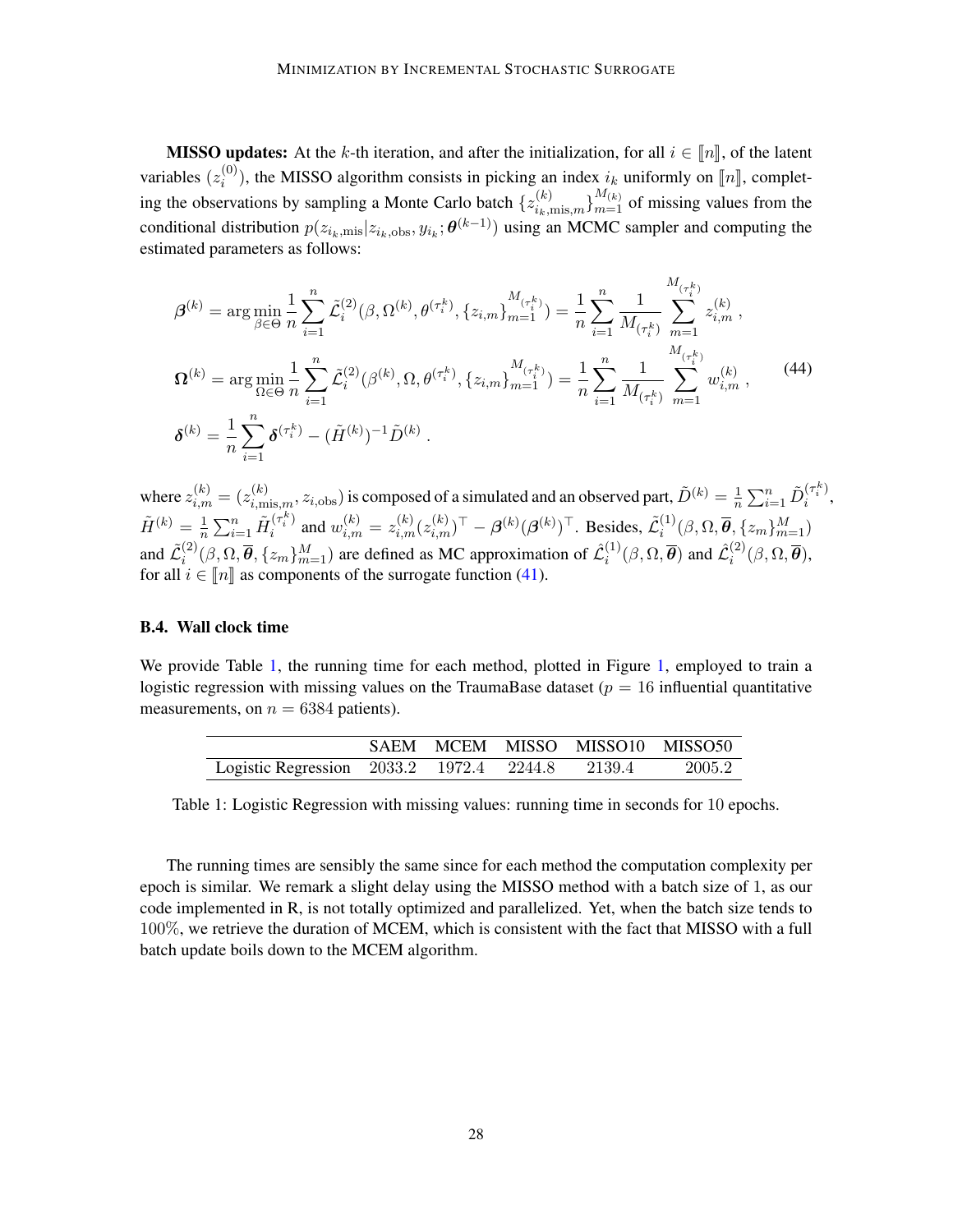# B.5. Plots against the epochs elapsed

<span id="page-28-1"></span>

We plot Figure [3,](#page-28-1) the updated parameters for the Logistic regression example against the epochs elapsed.

Figure 3: Convergence of parameters  $\delta_1$  and  $\beta_1$ , the first component of vectors  $\delta$  and  $\beta$ , for the SAEM, the MCEM and the MISSO methods. The convergence is plotted against epochs elapsed.

# <span id="page-28-0"></span>Appendix C. Practical Details for the Incremental Variational Inference

### C.1. Neural Networks Architecture

<span id="page-28-2"></span>We describe in Table [2](#page-28-2) the architecture of LeNet-5 introduced in [LeCun et al.](#page-13-10) [\(1998\)](#page-13-10) and trained on MNIST, and in Table [3](#page-29-0) the architecture of Resnet-18 trained on CIFAR-10.

| layer type                 | width | stride | padding  | input shape              | nonlinearity |
|----------------------------|-------|--------|----------|--------------------------|--------------|
| convolution $(5 \times 5)$ | 6     |        | $\Omega$ | $1 \times 32 \times 32$  | ReLU         |
| max-pooling $(2 \times 2)$ |       | 2      | $\Omega$ | $6 \times 28 \times 28$  |              |
| convolution $(5 \times 5)$ | 6     |        | 0        | $1 \times 14 \times 14$  | ReLU         |
| max-pooling $(2 \times 2)$ |       |        | $\Omega$ | $16 \times 10 \times 10$ |              |
| fully-connected            | 120   |        |          | 400                      | ReLU         |
| fully-connected            | 84    |        |          | 120                      | ReLU         |
| fully-connected            | 10    |        |          | 84                       |              |

Table 2: LeNet-5 architecture

# C.2. Algorithms updates

First, we initialize the means  $\mu_{\ell}^{(0)}$ <sup>(0)</sup> for  $\ell \in [\![d]\!]$  and variance estimates  $\sigma^{(0)}$ . At iteration k, minimizing  $\alpha$  defined as in (6) and (13) viables the following MISSO undata the sum of stochastic surrogates defined as in [\(6\)](#page-3-4) and [\(13\)](#page-5-4) yields the following MISSO update step (i) pick a function index  $i_k$  uniformly on  $[\![n]\!]$ ; step (ii) sample a Monte Carlo batch  $\{z_m^{(k)}\}_{m=1}^{M_{(k)}}$  $m=1$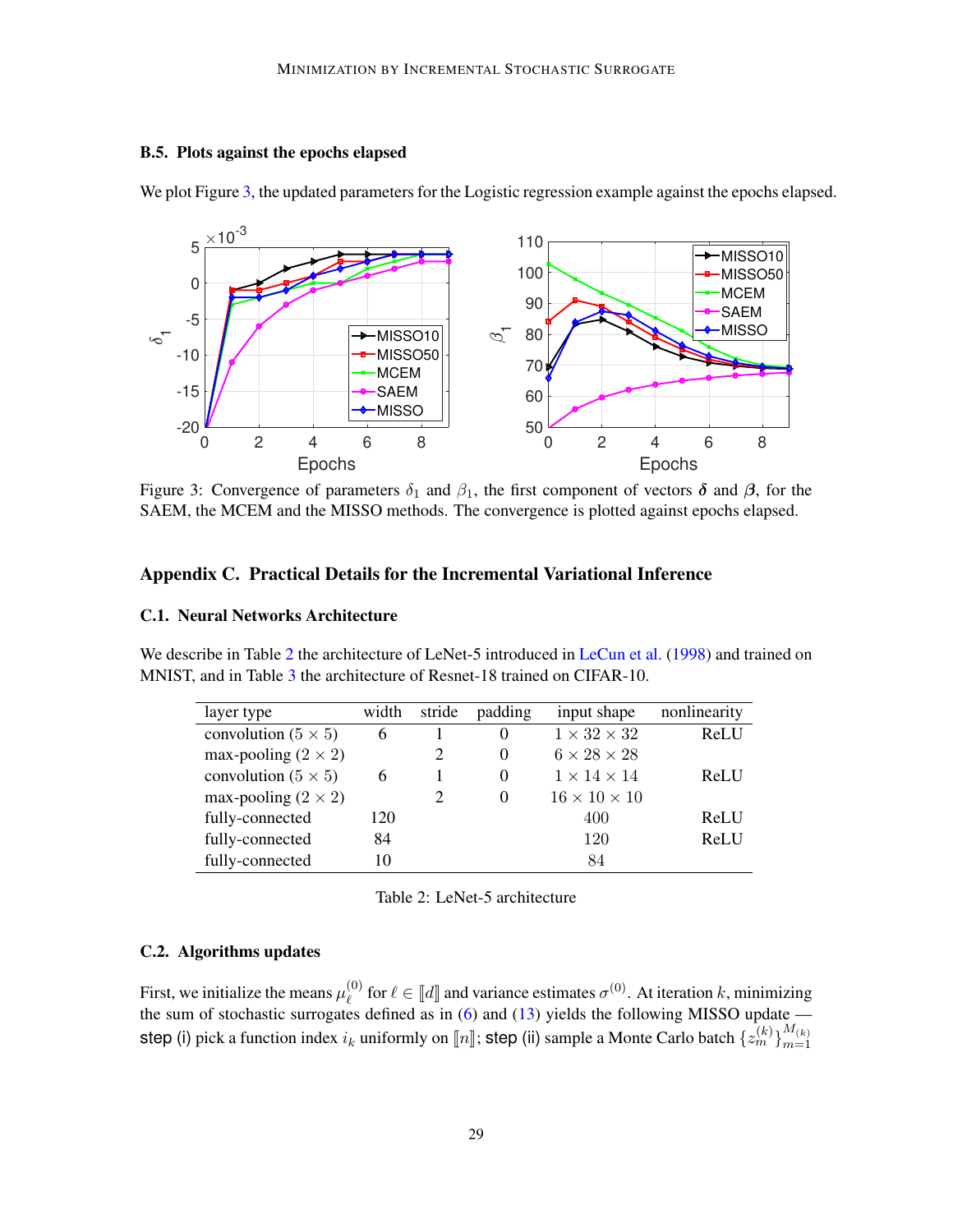<span id="page-29-0"></span>

| layer type      | <b>Output Size</b>         | ResNet-18                                                                                       | nonlinearity |
|-----------------|----------------------------|-------------------------------------------------------------------------------------------------|--------------|
| conv1           | $112 \times 112 \times 64$ | $7 \times 7, 64$ , stride 2                                                                     | ReLU         |
| conv2x          | $56 \times 56 \times 64$   | $\begin{pmatrix} 3 \times 3, 64 \ 3 \times 3, 64 \end{pmatrix}$<br>$\mathsf{l}\times\mathsf{2}$ | ReLU         |
| conv3x          | $28 \times 28 \times 128$  | $(3 \times 3, 128)$<br>$\times$ 2<br>$3 \times 3, 128$                                          | ReLU         |
| conv4x          | $14 \times 14 \times 256$  | $(3 \times 3, 256)$<br>$\times 2$<br>$3 \times 3, 256$                                          | ReLU         |
| conv5x          | $7 \times 7 \times 512$    | $\begin{pmatrix} 3\times3, 512 \ 3\times3, 512 \end{pmatrix}\times2$                            | ReLU         |
| average pool    | $1 \times 1 \times 512$    | $7 \times 7$ average pool                                                                       | ReLU         |
| fully connected | 1000                       | $512 \times 1000$ fully connections                                                             |              |
| softmax         | 1000                       |                                                                                                 |              |

Table 3: ResNet-18 architecture

<span id="page-29-2"></span>from  $\mathcal{N}(0, I)$ ; and step (iii) update the parameters as

$$
\mu_{\ell}^{(k)} = \frac{1}{n} \sum_{i=1}^{n} \mu_{\ell}^{(\tau_i^k)} - \frac{\gamma}{n} \sum_{i=1}^{n} \hat{\delta}_{\mu_{\ell},i}^{(k)} \quad \text{and} \quad \sigma^{(k)} = \frac{1}{n} \sum_{i=1}^{n} \sigma^{(\tau_i^k)} - \frac{\gamma}{n} \sum_{i=1}^{n} \hat{\delta}_{\sigma,i}^{(k)} \,, \tag{45}
$$

<span id="page-29-1"></span>where we define the following gradient terms for all  $i \in [1, n]$ :

$$
\hat{\delta}_{\mu_{\ell},i}^{(k)} = -\frac{1}{M_{(k)}} \sum_{m=1}^{M_{(k)}} \nabla_w \log p(y_i|x_i, w)\Big|_{w=t(\boldsymbol{\theta}^{(k-1)}, z_m^{(k)})} + \nabla_{\mu_{\ell}} d(\boldsymbol{\theta}^{(k-1)}) ,
$$
\n
$$
\hat{\delta}_{\sigma,i}^{(k)} = -\frac{1}{M_{(k)}} \sum_{m=1}^{M_{(k)}} z_m^{(k)} \nabla_w \log p(y_i|x_i, w)\Big|_{w=t(\boldsymbol{\theta}^{(k-1)}, z_m^{(k)})} + \nabla_{\sigma} d(\boldsymbol{\theta}^{(k-1)}) .
$$
\n(46)

Note that our analysis in the main text does require the parameter to be in a compact set. For the current estimation problem considered, this can be enforced in practice by restricting the parameters in a ball. In our simulation for the BNNs example, we did not implement the algorithms that stick closely to the compactness requirement for illustrative purposes. However, we observe empirically that the parameters are always bounded. The update rules can be easily modified to respect the requirement. For the considered VI problem, we recall the surrogate functions [\(11\)](#page-5-3) are quadratic and indeed a simple projection step suffices to ensure boundedness of the iterates.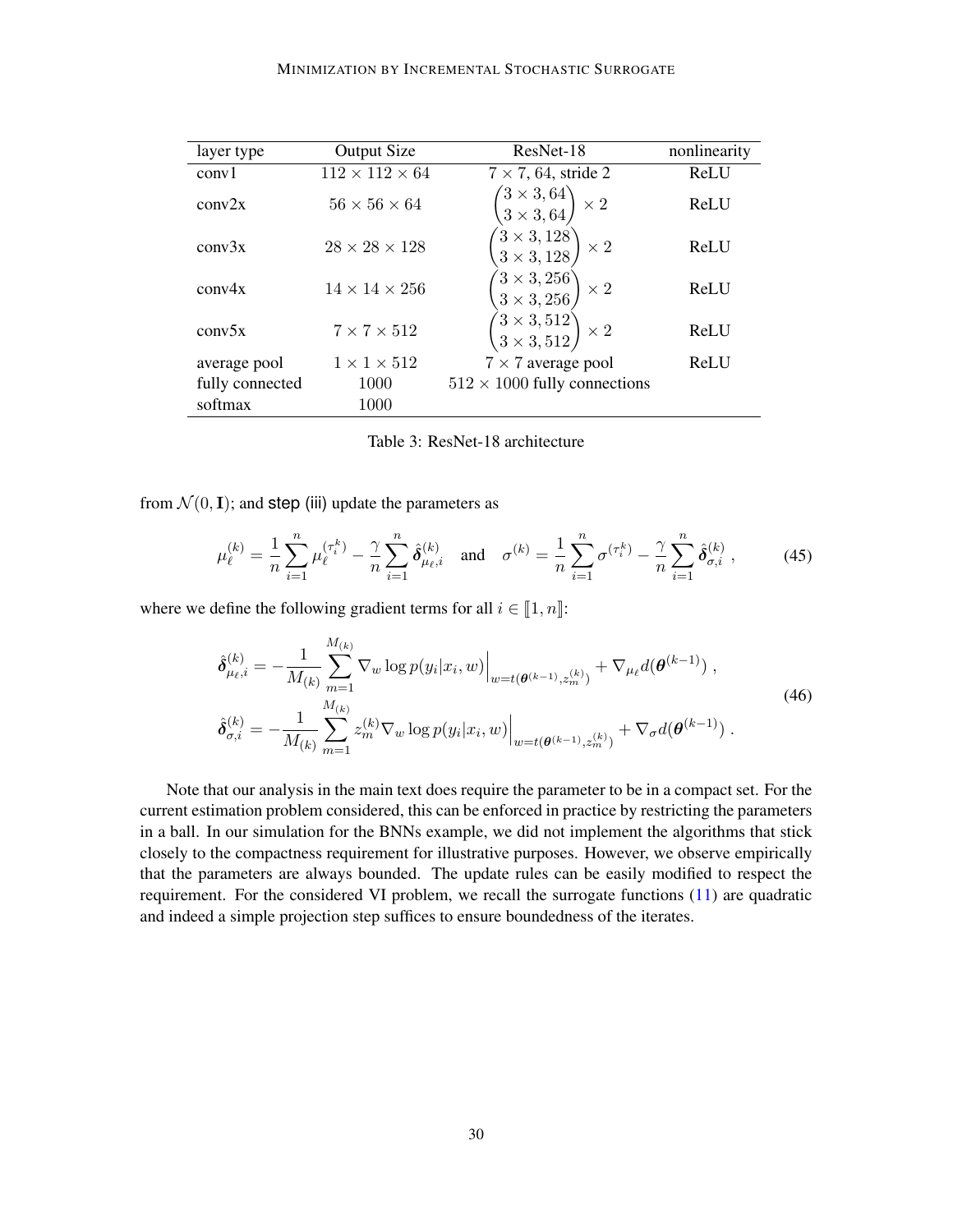For all benchmark algorithms, we pick, at iteration k, a function index  $i_k$  uniformly on  $[n]$  and sample a Monte Carlo batch  $\{z_m^{(k)}\}_{m=1}^{M_{(k)}}$  from the standard Gaussian distribution. The updates of the parameters  $\mu_{\ell}$  for all  $\ell \in [\![d]\!]$  and  $\sigma$  break down as follows:

#### Monte Carlo SAG update: Set

$$
\mu^{(k)}_{\ell} = \mu^{(k-1)}_{\ell} - \frac{\gamma}{n} \sum_{i=1}^n \hat{\delta}^{(k)}_{\mu_{\ell},i} \quad \text{and} \quad \sigma^{(k)} = \sigma^{(k-1)} - \frac{\gamma}{n} \sum_{i=1}^n \hat{\delta}^{(k)}_{\sigma,i} \;,
$$

where  $\hat{\delta}^{(k)}_{\mu_{\ell},i} = \hat{\delta}^{(k-1)}_{\mu_{\ell},i}$  and  $\hat{\delta}^{(k)}_{\sigma,i} = \hat{\delta}^{(k-1)}_{\sigma,i}$  for  $i \neq i_k$  and are defined by [\(46\)](#page-29-1) for  $i = i_k$ . The learning rate is set to  $\gamma = 10^{-3}$ .

Bayes By Backprop update: Set

$$
\mu_\ell^{(k)} = \mu_\ell^{(k-1)} - \frac{\gamma}{n} \hat{\delta}_{\mu_\ell, i_k}^{(k)} \quad \text{and} \quad \sigma^{(k)} = \sigma^{(k-1)} - \frac{\gamma}{n} \hat{\delta}_{\sigma, i_k}^{(k)} \;,
$$

where the learning rate  $\gamma = 10^{-3}$ .

Monte Carlo Momentum update: Set

$$
\mu_{\ell}^{(k)} = \mu_{\ell}^{(k-1)} + \hat{v}_{\mu_{\ell}}^{(k)}
$$
 and  $\sigma^{(k)} = \sigma^{(k-1)} + \hat{v}_{\sigma}^{(k)}$ ,

where

$$
\hat{\boldsymbol{v}}_{\mu_\ell,i}^{(k)} = \alpha \hat{\boldsymbol{v}}_{\mu_\ell}^{(k-1)} - \frac{\gamma}{n} \hat{\boldsymbol{\delta}}_{\mu_\ell,i_k}^{(k)} \quad \text{and} \quad \hat{\boldsymbol{v}}_{\sigma}^{(k)} = \alpha \hat{\boldsymbol{v}}_{\sigma}^{(k-1)} - \frac{\gamma}{n} \hat{\boldsymbol{\delta}}_{\sigma,i_k}^{(k)}~,
$$

where  $\alpha$  and  $\gamma$ , respectively the momentum and the learning rates, are set to  $10^{-3}$ .

Monte Carlo ADAM update: Set

$$
\mu_\ell^{(k)} = \mu_\ell^{(k-1)} - \frac{\gamma}{n} \hat{\boldsymbol{m}}_{\mu_\ell}^{(k)}/(\sqrt{\hat{\boldsymbol{m}}_{\mu_\ell}^{(k)}} + \epsilon) \quad \text{and} \quad \sigma^{(k)} = \sigma^{(k-1)} - \frac{\gamma}{n} \hat{\boldsymbol{m}}_\sigma^{(k)}/(\sqrt{\hat{\boldsymbol{m}}_\sigma^{(k)}} + \epsilon) ,
$$

where

$$
\hat{\boldsymbol{m}}_{\mu_\ell}^{(k)} = \boldsymbol{m}_{\mu_\ell}^{(k-1)}/(1-\rho_1^k) \quad \text{with} \quad \boldsymbol{m}_{\mu_\ell}^{(k)} = \rho_1 \boldsymbol{m}_{\mu_\ell}^{(k-1)} + (1-\rho_1) \hat{\boldsymbol{\delta}}_{\mu_\ell, i_k}^{(k)}~,\\ \hat{\boldsymbol{v}}_{\mu_\ell}^{(k)} = \boldsymbol{v}_{\mu_\ell}^{(k-1)}/(1-\rho_2^k) \quad \text{with} \quad \boldsymbol{v}_{\mu_\ell}^{(k)} = \rho_2 \boldsymbol{v}_{\mu_\ell}^{(k-1)} + (1-\rho_1) \bigl(\hat{\boldsymbol{\delta}}_{\sigma,i_k}^{(k)}\bigr)^2
$$

and

$$
\hat{\boldsymbol{m}}_{\sigma}^{(k)} = \boldsymbol{m}_{\sigma}^{(k-1)}/(1-\rho_1^k) \quad \text{with} \quad \boldsymbol{m}_{\sigma}^{(k)} = \rho_1 \boldsymbol{m}_{\sigma}^{(k-1)} + (1-\rho_1) \hat{\boldsymbol{\delta}}_{\sigma,i_k}^{(k)},
$$
\n
$$
\hat{\boldsymbol{v}}_{\sigma}^{(k)} = \boldsymbol{v}_{\sigma}^{(k-1)}/(1-\rho_2^k) \quad \text{with} \quad \boldsymbol{v}_{\sigma}^{(k)} = \rho_2 \boldsymbol{v}_{\sigma}^{(k-1)} + (1-\rho_1) (\hat{\boldsymbol{\delta}}_{\sigma,i_k}^{(k)})^2.
$$

The hyperparameters are set as follows:  $\gamma = 10^{-3}$ ,  $\rho_1 = 0.9$ ,  $\rho_2 = 0.999$ ,  $\epsilon = 10^{-8}$ .